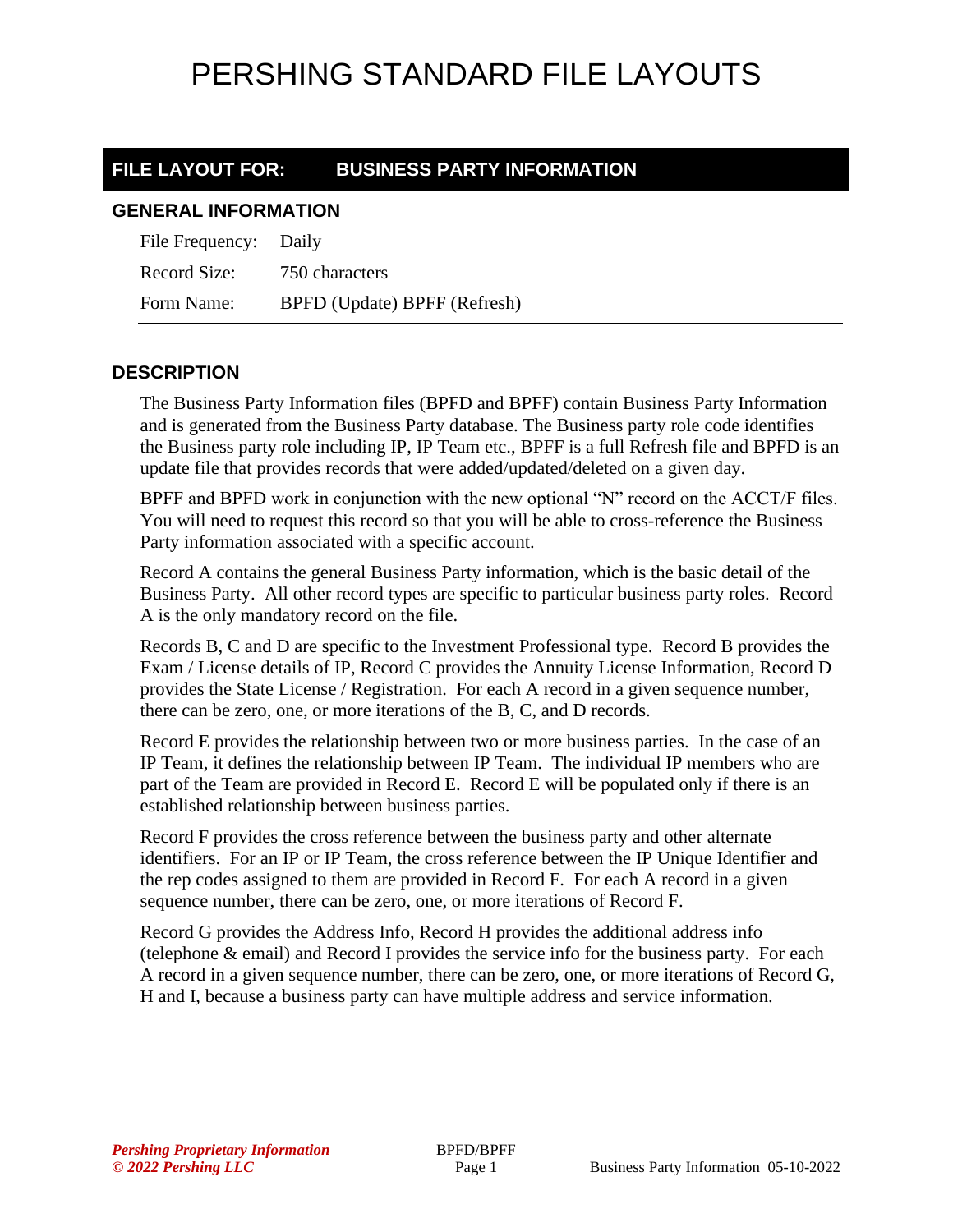Record J provides information associated with Institutional Master/Client relationships (Business Party Role Code MSUB only).

Record K is reserved.

Record L provides average price account numbers associated with CAT Entities (business Party Role Code "115" only).

Record M provides details Advisor's affiliations and disclosure information.

With the exception of Record A, all other records are optional and must be requested.

Both BPFF and BPFD can be configured only on the IBD level.

New, upcoming fields/records and changes to existing fields are highlighted in blue.

The symbol " $\mathbf{F}$ " is used on our standard files to represent spaces.

### **FILE LAYOUT SPECIFICATIONS**

#### **HEADER RECORD**

| <b>POSITION</b> | <b>PICTURE</b> | <b>TYPE</b> | <b>DESCRIPTION</b>                                                                                                                |
|-----------------|----------------|-------------|-----------------------------------------------------------------------------------------------------------------------------------|
| $001 - 018$     | X(18)          | AN          | Literally "BOF $\overline{B}$ $\overline{B}$ $\overline{B}$ $\overline{B}$ $\overline{B}$ PERSHING $\overline{B}$ " (beginning of |
|                 |                |             | Pershing file)                                                                                                                    |
| $019 - 036$     | X(18)          | AN          | For BPFD: Literally "BUSINESSPARTYLIUPDT"                                                                                         |
|                 |                |             | For BPFF: Literally "BUSINESSPARTY FULL"                                                                                          |
| $037 - 046$     | X(10)          | AN          | Literally " $\bm{b}_{\text{DATA}}$ $\bm{b}_{\text{OF}}$ $\bm{b}$ $\bm{b}$ "                                                       |
| $047 - 056$     | X(10)          | AN          | DATE OF DATA = " $MM/DD/CCYY"$                                                                                                    |
| $057 - 067$     | X(11)          | AN          | Literally " $\bm{B}$ TO $\bm{B}$ REMOTE $\bm{B}$ "                                                                                |
| $068 - 071$     | X(04)          | AN          | REMOTE ID = " $XXX"$                                                                                                              |
| $072 - 085$     | X(14)          | AN          | Literally " <b>BEGINS BHERE B</b> B <sup>2</sup>                                                                                  |
| $086 - 095$     | X(10)          | AN          | $RUN\ DATE = "MM/DD/CCYY"$                                                                                                        |
| $096 - 096$     | X(01)          | AN          | Not Used                                                                                                                          |
| $097 - 104$     | X(08)          | AN          | $RUN TIME = "HH:MM:SS"$                                                                                                           |
| $105 - 118$     | X(14)          | AN          | Not Used                                                                                                                          |
| $119 - 127$     | X(09)          | AN          | Indicates if the file is REFRESHED/UPDATED - literally                                                                            |
|                 |                |             | "REFRESHED" or "UPDATED 5.                                                                                                        |
| $128 - 749$     | X(622)         | AN          | Not Used                                                                                                                          |
| $750 - 750$     | X(01)          | AN          | Literally "A"; indicates the end of the header record                                                                             |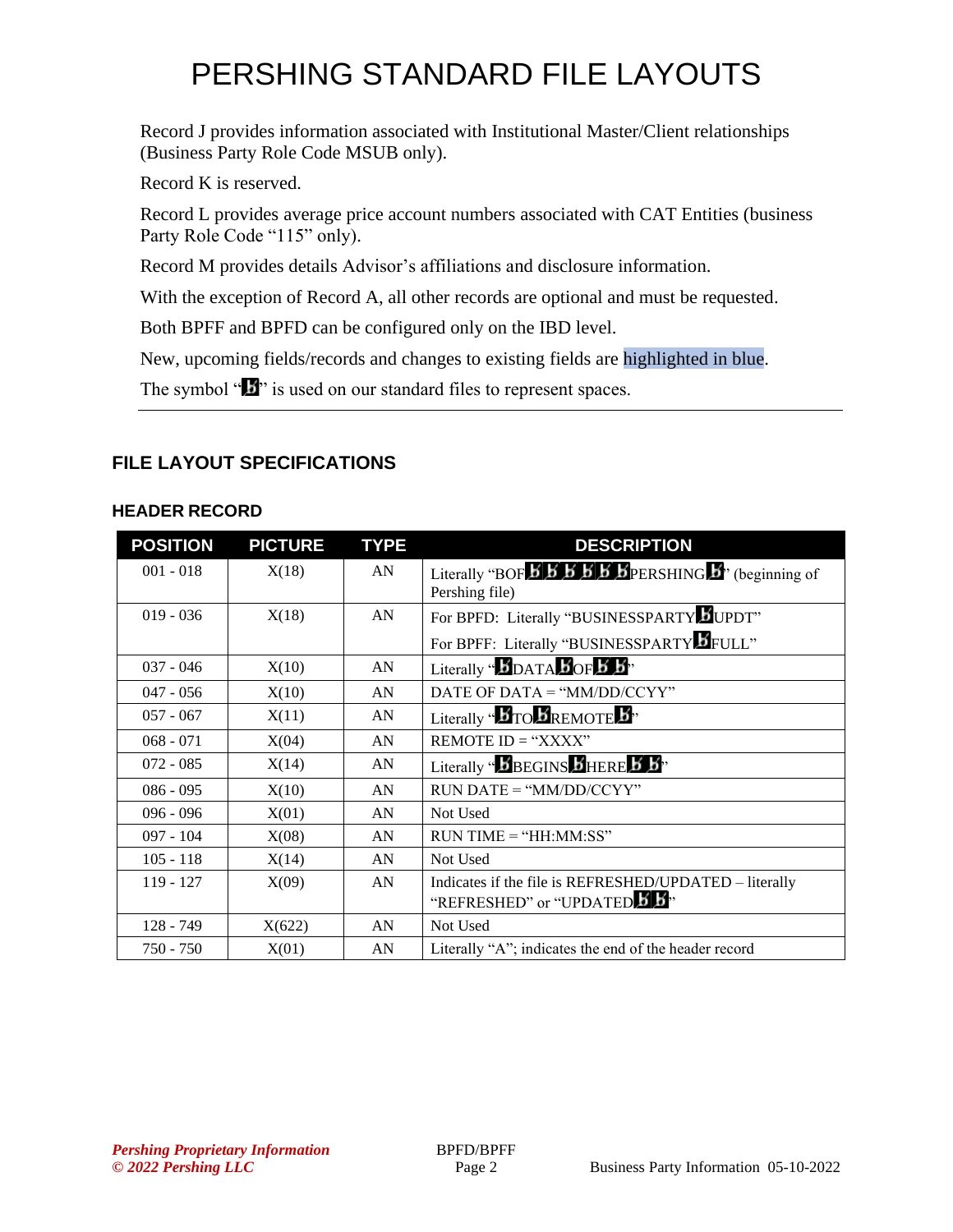#### **DETAIL RECORD A – BUSINESS PARTY BASIC INFORMATION**

| <b>POSITION</b> | <b>PICTURE</b> | <b>TYPE</b> | <b>DESCRIPTION</b>                                                                                    |
|-----------------|----------------|-------------|-------------------------------------------------------------------------------------------------------|
| $001 - 002$     | X(02)          | AN          | TRANSACTION CODES; values include:                                                                    |
|                 |                |             | "BD" = BPFD (Update)                                                                                  |
|                 |                |             | " $BF" = BPFF (Refresh)$                                                                              |
| $003 - 003$     | X(01)          | AN          | RECORD INDICATOR VALUE = "A"                                                                          |
| $004 - 011$     | 9(08)          | N           | RECORD ID SEQUENCE NUMBER; begins with "00000001"                                                     |
| $012 - 020$     | X(09)          | AN          | PERSHING UNIQUE IDENTIFIER (BUSINESS PARTY ID)<br>(plus Business Party Role Code for true uniqueness) |
| $021 - 036$     | X(16)          | AN          | EXTERNAL UNIQUE IDENTIFIER                                                                            |
| $037 - 040$     | X(04)          | AN          | BUSINESS PARTY ROLE CODE; see Appendix 12 for values                                                  |
| $041 - 043$     | X(03)          | AN          | INTRODUCING BROKER DEALER (IBD) NUMBER                                                                |
| $044 - 044$     | X(01)          | AN          | Not Used                                                                                              |
| $045 - 048$     | X(04)          | AN          | MANAGED INVESTMENTS FIRM IDENTIFIER                                                                   |
| $049 - 051$     | X(03)          | AN          | Not Used                                                                                              |
| $052 - 052$     | X(01)          | AN          | TRANSACTION TYPE; values include:                                                                     |
|                 |                |             | " $A$ " = New Business Party (BPFD only)                                                              |
|                 |                |             | "C" = Change to Existing Business Party (BPFD only)                                                   |
|                 |                |             | "D" = Delete Record Business Party (BPFD only)                                                        |
|                 |                |             | " $X$ " = Unchanged (BPFD only)                                                                       |
|                 |                |             | $\mathcal{L}$ , = Not applicable (BPFF only)                                                          |
| $053 - 053$     | X(01)          | AN          | NATURAL/NON NATURAL INDICATOR; values include:                                                        |
|                 |                |             | "I" = Business Party is an Individual/Person                                                          |
|                 |                |             | " $E$ " = Business Party is an Entity/Business/Nonperson                                              |
|                 |                |             | $"U"$ = Unknown                                                                                       |
| $054 - 054$     | X(01)          | AN          | BUSINESS PARTY NAME TYPE; how the name is formatted;<br>values include:                               |
|                 |                |             | "I" = Individual (parsed name format)                                                                 |
|                 |                |             | " $E$ " = Entity (free-form name format)                                                              |
| $055 - 058$     | X(04)          | AN          | BUSINESS PARTY PREFIX (For "I" - parsed name, only)                                                   |
|                 |                |             | $\n  TR B$                                                                                            |
|                 |                |             | "MDM <sup>B</sup> "                                                                                   |
|                 |                |             | $mR$ $\overline{B}$ .                                                                                 |
|                 |                |             | $MSE$ $\overline{B}$                                                                                  |
|                 |                |             | "MRS 5"                                                                                               |
|                 |                |             | "SIR $\mathbf{E}$ "                                                                                   |
|                 |                |             | $-$ B B B $-$                                                                                         |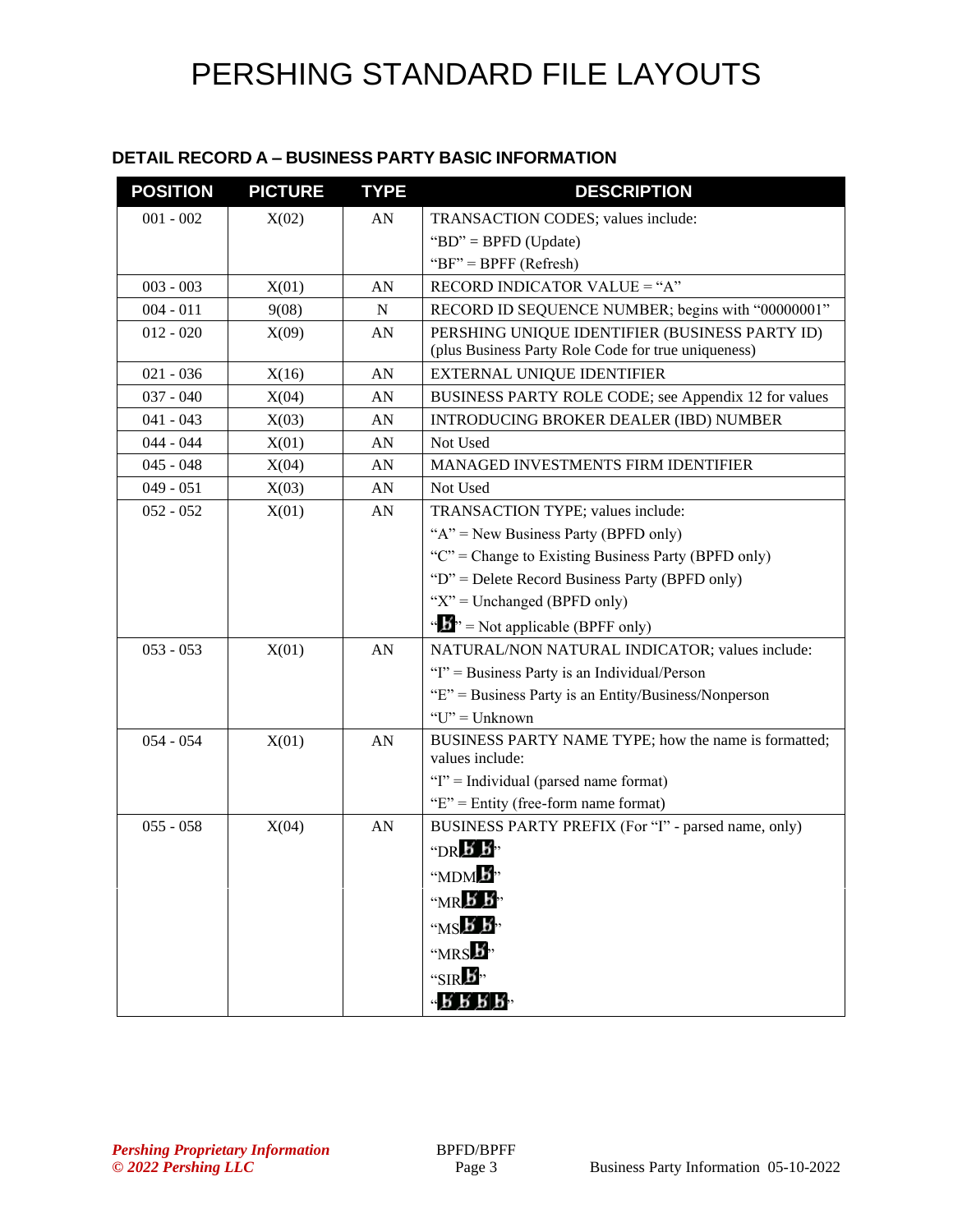| <b>POSITION</b> | <b>PICTURE</b> | <b>TYPE</b> | <b>DESCRIPTION</b>                                                                                                                                                             |
|-----------------|----------------|-------------|--------------------------------------------------------------------------------------------------------------------------------------------------------------------------------|
| $059 - 090$     | X(32)          | AN          | BUSINESS PARTY INDIVIDUAL FIRST NAME or ENTITY<br>NAME LINE 1; if NAME TYPE = "I" field contains first name;<br>if NAME TYPE = "E" it will be free-form text and can be blank. |
| $091 - 122$     | X(32)          | AN          | BUSINESS PARTY INDIVIDUAL MIDDLE NAME or<br>ENTITY NAME LINE 2; if NAME TYPE = "I" field contains<br>middle name; if NAME TYPE = "E" it is free-form or blank.                 |
| $123 - 154$     | X(32)          | AN          | BUSINESS PARTY INDIVIDUAL LAST NAME or ENTITY<br>NAME LINE 3; if NAME TYPE $=$ "I" this field contains last<br>name; if NAME TYPE = " $E$ " it is free-form or blank           |
| $155 - 158$     | X(04)          | AN          | BUSINESS PARTY INDIVIDUAL NAME SUFFIX                                                                                                                                          |
| $159 - 159$     | X(01)          | AN          | FINRA LICENSED INDICATOR; values include:                                                                                                                                      |
|                 |                |             | " $Y$ " = FINRA licensed                                                                                                                                                       |
|                 |                |             | "N" = Not FINRA Licensed                                                                                                                                                       |
|                 |                |             | $\mathbf{B}^{\prime\prime}$ = Not applicable                                                                                                                                   |
| $160 - 179$     | X(20)          | AN          | <b>CRD NUMBER</b>                                                                                                                                                              |
| $180 - 180$     | X(01)          | AN          | SSN/TAX ID TYPE; values include:                                                                                                                                               |
|                 |                |             | " $A$ " = Applied for                                                                                                                                                          |
|                 |                |             | "F" = Foreign Taxpayer Identification Number WP-EIN                                                                                                                            |
|                 |                |             | " $I$ " = ITIN                                                                                                                                                                 |
|                 |                |             | " $N$ " = Non-US                                                                                                                                                               |
|                 |                |             | " $Q$ " = QI-EIN                                                                                                                                                               |
|                 |                |             | "S" = Social Security Number                                                                                                                                                   |
|                 |                |             | " $T$ " = Tax ID Number (EIN)                                                                                                                                                  |
|                 |                |             | $W'' = WT-EIN$                                                                                                                                                                 |
|                 |                |             | $\mathbf{B}^{\prime\prime}$ = Not applicable                                                                                                                                   |
| 181 - 189       | X(09)          | AN          | <b>SSN/TAX ID NUMBER</b>                                                                                                                                                       |
| $190 - 209$     | X(20)          | AN          | <b>FOREIGN TIN</b>                                                                                                                                                             |
| $210 - 227$     | X(18)          | AN          | <b>INSTITUTIONAL ID</b>                                                                                                                                                        |
| $228 - 235$     | X(08)          | AN          | <b>LARGE TRADER ROOT ID</b>                                                                                                                                                    |
| $236 - 239$     | X(04)          | AN          | <b>LARGE TRADER SUFFIX ID</b>                                                                                                                                                  |
| 240 - 247       | 9(08)          | N           | BUSINESS PARTY EFFECTIVE START DATE, in<br><b>CCYYMMDD</b> format                                                                                                              |
| $248 - 255$     | 9(08)          | ${\bf N}$   | BUSINESS PARTY EFFECTIVE END DATE, in<br><b>CCYYMMDD</b> format                                                                                                                |
| $256 - 315$     | X(60)          | AN          | <b>BUSINESS PARTY WEBSITE ADDRESS</b>                                                                                                                                          |
| $316 - 323$     | 9(08)          | N           | INDUSTRY START DATE, in CCYYMMDD format                                                                                                                                        |
| $324 - 325$     | X(02)          | AN          | LARGE TRADER IDENTIFIER; values include:                                                                                                                                       |
|                 |                |             | "LT" = $SEC$ Large Trader                                                                                                                                                      |
|                 |                |             | "UT" = Unidentified Large Trader                                                                                                                                               |
|                 |                |             | $\mathbf{B} \cdot \mathbf{B}$ <sup>3</sup> = Not applicable                                                                                                                    |
| $326 - 327$     | X(02)          | AN          | <b>BUSINESS PARTY STATUS; values include</b>                                                                                                                                   |
|                 |                |             | " $AC$ " = Active status                                                                                                                                                       |
|                 |                |             | " $IN$ " = Inactive status                                                                                                                                                     |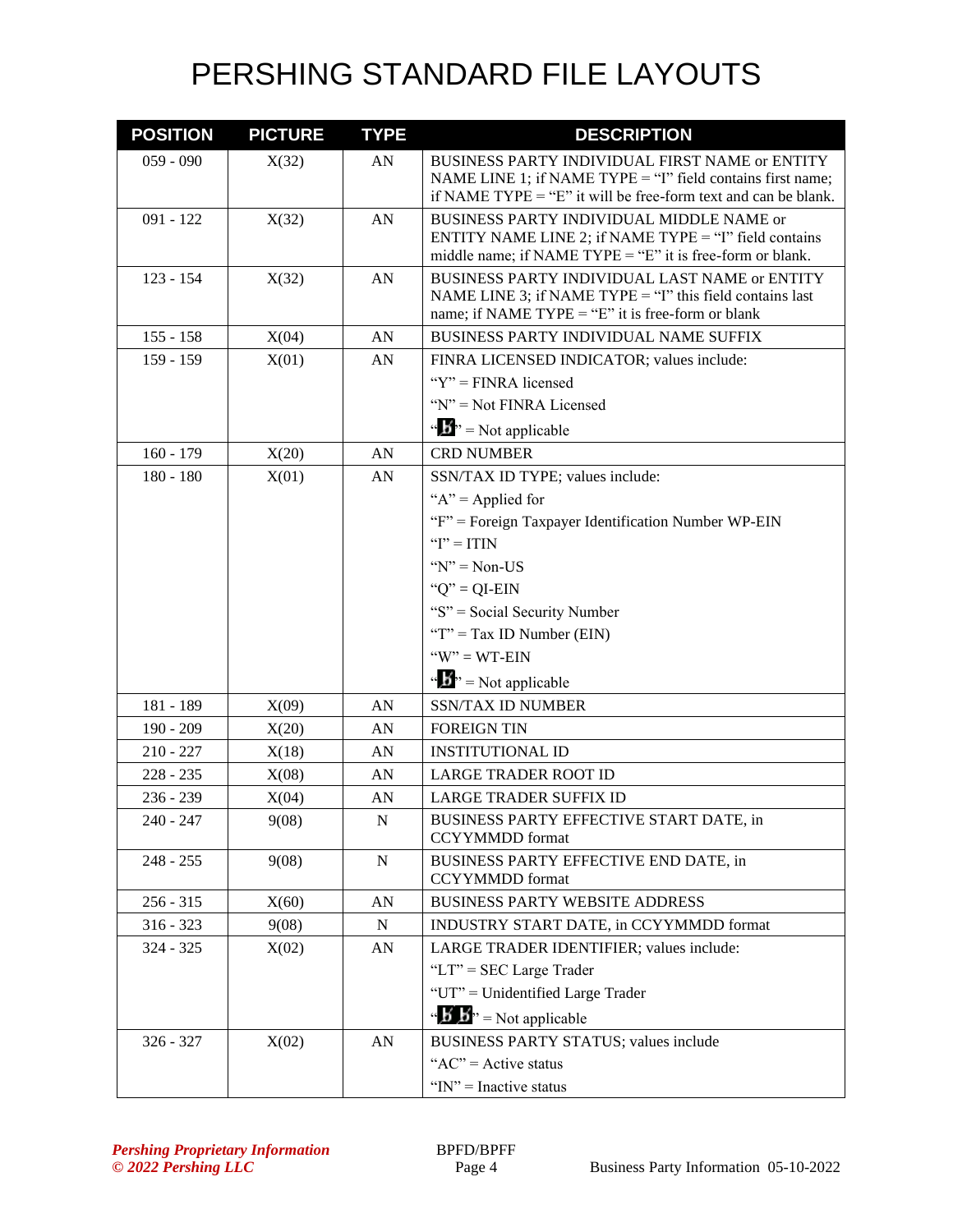| <b>POSITION</b> | <b>PICTURE</b> | <b>TYPE</b> | <b>DESCRIPTION</b>                                                                                                                                 |
|-----------------|----------------|-------------|----------------------------------------------------------------------------------------------------------------------------------------------------|
| $328 - 328$     | X(01)          | AN          | HOUSE REP INDICATOR; values include (effective 2 <sup>nd</sup> Q                                                                                   |
|                 |                |             | $2015$ :                                                                                                                                           |
|                 |                |             | " $Y$ " = Yes, party is house rep                                                                                                                  |
|                 |                |             | " $N$ " = No, party is not house rep                                                                                                               |
|                 |                |             | $\mathbf{A}^{\prime\prime}$ = Not applicable                                                                                                       |
| 329 - 337       | X(09)          | AN          | INTRODUCING FIRM, when available                                                                                                                   |
| $338 - 345$     | 9(08)          | $\mathbf N$ | BUSINESS PARTY DATE OF BIRTH, in CCYYMMDD<br>format, effective 06/07/2019                                                                          |
|                 |                |             | The following three fields apply to CAT Entities (Business Party Role Code 115) only.<br>See Record L for associated Average Price Account Numbers |
| $346 - 385$     | X(40)          | AN          | PERSHING FIRM DESIGNATED IDENTIFER (FDID), for<br>CAT Entities (115) only                                                                          |
| $386 - 425$     | X(40)          | AN          | PREVIOUS FIRM DESIGNATED IDENTIFER (FDID), for<br>CAT Entities (115) only                                                                          |
| $426 - 426$     | X(01)          | AN          | AFFILIATE INDICATOR, for CAT Entities (115) only; values<br>include:                                                                               |
|                 |                |             | " $Y$ " = Affiliate"                                                                                                                               |
|                 |                |             | " $N$ " = Not affiliate                                                                                                                            |
|                 |                |             | $\mathbf{A}^{\mathbf{a}}$ $\mathbf{B}^{\mathbf{b}}$ = Not applicable or populated                                                                  |
| $427 - 446$     | X(20)          | AN          | <b>GLOBAL LEGAL ENTITY ID (GLEI)</b>                                                                                                               |
| $447 - 456$     | X(10)          | AN          | <b>BUSINESS PARTY SHORT NAME</b>                                                                                                                   |
| 457 - 491       | X(35)          | AN          | REP CODE, for "PREP" or "161" Business Party Role Codes                                                                                            |
|                 |                |             | The following three fields are specific to NetX360 Wealth non-custody Reps<br>when Alternate ID Type = "161", effective TBA                        |
| 492 - 494       | X(03)          | AN          | <b>INTERFACE TYPE</b>                                                                                                                              |
| 495 - 497       | X(03)          | AN          | VARIABLE ANNUITY CODE                                                                                                                              |
| $498 - 501$     | X(04)          | AN          | FINANCIAL INSTITUTION ID                                                                                                                           |
| $502 - 511$     | X(10)          | AN          | NATIONAL PRODUCER NUMBER (NPN); for Role Code<br>"INVP" only; effective mid $2nd Q$ , 2020                                                         |
| $512 - 519$     | 9(08)          | $\mathbf N$ | LARGE TRADER EFFECTIVE DATE, for CAT Entities, in<br>CCYYMMDD format; effective 3rd Q, 2020                                                        |
| $520 - 539$     | X(20)          | AN          | PRIOR FIRM CRD NUMBER                                                                                                                              |
| $540 - 541$     | X(02)          | AN          | TAX ID ISSUING COUNTRY; see Appendix Q for values                                                                                                  |
| $542 - 545$     | X(04)          | AN          | <b>IDENTIFICATION TYPE</b> (see position 427-446 for Global<br>Legal Entity ID (GLEI)); values include:                                            |
|                 |                |             | "ALEN" = Alien Registration Number                                                                                                                 |
|                 |                |             | "DLIC" = Driver's License                                                                                                                          |
|                 |                |             | "GREN" = Green Card                                                                                                                                |
|                 |                |             | "NATL" = National Identification Card                                                                                                              |
|                 |                |             | "PASS" = Passport                                                                                                                                  |
|                 |                |             | $\cdot \cdot$ <b>5 5 5</b> $\cdot \cdot$ = Not applicable                                                                                          |
| 546 - 577       | X(32)          | AN          | IDENTIFICATION NUMBER (see position 427-446 for Global<br>Legal Entity ID (GLEI))                                                                  |
| 578 - 579       | X(02)          | AN          | COUNTRY OF ISSUE; see Appendix Q for values                                                                                                        |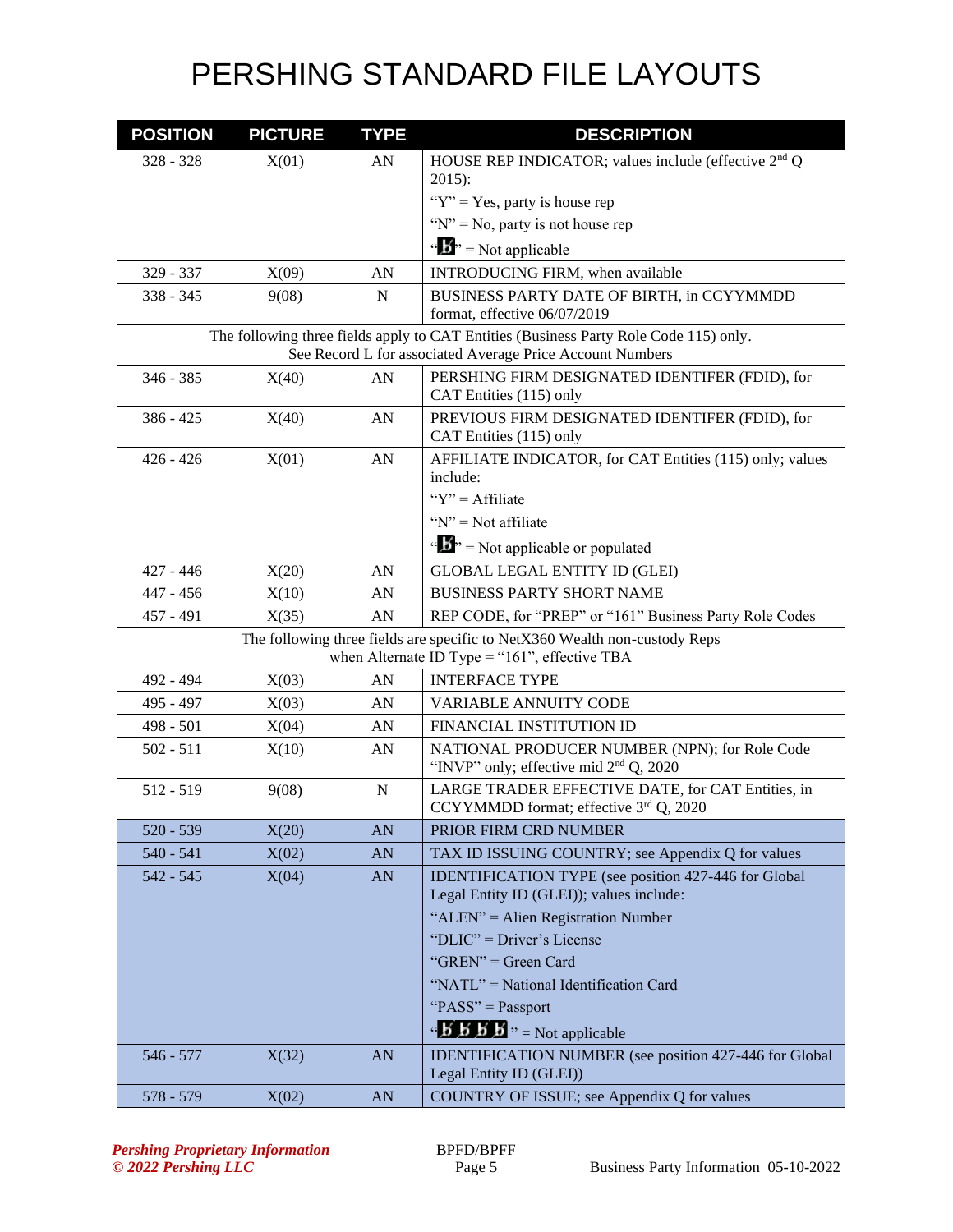| <b>POSITION</b> | <b>PICTURE</b> | <b>TYPE</b> | <b>DESCRIPTION</b>                                                                             |
|-----------------|----------------|-------------|------------------------------------------------------------------------------------------------|
|                 |                |             | The following fields in positions 580-588 are specific to Customer Type selection.             |
| 580 - 580       | X(01)          | AN          | CUSTOMER TYPE ACCREDITED; (When Accredited value =<br>"ACCR") values include:                  |
|                 |                |             | " $Y$ " = $Yes$                                                                                |
|                 |                |             | " $N$ " = No                                                                                   |
|                 |                |             | $\cdots$ $\cdots$ $\cdots$ Unknown or not applicable                                           |
| $581 - 581$     | X(01)          | AN          | CUSTOMER TYPE ADVISOR; (When Advisor value =<br>"ADVS") values include:                        |
|                 |                |             | " $Y$ " = Yes                                                                                  |
|                 |                |             | " $N$ " = No                                                                                   |
|                 |                |             | $\cdots$ $\cdots$ $\cdots$ Unknown or not applicable                                           |
| 582 - 582       | X(01)          | AN          | CUSTOMER TYPE BROKER/DEALER; (When Broker/Dealer<br>value = " $\text{NBD}$ ") values include:  |
|                 |                |             | " $Y$ " = $Yes$                                                                                |
|                 |                |             | " $N$ " = No                                                                                   |
|                 |                |             | $\cdots$ $\cdots$ $\cdots$ Unknown or not applicable                                           |
| $583 - 583$     | X(01)          | AN          | CUSTOMER TYPE CONTROLLING PERSON; (When<br>Controlling Person value = "CPER") values include:  |
|                 |                |             | " $Y$ " = $Yes$                                                                                |
|                 |                |             | " $N$ " = No                                                                                   |
|                 |                |             | $\cdots$ $\cdots$ $\cdots$ Unknown or not applicable                                           |
| 584 - 584       | X(01)          | AN          | CUSTOMER TYPE CAT EMPLOYEE; (When CAT Employee<br>$value = "EMPL")$ values include:            |
|                 |                |             | " $Y$ " = $Yes$                                                                                |
|                 |                |             | " $N$ " = No                                                                                   |
|                 |                |             | $\mathbf{w}$ = Unknown or not applicable                                                       |
| $585 - 585$     | X(01)          | <b>AN</b>   | CUSTOMER TYPE FOREIGN; (When Foreign value $=$<br>"FRGN") values include:                      |
|                 |                |             | " $Y$ " = Yes                                                                                  |
|                 |                |             | " $N" = No$                                                                                    |
|                 |                |             | $\mathbf{F}^{\mathbf{a}}$ = Unknown or not applicable                                          |
| 586 - 586       | X(01)          | <b>AN</b>   | CUSTOMER TYPE REG INVESTMENT CO; (When Reg<br>Investment CO value = " $RIC$ ") values include: |
|                 |                |             | " $Y$ " = Yes                                                                                  |
|                 |                |             | " $N" = No$                                                                                    |
|                 |                |             | $\cdots$ $\cdots$ $\cdots$ Unknown or not applicable                                           |
| 587 - 587       | X(01)          | <b>AN</b>   | CUSTOMER TYPE TRUST; (When Trust value = "TRST")<br>values include:                            |
|                 |                |             | " $Y$ " = Yes                                                                                  |
|                 |                |             | " $N$ " = No                                                                                   |
|                 |                |             | $\cdots$ $\cdots$ $\cdots$ Unknown or not applicable                                           |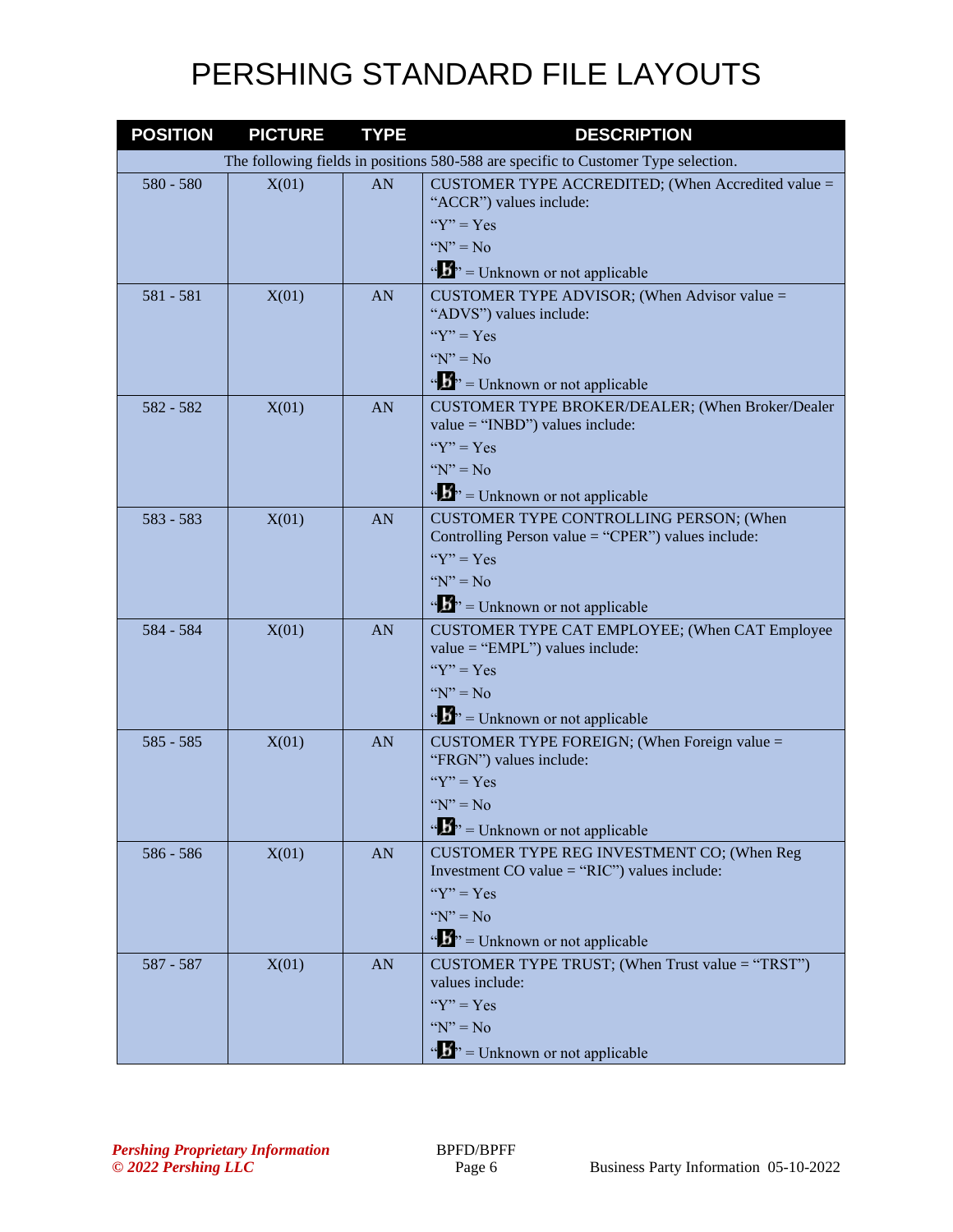| <b>POSITION</b> | <b>PICTURE</b> | <b>TYPE</b> | <b>DESCRIPTION</b>                                                                               |
|-----------------|----------------|-------------|--------------------------------------------------------------------------------------------------|
| $588 - 588$     | X(01)          | <b>AN</b>   | CUSTOMER TYPE OTHER BROKER; (When Other Broker<br>value = " $\overline{OTHR}$ ") values include: |
|                 |                |             | " $Y$ " = Yes                                                                                    |
|                 |                |             | $\mathbf{W}$ " = No                                                                              |
|                 |                |             | $\mathbf{u}$ $\mathbf{v}$ = Unknown or not applicable                                            |
| 589 - 749       | X(161)         | AN          | Not Used                                                                                         |
| $750 - 750$     | X(01)          | AN          | Literally "X"; indicates the end of the detail record A                                          |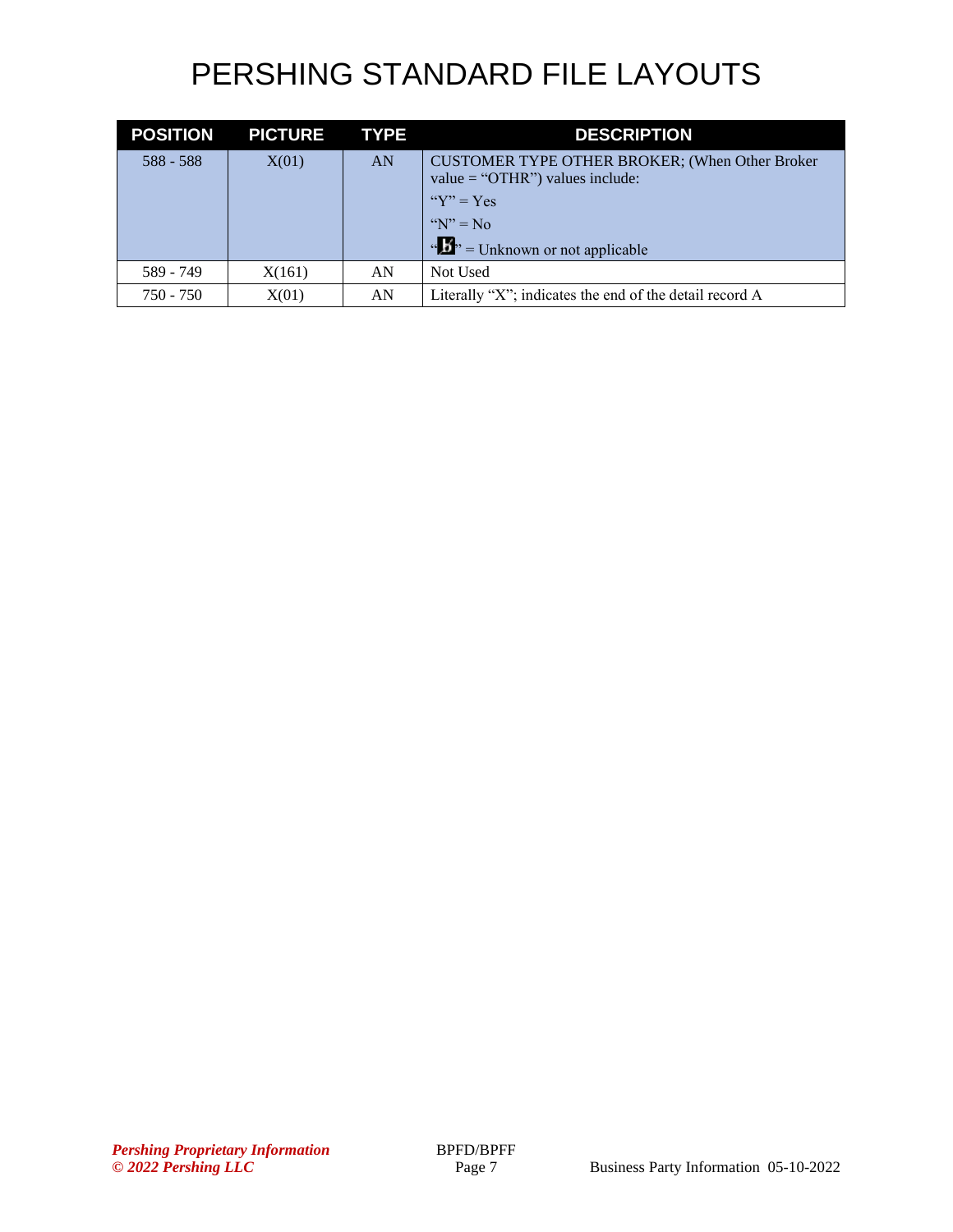### **DETAIL RECORD B – EXAM / LICENSE INFORMATION (MULTIPLE ITERATIONS)**

| <b>POSITION</b> | <b>PICTURE</b> | <b>TYPE</b> | <b>DESCRIPTION</b>                                                                                    |
|-----------------|----------------|-------------|-------------------------------------------------------------------------------------------------------|
| $001 - 002$     | X(02)          | AN          | TRANSACTION CODES; values include:                                                                    |
|                 |                |             | "BD" = BPFD (Update)                                                                                  |
|                 |                |             | " $BF$ " = BPFF (Refresh)                                                                             |
| $003 - 003$     | X(01)          | AN          | RECORD INDICATOR VALUE = "B"                                                                          |
| $004 - 011$     | 9(08)          | N           | RECORD ID SEQUENCE NUMBER; begins with "00000001"                                                     |
| $012 - 020$     | X(09)          | AN          | PERSHING UNIQUE IDENTIFIER (BUSINESS PARTY ID)<br>(plus Business Party Role Code for true uniqueness) |
| $021 - 036$     | X(16)          | AN          | EXTERNAL UNIQUE IDENTIFIER                                                                            |
| $037 - 040$     | X(04)          | AN          | BUSINESS PARTY ROLE CODE; value includes:                                                             |
|                 |                |             | "INVP" = Investment Professional                                                                      |
| $041 - 043$     | X(03)          | AN          | <b>INTRODUCING BROKER DEALER (IBD) NUMBER</b>                                                         |
| $044 - 044$     | X(01)          | AN          | Not Used                                                                                              |
| $045 - 048$     | X(04)          | AN          | MANAGED INVESTMENTS FIRM IDENTIFIER                                                                   |
| $049 - 051$     | 9(03)          | N           | SECONDARY SEQUENCE NUMBER, from 001-999                                                               |
|                 |                |             | <b>EXAM 1 INFORMATION</b>                                                                             |
| $052 - 052$     | X(01)          | AN          | EXAM (1) TRANSACTION TYPE; values include:                                                            |
|                 |                |             | " $A$ " = New Exam (BPFD only)                                                                        |
|                 |                |             | " $C$ " = Change to existing Exam Information (BPFD only)                                             |
|                 |                |             | " $D$ " = Delete Exam Information (BPFD only                                                          |
|                 |                |             | " $X$ " = Unchanged Exam Information (BPFD only)                                                      |
|                 |                |             | " $\mathbf{F}$ " = Not applicable (BPFF only)                                                         |
| $053 - 056$     | X(04)          | AN          | EXAM (1) ID; values include:                                                                          |
|                 |                |             | "S6" = Series 6 exam                                                                                  |
|                 |                |             | "S7" = Series 7 exam                                                                                  |
|                 |                |             | " $S22$ " = Series 22 exam                                                                            |
|                 |                |             | " $S52"$ = Series 52 exam                                                                             |
|                 |                |             | "S57" = Series 57 exam                                                                                |
|                 |                |             | "S $82$ " = Series 82 exam                                                                            |
|                 |                |             | "S99" = Series 99 exam                                                                                |
|                 |                |             | "SIE" = General securities knowledge exam                                                             |
|                 |                |             | " $6T$ " = Series 6 top-off exam                                                                      |
|                 |                |             | "7T" = Series 7 top-off exam                                                                          |
|                 |                |             | " $22T$ " = Series 22 top-off exam                                                                    |
|                 |                |             | " $52T$ " = Series 52 top-off exam                                                                    |
|                 |                |             | " $57T$ " = Series 57 top-off exam                                                                    |
|                 |                |             | " $82T$ " = Series 82 top-off exam                                                                    |
|                 |                |             | " $99T$ " = Series 99 top-off exam                                                                    |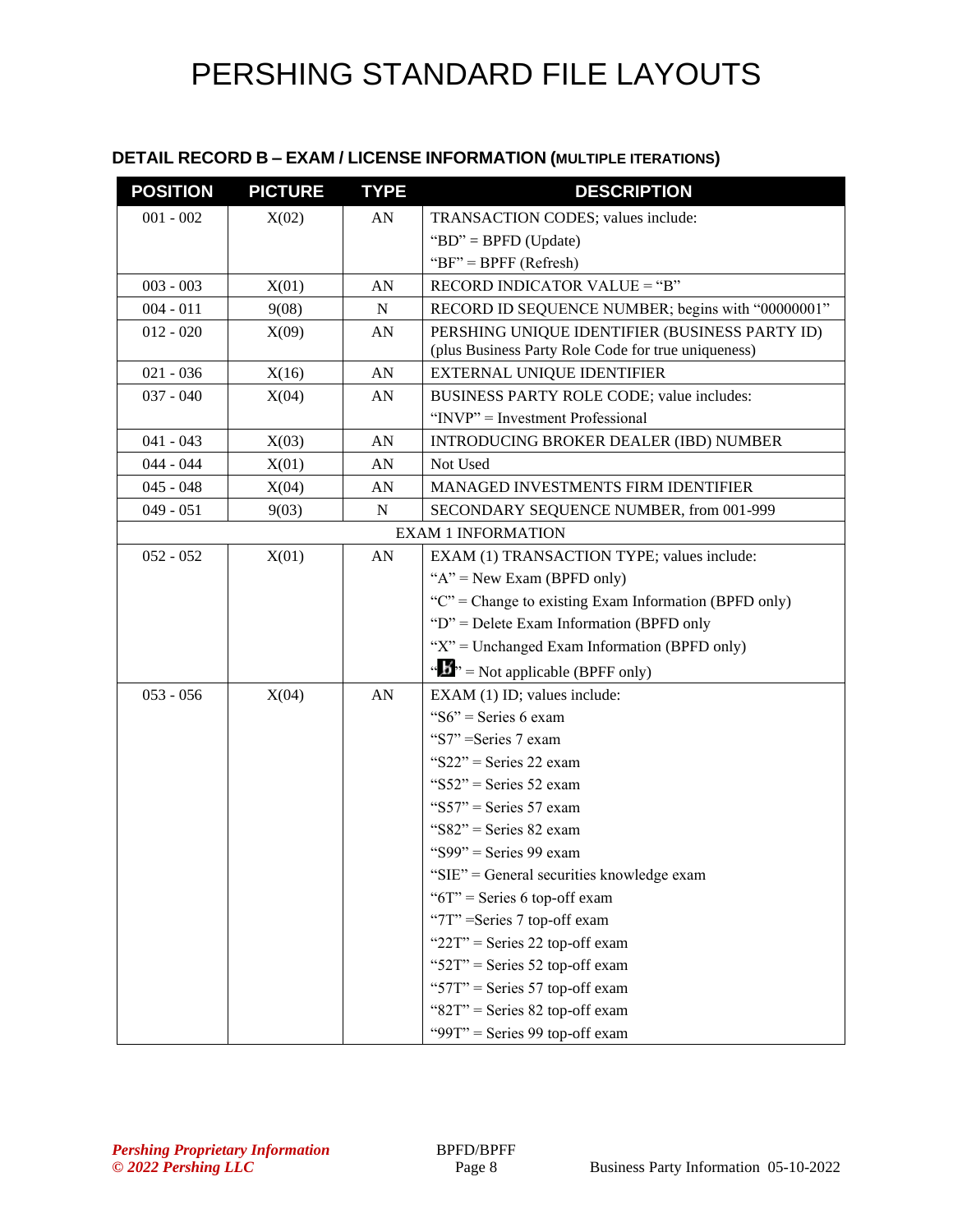| <b>POSITION</b>           | <b>PICTURE</b> | <b>TYPE</b> | <b>DESCRIPTION</b>                                     |
|---------------------------|----------------|-------------|--------------------------------------------------------|
| $057 - 057$               | X(01)          | AN          | EXAM (1) STATUS; values include:                       |
|                           |                |             | " $E$ " = Expired                                      |
|                           |                |             | " $F$ " = Failed                                       |
|                           |                |             | " $G$ " = Grandfathered                                |
|                           |                |             | " $P$ " = Passed                                       |
|                           |                |             | "W" = Waived                                           |
| $058 - 065$               | 9(08)          | N           | EXAM (1) PASS DATE, in CCYYMMDD format                 |
| $066 - 101$               | X(36)          | AN          | Not Used                                               |
|                           |                |             | <b>EXAM 2 INFORMATION</b>                              |
| $102 - 102$               | X(01)          | AN          | EXAM (2) TRANSACTION TYPE; see position 052 for values |
| $103 - 106$               | X(04)          | AN          | EXAM (2) ID; see position 053 for values               |
| $107 - 107$               | X(01)          | AN          | EXAM (2) STATUS; see position 057 for values:          |
| $108 - 115$               | 9(08)          | $\mathbf N$ | EXAM (2) PASS DATE, in CCYYMMDD format                 |
| $116 - 151$               | X(36)          | AN          | Not Used                                               |
|                           |                |             | <b>EXAM 3 INFORMATION</b>                              |
| $152 - 152$               | X(01)          | AN          | EXAM (3) TRANSACTION TYPE; see position 052 for values |
| $153 - 156$               | X(04)          | AN          | EXAM $(3)$ ID; see position 053 for values             |
| $157 - 157$               | X(01)          | AN          | EXAM (3) STATUS; see position 057 for values:          |
| $158 - 165$               | 9(08)          | $\mathbf N$ | EXAM (3) PASS DATE, in CCYYMMDD format                 |
| $166 - 201$               | X(36)          | AN          | Not Used                                               |
| <b>EXAM 4 INFORMATION</b> |                |             |                                                        |
| $202 - 202$               | X(01)          | AN          | EXAM (4) TRANSACTION TYPE; see position 052 for values |
| $203 - 206$               | X(04)          | AN          | EXAM (4) ID; see position 053 for values               |
| $207 - 207$               | X(01)          | AN          | EXAM (4) STATUS; see position 057 for values:          |
| $208 - 215$               | 9(08)          | N           | EXAM (4) PASS DATE, in CCYYMMDD format                 |
| $216 - 251$               | X(36)          | AN          | Not Used                                               |
|                           |                |             | <b>EXAM 5 INFORMATION</b>                              |
| $252 - 252$               | X(01)          | AN          | EXAM (5) TRANSACTION TYPE; see position 052 for values |
| $253 - 256$               | X(04)          | AN          | EXAM $(5)$ ID; see position 053 for values             |
| $257 - 257$               | X(01)          | AN          | EXAM (5) STATUS; see position 057 for values:          |
| $258 - 265$               | 9(08)          | N           | EXAM (5) PASS DATE, in CCYYMMDD format                 |
| $266 - 301$               | X(36)          | ${\rm AN}$  | Not Used                                               |
|                           |                |             | <b>EXAM 6 INFORMATION</b>                              |
| $302 - 302$               | X(01)          | AN          | EXAM (6) TRANSACTION TYPE; see position 052 for values |
| $303 - 306$               | X(04)          | AN          | EXAM (6) ID; see position 053 for values               |
| $307 - 307$               | X(01)          | AN          | EXAM (6) STATUS; see position 057 for values:          |
| $308 - 315$               | 9(08)          | ${\bf N}$   | EXAM (6) PASS DATE, in CCYYMMDD format                 |
| $316 - 351$               | X(36)          | AN          | Not Used                                               |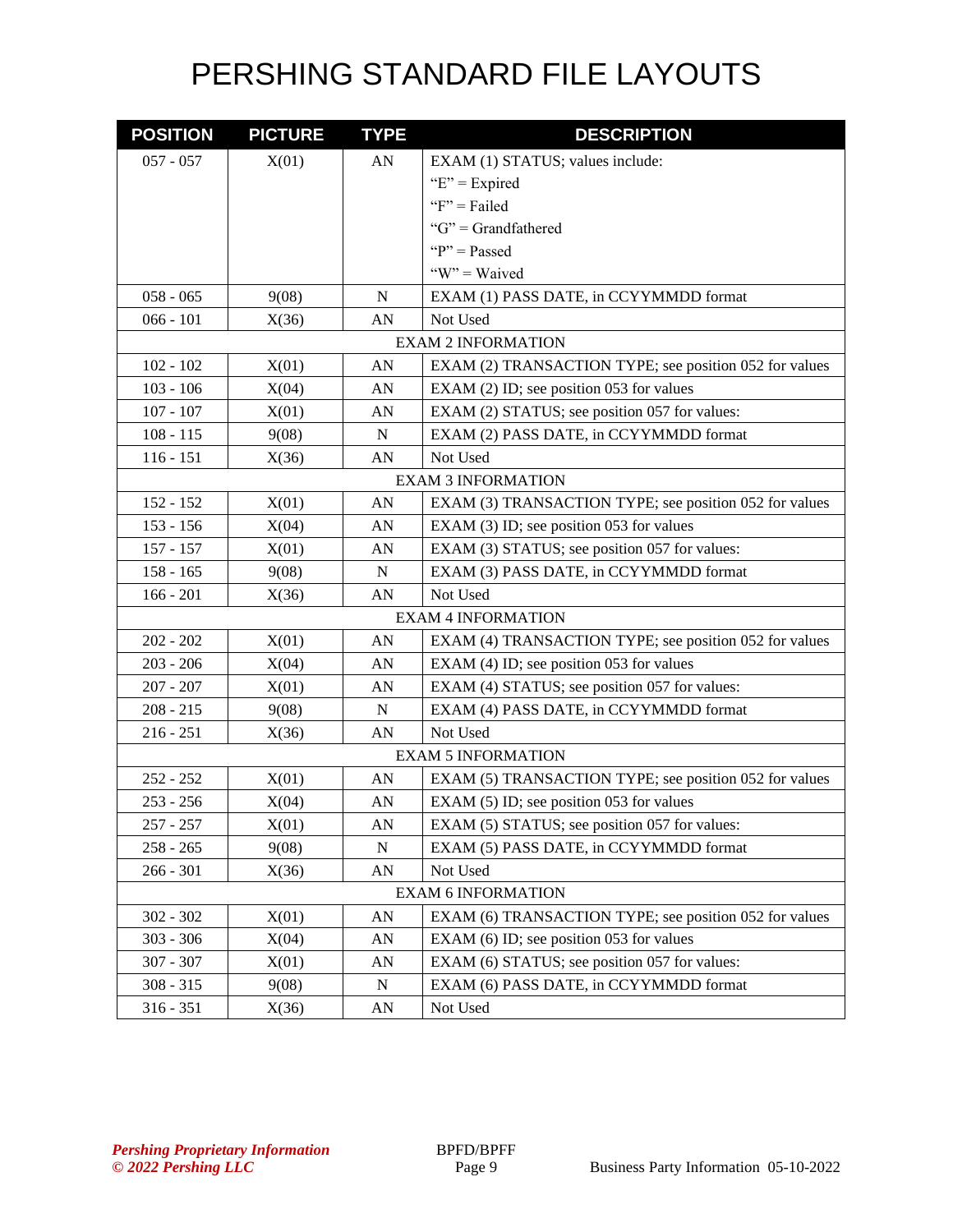| <b>POSITION</b> | <b>PICTURE</b> | <b>TYPE</b> | <b>DESCRIPTION</b>                                     |
|-----------------|----------------|-------------|--------------------------------------------------------|
|                 |                |             | <b>EXAM 7 INFORMATION</b>                              |
| 352 - 352       | X(01)          | AN          | EXAM (7) TRANSACTION TYPE; see position 052 for values |
| $353 - 356$     | X(04)          | AN          | EXAM $(7)$ ID; see position 053 for values             |
| 357 - 357       | X(01)          | AN          | EXAM (7) STATUS; see position 057 for values:          |
| $358 - 365$     | 9(08)          | N           | EXAM (7) PASS DATE, in CCYYMMDD format                 |
| $366 - 401$     | X(36)          | AN          | Not Used                                               |
|                 |                |             | <b>EXAM 8 INFORMATION</b>                              |
| $402 - 402$     | X(01)          | AN          | EXAM (8) TRANSACTION TYPE; see position 052 for values |
| $403 - 406$     | X(04)          | AN          | EXAM (8) ID; see position 053 for values               |
| $407 - 407$     | X(01)          | AN          | EXAM (8) STATUS; see position 057 for values:          |
| $408 - 415$     | 9(08)          | $\mathbf N$ | EXAM (8) PASS DATE, in CCYYMMDD format                 |
| $416 - 451$     | X(36)          | AN          | Not Used                                               |
|                 |                |             | <b>EXAM 9 INFORMATION</b>                              |
| $452 - 452$     | X(01)          | AN          | EXAM (9) TRANSACTION TYPE; see position 052 for values |
| $453 - 456$     | X(04)          | AN          | EXAM (9) ID; see position 053 for values               |
| $457 - 457$     | X(01)          | AN          | EXAM (9) STATUS; see position 057 for values:          |
| $458 - 465$     | 9(08)          | N           | EXAM (9) PASS DATE, in CCYYMMDD format                 |
| $466 - 501$     | X(36)          | AN          | Not Used                                               |
|                 |                |             | <b>EXAM 10 INFORMATION</b>                             |
| $502 - 502$     | X(01)          | AN          | EXAM (10) TRANS. TYPE; see position 052 for values     |
| $503 - 506$     | X(04)          | AN          | EXAM (10) ID; see position 053 for values              |
| $507 - 507$     | X(01)          | AN          | EXAM (10) STATUS; see position 057 for values:         |
| $508 - 515$     | 9(08)          | $\mathbf N$ | EXAM (10) PASS DATE, in CCYYMMDD format                |
| $516 - 551$     | X(36)          | AN          | Not Used                                               |
|                 |                |             | <b>EXAM 11 INFORMATION</b>                             |
| 552 - 552       | X(01)          | ${\rm AN}$  | EXAM (11) TRANS. TYPE; see position 052 for values     |
| $553 - 556$     | X(04)          | AN          | EXAM (11) ID; see position 053 for values              |
| 557 - 557       | X(01)          | AN          | EXAM (11) STATUS; see position 057 for values:         |
| $558 - 565$     | 9(08)          | N           | EXAM (11) PASS DATE, in CCYYMMDD format                |
| $566 - 601$     | X(36)          | AN          | Not Used                                               |
|                 |                |             | <b>EXAM 12 INFORMATION</b>                             |
| $602 - 602$     | X(01)          | AN          | EXAM (12) TRANS. TYPE; see position 052 for values     |
| $603 - 606$     | X(04)          | AN          | EXAM (12) ID; see position 053 for values              |
| $607 - 607$     | X(01)          | AN          | EXAM (12) STATUS; see position 057 for values:         |
| $608 - 615$     | 9(08)          | ${\bf N}$   | EXAM (12) PASS DATE, in CCYYMMDD format                |
| $616 - 651$     | X(36)          | AN          | Not Used                                               |
|                 |                |             | <b>EXAM 13 INFORMATION</b>                             |
| $652 - 652$     | X(01)          | AN          | EXAM (13) TRANS. TYPE; see position 052 for values     |
| $653 - 656$     | X(04)          | AN          | EXAM (13) ID; see position 053 for values              |
| $657 - 657$     | X(01)          | AN          | EXAM (13) STATUS; see position 057 for values:         |
| $658 - 665$     | 9(08)          | N           | EXAM (13) PASS DATE, in CCYYMMDD format                |
| $666 - 701$     | X(36)          | AN          | Not Used                                               |

**Pershing Proprietary Information**<br>
© 2022 Pershing LLC<br>
Page 10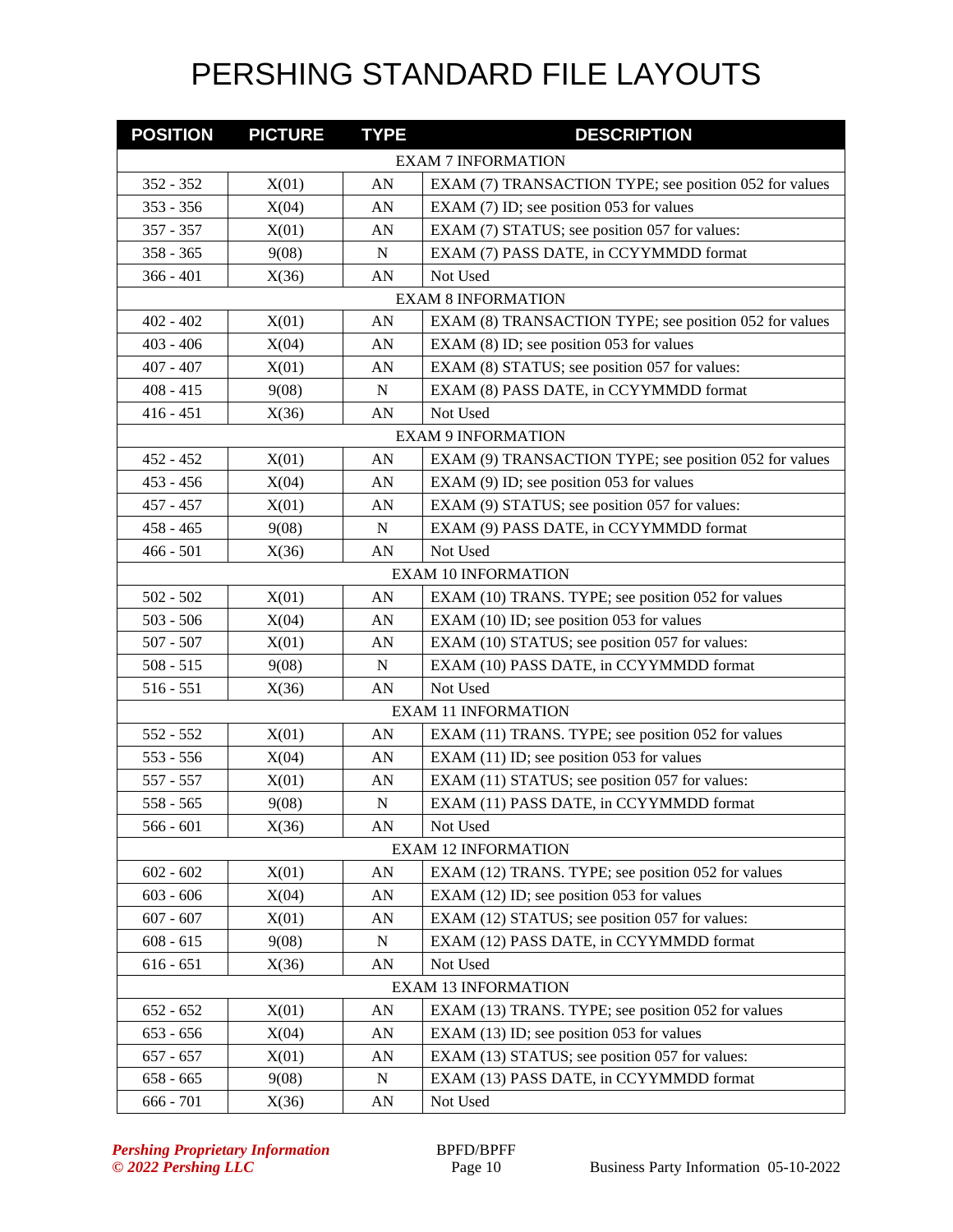|                            | <b>POSITION PICTURE TYPE</b> |    | <b>DESCRIPTION</b>                                          |  |
|----------------------------|------------------------------|----|-------------------------------------------------------------|--|
| <b>EXAM 14 INFORMATION</b> |                              |    |                                                             |  |
| 702 - 702                  | X(01)                        | AN | EXAM (14) TRANS. TYPE; see position 052 for values          |  |
| $703 - 706$                | X(04)                        | AN | EXAM (14) ID; see position 053 for values                   |  |
| $707 - 707$                | X(01)                        | AN | EXAM (14) STATUS; see position 057 for values:              |  |
| $708 - 715$                | 9(08)                        | N  | EXAM (14) PASS DATE, in CCYYMMDD format                     |  |
| $716 - 749$                | X(34)                        | AN | Not Used                                                    |  |
| $750 - 750$                | X(01)                        | AN | Literally " $X$ "; indicates the end of the detail record B |  |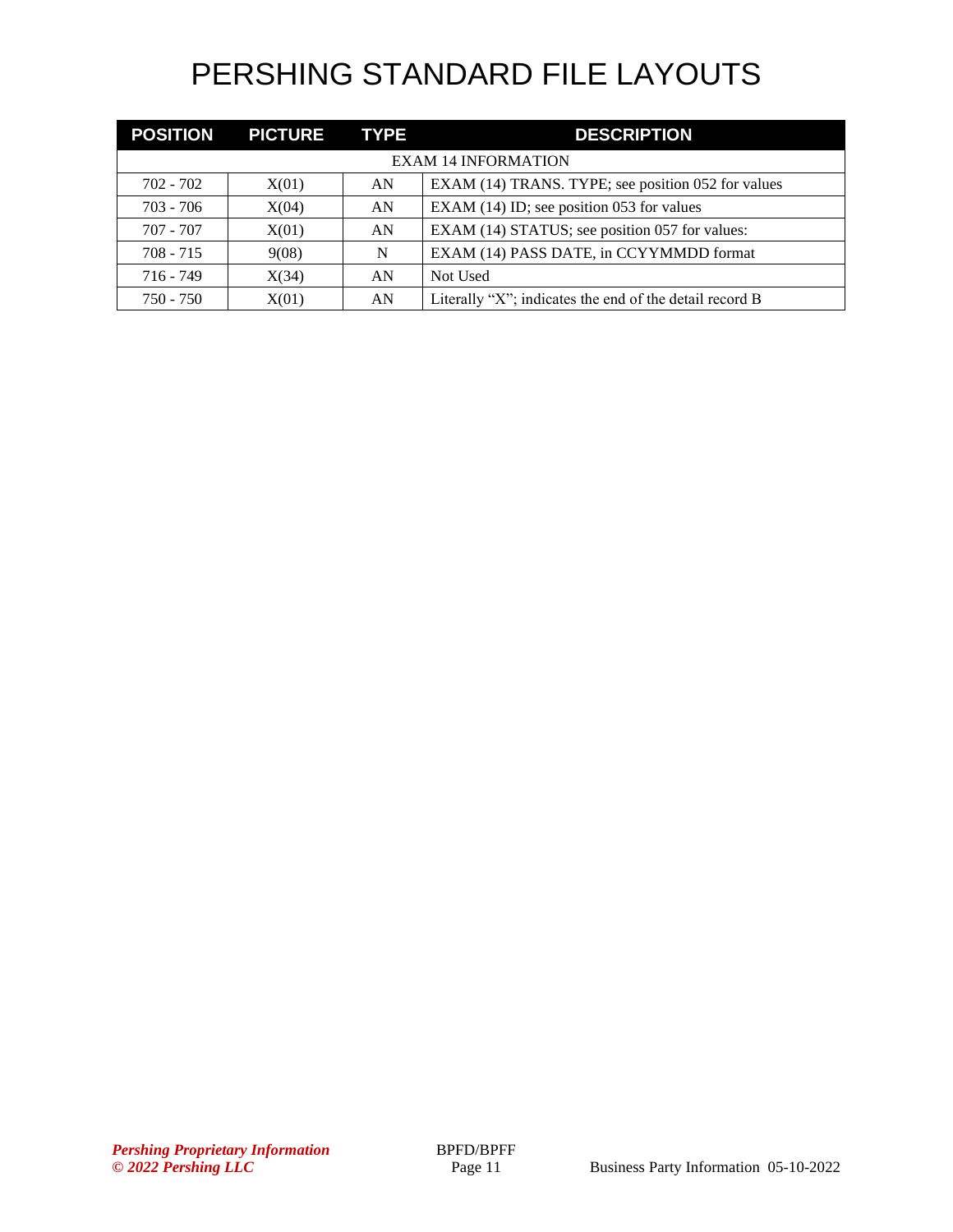### **DETAIL RECORD C – IP ANNUITY LICENSE INFORMATION (MULTIPLE ITERATIONS)**

| <b>POSITION</b>               | <b>PICTURE</b> | <b>TYPE</b> | <b>DESCRIPTION</b>                                                                                    |  |
|-------------------------------|----------------|-------------|-------------------------------------------------------------------------------------------------------|--|
| $001 - 002$                   | X(02)          | AN          | TRANSACTION CODES; values include:                                                                    |  |
|                               |                |             | "BD" = BPFD (Update)                                                                                  |  |
|                               |                |             | " $BF" = BPFF (Refresh)$                                                                              |  |
| $003 - 003$                   | X(01)          | AN          | RECORD INDICATOR VALUE = "C"                                                                          |  |
| $004 - 011$                   | 9(08)          | $\mathbf N$ | RECORD ID SEQUENCE NUMBER; begins with "00000001"                                                     |  |
| $012 - 020$                   | X(09)          | AN          | PERSHING UNIQUE IDENTIFIER (BUSINESS PARTY ID)<br>(plus Business Party Role Code for true uniqueness) |  |
| $021 - 036$                   | X(16)          | AN          | EXTERNAL UNIQUE IDENTIFIER                                                                            |  |
| $037 - 040$                   | X(04)          | AN          | BUSINESS PARTY ROLE CODE; value includes:                                                             |  |
|                               |                |             | "INVP" = Investment Professional                                                                      |  |
| $041 - 043$                   | X(03)          | AN          | <b>INTRODUCING BROKER DEALER (IBD) NUMBER</b>                                                         |  |
| $044 - 044$                   | X(01)          | AN          | Not Used                                                                                              |  |
| $045 - 048$                   | X(04)          | AN          | MANAGED INVESTMENTS FIRM IDENTIFIER                                                                   |  |
| $049 - 051$                   | 9(03)          | $\mathbf N$ | SECONDARY SEQUENCE NUMBER, from 001-999                                                               |  |
| ANNUITY LICENSE 1 INFORMATION |                |             |                                                                                                       |  |
| $052 - 052$                   | X(01)          | AN          | ANNUITY LICENSE (1) TRANSACTION TYPE; values<br>include:                                              |  |
|                               |                |             | " $A$ " = New License (BPFD only)                                                                     |  |
|                               |                |             | " $C$ " = Change to existing License Information (BPFD only)                                          |  |
|                               |                |             | "D" = Delete License Information (BPFD only                                                           |  |
|                               |                |             | " $X$ " = Unchanged License Information (BPFD only)                                                   |  |
|                               |                |             | " $\mathbf{F}$ " = Not applicable (BPFF only)                                                         |  |
| $053 - 054$                   | X(02)          | AN          | ANNUITY LICENSE (1) STATE CODE, see Appendix Q                                                        |  |
| $055 - 058$                   | X(04)          | AN          | ANNUITY PRODUCT TYPE (1); values include:                                                             |  |
|                               |                |             | "FA $\mathbf{B}$ $\mathbf{B}$ " = Fixed Annuity                                                       |  |
|                               |                |             | "VA $\mathbf{B}$ " = Variable Annuity                                                                 |  |
| $059 - 073$                   | X(15)          | AN          | <b>ANNUITY LICENSE NUMBER (1)</b>                                                                     |  |
| $074 - 081$                   | 9(08)          | $\mathbf N$ | ANNUITY STATE LICENSE EFFECTIVE DATE (1),<br><b>CCYYMMDD</b> format                                   |  |
| $082 - 089$                   | 9(08)          | ${\bf N}$   | ANNUITY STATE LICENSE EXPIRATION DATE (1),                                                            |  |
|                               |                |             | <b>CCYYMMDD</b> format                                                                                |  |
| $090 - 090$                   | X(01)          | AN          | ANNUITY STATE LICENSE STATUS (1); values include:                                                     |  |
|                               |                |             | " $A$ " = Active                                                                                      |  |
|                               |                |             | " $E$ " = Expired                                                                                     |  |
|                               |                |             | " $P$ " = Pending"                                                                                    |  |
| $091 - 094$                   | X(04)          | AN          | DTCC ANNUITY ID (1); effective mid 2 <sup>nd</sup> Q 2020                                             |  |
| $095 - 101$                   | X(07)          | AN          | Not Used                                                                                              |  |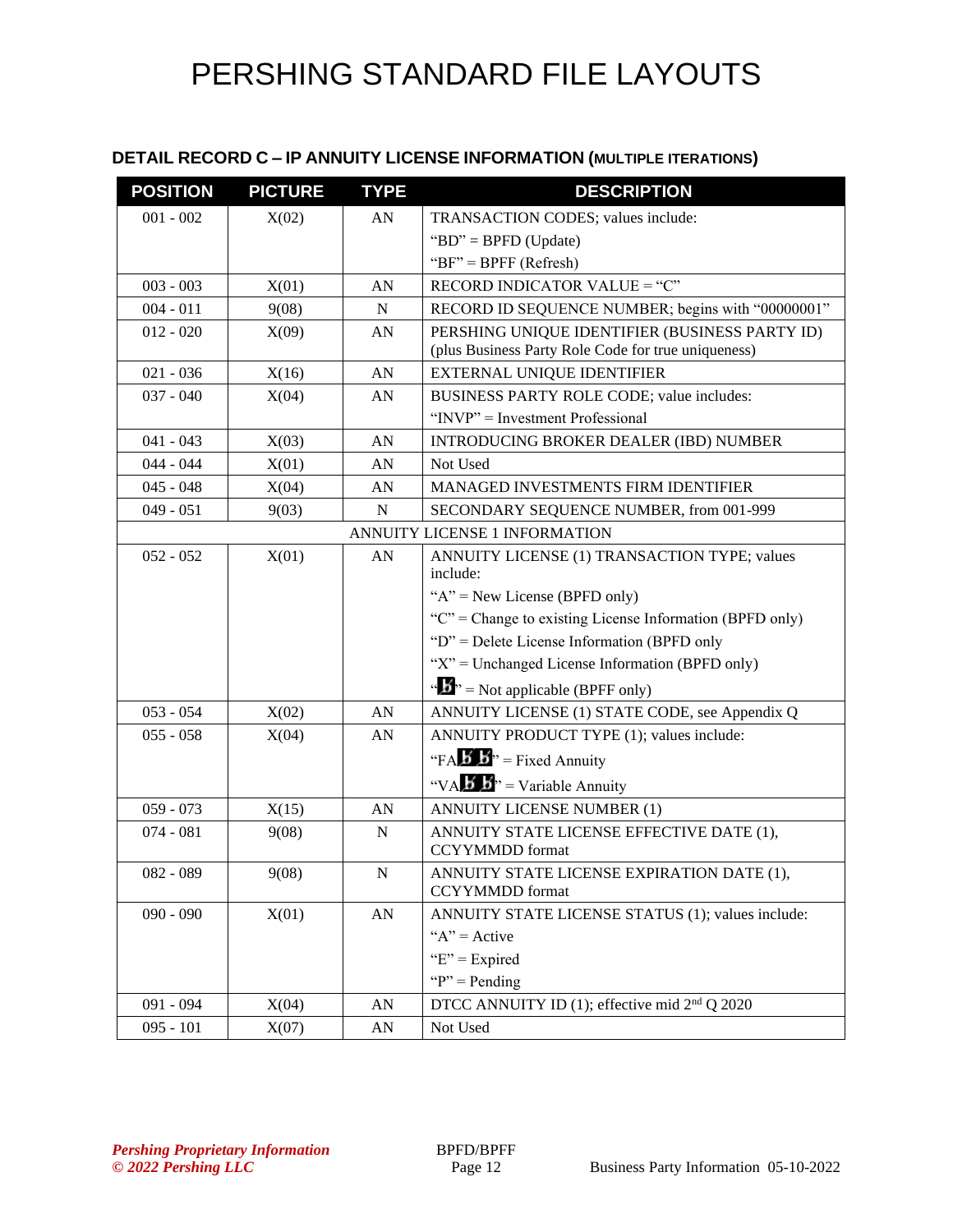| <b>POSITION</b> | <b>PICTURE</b> | <b>TYPE</b>      | <b>DESCRIPTION</b>                                                   |
|-----------------|----------------|------------------|----------------------------------------------------------------------|
|                 |                |                  | ANNUITY LICENSE 2 INFORMATION                                        |
| $102 - 102$     | X(01)          | AN               | ANNUITY LICENSE (2) TRANSACTION TYPE; see position<br>052 for values |
| $103 - 104$     | X(02)          | AN               | ANNUITY LICENSE (2) STATE CODE, see Appendix Q                       |
| $105 - 108$     | X(04)          | ${\rm AN}$       | ANNUITY PRODUCT TYPE (2); see position 055-058 for<br>values         |
| $109 - 123$     | X(15)          | AN               | ANNUITY LICENSE NUMBER (2)                                           |
| $124 - 131$     | 9(08)          | $\mathbf N$      | ANNUITY STATE LICENSE EFFECTIVE DATE (2),<br><b>CCYYMMDD</b> format  |
| 132 - 139       | 9(08)          | $\mathbf N$      | ANNUITY STATE LICENSE EXPIRATION DATE (2),<br><b>CCYYMMDD</b> format |
| $140 - 140$     | X(01)          | AN               | ANNUITY STATE LICENSE STATUS (2); see position 090<br>for values     |
| $141 - 144$     | X(04)          | AN               | DTCC ANNUITY ID (2); effective mid 2 <sup>nd</sup> Q 2020            |
| $145 - 151$     | X(07)          | AN               | Not Used                                                             |
|                 |                |                  | <b>ANNUITY LICENSE 3 INFORMATION</b>                                 |
| $152 - 152$     | X(01)          | AN               | ANNUITY LICENSE (3) TRANSACTION TYPE; see position<br>052 for values |
| $153 - 154$     | X(02)          | AN               | ANNUITY LICENSE (3) STATE CODE, see Appendix Q                       |
| $155 - 158$     | X(04)          | ${\rm AN}$       | ANNUITY PRODUCT TYPE (3); see position 055-058 for<br>values         |
| 159 - 173       | X(15)          | AN               | <b>ANNUITY LICENSE NUMBER (3)</b>                                    |
| $174 - 181$     | 9(08)          | $\mathbf N$      | ANNUITY STATE LICENSE EFFECTIVE DATE (3),<br><b>CCYYMMDD</b> format  |
| 182 - 189       | 9(08)          | $\mathbf N$      | ANNUITY STATE LICENSE EXPIRATION DATE (3),<br><b>CCYYMMDD</b> format |
| $190 - 190$     | X(01)          | AN               | ANNUITY STATE LICENSE STATUS (3); see position 090<br>for values     |
| 191 - 194       | X(04)          | AN               | DTCC ANNUITY ID (3); effective mid 2 <sup>nd</sup> Q 2020            |
| $195 - 201$     | X(07)          | AN               | Not Used                                                             |
|                 |                |                  | ANNUITY LICENSE 4 INFORMATION                                        |
| 202 - 202       | X(01)          | AN               | ANNUITY LICENSE (4) TRANSACTION TYPE; see position<br>052 for values |
| $203 - 204$     | X(02)          | AN               | ANNUITY LICENSE (4) STATE CODE, see Appendix Q                       |
| $205 - 208$     | X(04)          | AN               | ANNUITY PRODUCT TYPE (4); see position 055-058 for<br>values         |
| $209 - 223$     | X(15)          | AN               | ANNUITY LICENSE NUMBER (4)                                           |
| $224 - 231$     | 9(08)          | N                | ANNUITY STATE LICENSE EFFECTIVE DATE (4),<br><b>CCYYMMDD</b> format  |
| $232 - 239$     | 9(08)          | ${\bf N}$        | ANNUITY STATE LICENSE EXPIRATION DATE (4),<br><b>CCYYMMDD</b> format |
| $240 - 240$     | X(01)          | AN               | ANNUITY STATE LICENSE STATUS (4); see position 090<br>for values     |
| 241 - 244       | X(04)          | ${\bf A}{\bf N}$ | DTCC ANNUITY ID (4); effective mid 2 <sup>nd</sup> Q 2020            |
| $245 - 251$     | X(07)          | AN               | Not Used                                                             |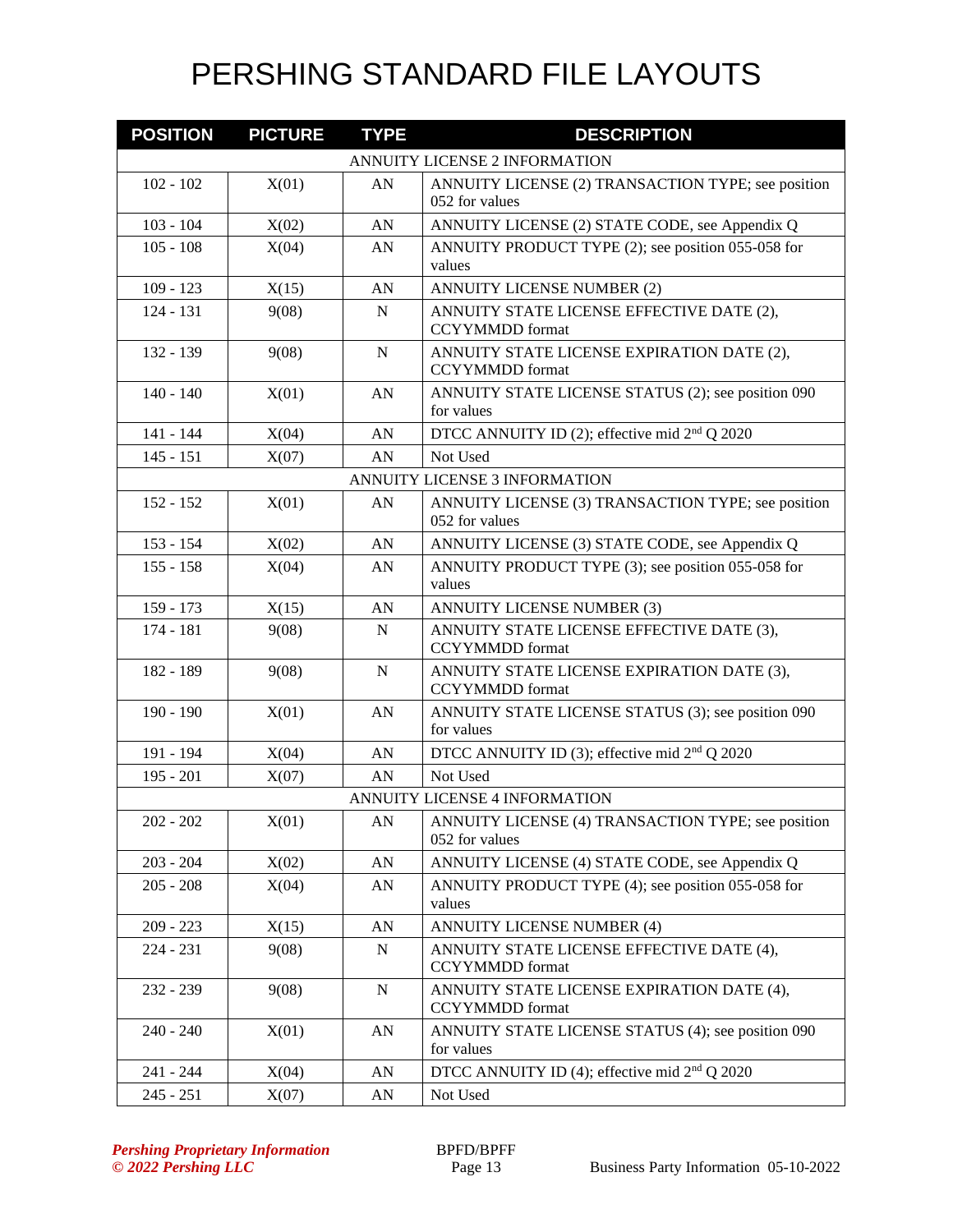| <b>POSITION</b> | <b>PICTURE</b> | <b>TYPE</b> | <b>DESCRIPTION</b>                                                   |
|-----------------|----------------|-------------|----------------------------------------------------------------------|
|                 |                |             | <b>ANNUITY LICENSE 5 INFORMATION</b>                                 |
| $252 - 252$     | X(01)          | AN          | ANNUITY LICENSE (5) TRANSACTION TYPE; see position<br>052 for values |
| $253 - 254$     | X(02)          | AN          | ANNUITY LICENSE (5) STATE CODE, see Appendix Q                       |
| $255 - 258$     | X(04)          | ${\rm AN}$  | ANNUITY PRODUCT TYPE (5); see position 055-058 for<br>values         |
| $259 - 273$     | X(15)          | AN          | <b>ANNUITY LICENSE NUMBER (5)</b>                                    |
| $274 - 281$     | 9(08)          | $\mathbf N$ | ANNUITY STATE LICENSE EFFECTIVE DATE (5),<br><b>CCYYMMDD</b> format  |
| 282 - 289       | 9(08)          | $\mathbf N$ | ANNUITY STATE LICENSE EXPIRATION DATE (5),<br><b>CCYYMMDD</b> format |
| $290 - 290$     | X(01)          | AN          | ANNUITY STATE LICENSE STATUS (5); see position 090<br>for values     |
| 291 - 294       | X(04)          | AN          | DTCC ANNUITY ID (5); effective mid 2 <sup>nd</sup> Q 2020            |
| $295 - 301$     | X(07)          | AN          | Not Used                                                             |
|                 |                |             | ANNUITY LICENSE 6 INFORMATION                                        |
| $302 - 302$     | X(01)          | AN          | ANNUITY LICENSE (6) TRANSACTION TYPE; see position<br>052 for values |
| $303 - 304$     | X(02)          | AN          | ANNUITY LICENSE (6) STATE CODE, see Appendix Q                       |
| $305 - 308$     | X(04)          | AN          | ANNUITY PRODUCT TYPE (6); see position 055-058 for<br>values         |
| $309 - 323$     | X(15)          | AN          | <b>ANNUITY LICENSE NUMBER (6)</b>                                    |
| $324 - 331$     | 9(08)          | $\mathbf N$ | ANNUITY STATE LICENSE EFFECTIVE DATE (6),<br><b>CCYYMMDD</b> format  |
| 332 - 339       | 9(08)          | N           | ANNUITY STATE LICENSE EXPIRATION DATE 6),<br><b>CCYYMMDD</b> format  |
| $340 - 340$     | X(01)          | AN          | ANNUITY STATE LICENSE STATUS (6); see position 090<br>for values     |
| 341 - 344       | X(04)          | AN          | DTCC ANNUITY ID (6); effective mid 2 <sup>nd</sup> Q 2020            |
| $345 - 351$     | X(07)          | AN          | Not Used                                                             |
|                 |                |             | ANNUITY LICENSE 7 INFORMATION                                        |
| 352 - 352       | X(01)          | AN          | ANNUITY LICENSE (7) TRANSACTION TYPE; see position<br>052 for values |
| $353 - 354$     | X(02)          | AN          | ANNUITY LICENSE (7) STATE CODE, see Appendix Q                       |
| $355 - 358$     | X(04)          | AN          | ANNUITY PRODUCT TYPE (7); see position 055-058 for<br>values         |
| 359 - 373       | X(15)          | AN          | <b>ANNUITY LICENSE NUMBER (7)</b>                                    |
| 374 - 381       | 9(08)          | ${\bf N}$   | ANNUITY STATE LICENSE EFFECTIVE DATE (7),<br><b>CCYYMMDD</b> format  |
| 382 - 389       | 9(08)          | N           | ANNUITY STATE LICENSE EXPIRATION DATE (7),<br><b>CCYYMMDD</b> format |
| 390 - 390       | X(01)          | AN          | ANNUITY STATE LICENSE STATUS (7); see position 090<br>for values     |
| 391 - 394       | X(04)          | AN          | DTCC ANNUITY ID (7); effective mid 2 <sup>nd</sup> Q 2020            |
| $395 - 401$     | X(07)          | AN          | Not Used                                                             |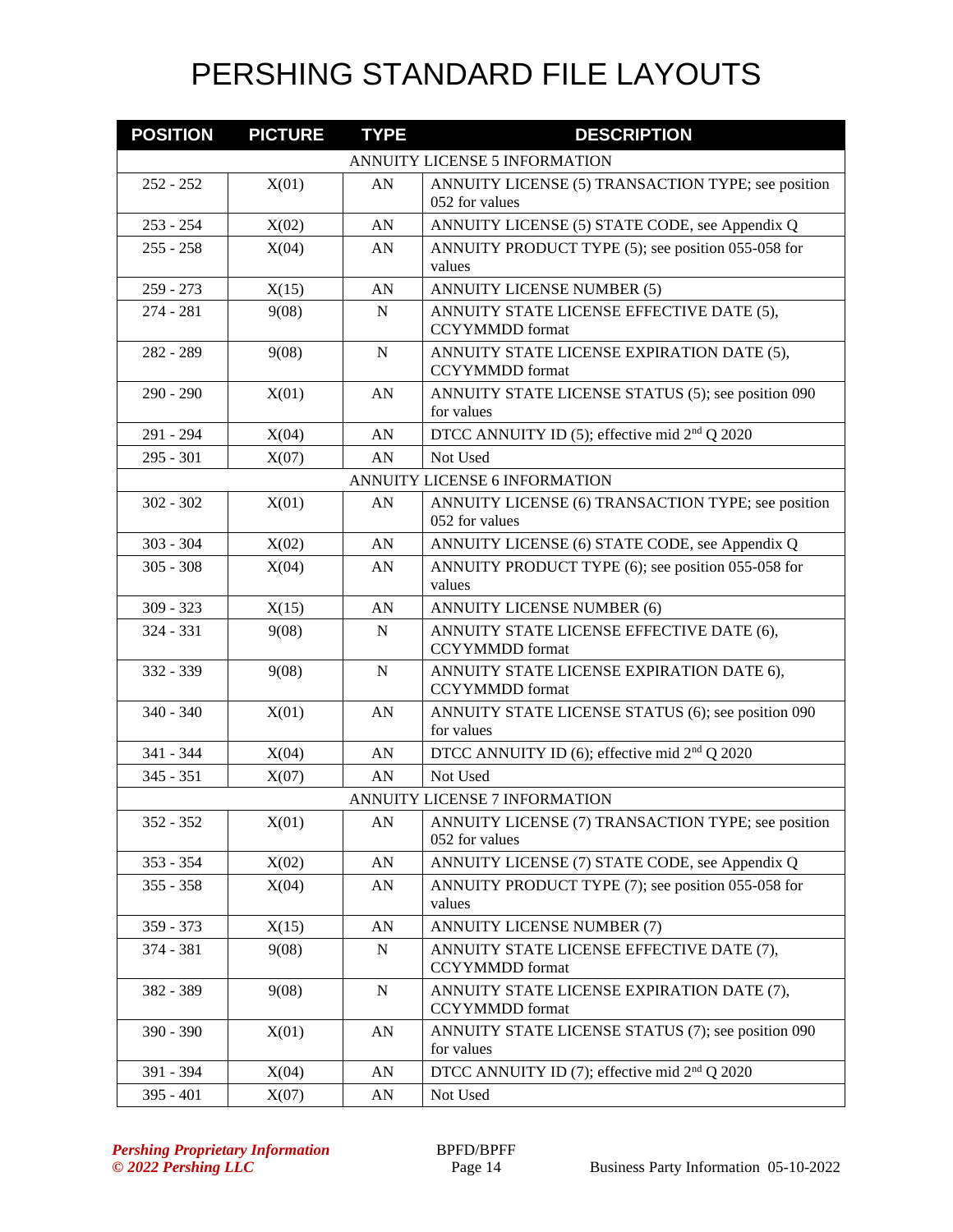| <b>POSITION</b> | <b>PICTURE</b> | <b>TYPE</b> | <b>DESCRIPTION</b>                                                    |
|-----------------|----------------|-------------|-----------------------------------------------------------------------|
|                 |                |             | ANNUITY LICENSE 8 INFORMATION                                         |
| $402 - 402$     | X(01)          | AN          | ANNUITY LICENSE (8) TRANSACTION TYPE; see position<br>052 for values  |
| $403 - 404$     | X(02)          | AN          | ANNUITY LICENSE (8) STATE CODE, see Appendix Q                        |
| $405 - 408$     | X(04)          | AN          | ANNUITY PROD. TYPE (8); see position 055-058 for values               |
| $409 - 423$     | X(15)          | AN          | <b>ANNUITY LICENSE NUMBER (8)</b>                                     |
| $424 - 431$     | 9(08)          | $\mathbf N$ | ANNUITY STATE LICENSE EFFECTIVE DATE (8),<br><b>CCYYMMDD</b> format   |
| $432 - 439$     | 9(08)          | $\mathbf N$ | ANNUITY STATE LICENSE EXPIRATION DATE (8),<br><b>CCYYMMDD</b> format  |
| $440 - 440$     | X(01)          | AN          | ANNUITY STATE LICENSE STATUS (8); see position 090<br>for values      |
| 441 - 444       | X(04)          | AN          | DTCC ANNUITY ID (8); effective mid 2 <sup>nd</sup> Q 2020             |
| $445 - 451$     | X(07)          | AN          | Not Used                                                              |
|                 |                |             | <b>ANNUITY LICENSE 9 INFORMATION</b>                                  |
| $452 - 452$     | X(01)          | AN          | ANNUITY LICENSE (9) TRANSACTION TYPE; see position<br>052 for values  |
| $453 - 454$     | X(02)          | AN          | ANNUITY LICENSE (9) STATE CODE, see Appendix Q                        |
| $455 - 458$     | X(04)          | AN          | ANNUITY PRODUCT TYPE (9); see position 055-058 for<br>values          |
| $459 - 473$     | X(15)          | AN          | <b>ANNUITY LICENSE NUMBER (9)</b>                                     |
| $474 - 481$     | 9(08)          | $\mathbf N$ | ANNUITY STATE LICENSE EFFECTIVE DATE (9),<br><b>CCYYMMDD</b> format   |
| 482 - 489       | 9(08)          | $\mathbf N$ | ANNUITY STATE LICENSE EXPIRATION DATE (9),<br><b>CCYYMMDD</b> format  |
| $490 - 490$     | X(01)          | AN          | ANNUITY STATE LICENSE STATUS (9); see position 090<br>for values      |
| 491 - 494       | X(04)          | AN          | DTCC ANNUITY ID (9); effective mid $2nd Q 2020$                       |
| 495 - 501       | X(07)          | AN          | Not Used                                                              |
|                 |                |             | ANNUITY LICENSE 10 INFORMATION                                        |
| $502 - 502$     | X(01)          | ${\rm AN}$  | ANNUITY LICENSE (10) TRANSACTION TYPE; see<br>position 052 for values |
| $503 - 504$     | X(02)          | AN          | ANNUITY LICENSE (10) STATE CODE, see Appendix Q                       |
| $505 - 508$     | X(04)          | AN          | ANNUITY PRODUCT TYPE (10); see position 055-058 for<br>values         |
| $509 - 523$     | X(15)          | AN          | <b>ANNUITY LICENSE NUMBER (10)</b>                                    |
| 524 - 531       | 9(08)          | N           | ANNUITY STATE LICENSE EFFECTIVE DATE (10),<br><b>CCYYMMDD</b> format  |
| 532 - 539       | 9(08)          | ${\bf N}$   | ANNUITY STATE LICENSE EXPIRATION DATE (10),<br><b>CCYYMMDD</b> format |
| $540 - 540$     | X(01)          | AN          | ANNUITY STATE LICENSE STATUS (10); see position 090<br>for values     |
| 541 - 544       | X(04)          | AN          | DTCC ANNUITY ID (10); effective mid 2 <sup>nd</sup> Q 2020            |
| $545 - 551$     | X(07)          | ${\rm AN}$  | Not Used                                                              |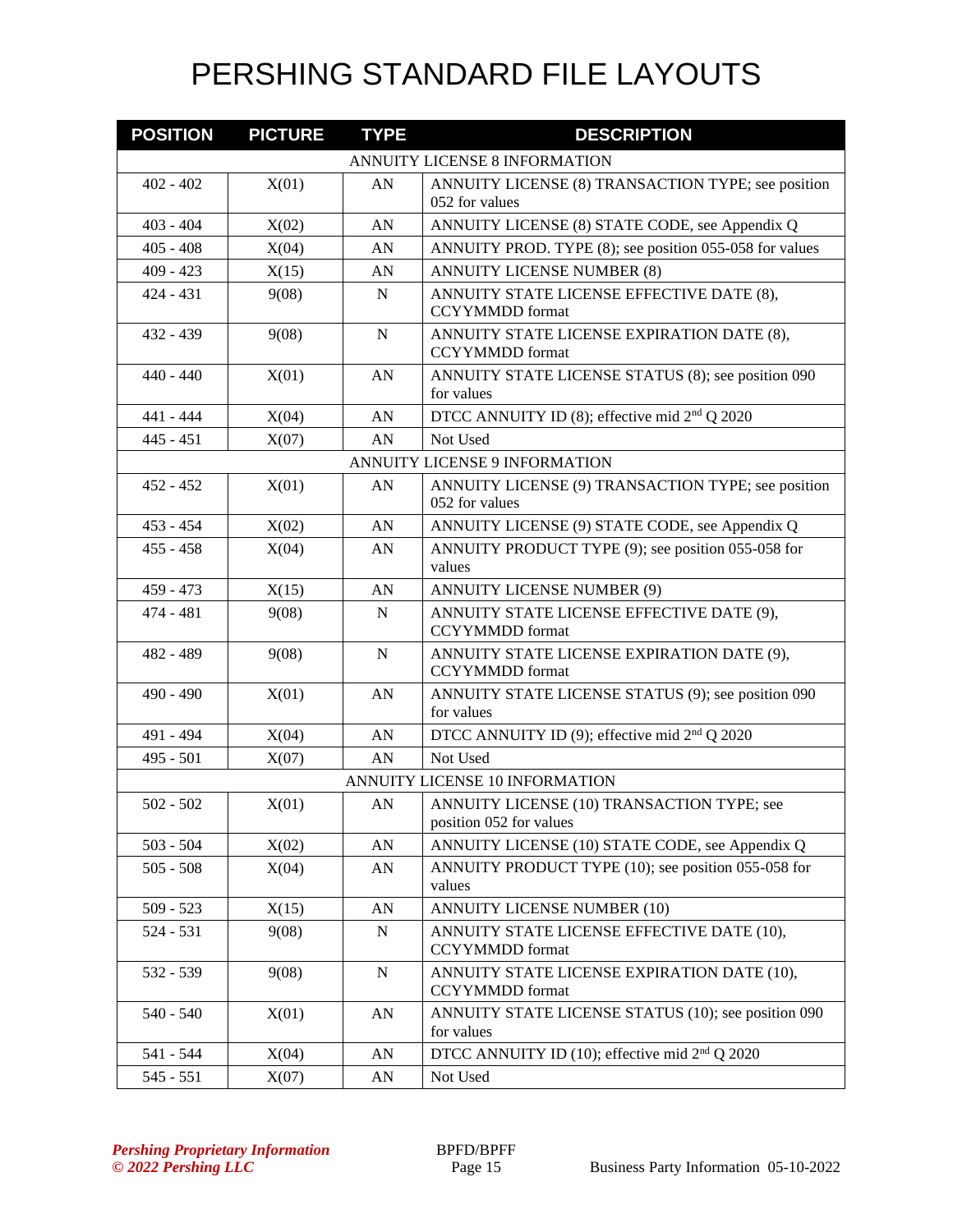| <b>POSITION</b> | <b>PICTURE</b> | <b>TYPE</b> | <b>DESCRIPTION</b>                                                    |
|-----------------|----------------|-------------|-----------------------------------------------------------------------|
|                 |                |             | ANNUITY LICENSE 11 INFORMATION                                        |
| $552 - 552$     | X(01)          | AN          | ANNUITY LICENSE (11) TRANSACTION TYPE; see                            |
|                 |                |             | position 052 for values                                               |
| $553 - 554$     | X(02)          | AN          | ANNUITY LICENSE (11) STATE CODE, see Appendix Q                       |
| $555 - 558$     | X(04)          | ${\rm AN}$  | ANNUITY PRODUCT TYPE (11); see position 055-058 for<br>values         |
| 559 - 573       | X(15)          | AN          | <b>ANNUITY LICENSE NUMBER (11)</b>                                    |
| $574 - 581$     | 9(08)          | $\mathbf N$ | ANNUITY STATE LICENSE EFFECTIVE DATE (11),<br><b>CCYYMMDD</b> format  |
| 582 - 589       | 9(08)          | ${\bf N}$   | ANNUITY STATE LICENSE EXPIRATION DATE (11),<br><b>CCYYMMDD</b> format |
| $590 - 590$     | X(01)          | AN          | ANNUITY STATE LICENSE STATUS (11); see position 090<br>for values     |
| 591 - 594       | X(04)          | AN          | DTCC ANNUITY ID (11); effective mid 2 <sup>nd</sup> Q 2020            |
| $595 - 601$     | X(07)          | AN          | Not Used                                                              |
|                 |                |             | ANNUITY LICENSE 12 INFORMATION                                        |
| $602 - 602$     | X(01)          | AN          | ANNUITY LICENSE (12) TRANSACTION TYPE; see<br>position 052 for values |
| $603 - 604$     | X(02)          | AN          | ANNUITY LICENSE (12) STATE CODE, see Appendix Q                       |
| $605 - 608$     | X(04)          | ${\rm AN}$  | ANNUITY PRODUCT TYPE (12); see position 055-058 for<br>values         |
| $609 - 623$     | X(15)          | AN          | <b>ANNUITY LICENSE NUMBER (12)</b>                                    |
| $624 - 631$     | 9(08)          | $\mathbf N$ | ANNUITY STATE LICENSE EFFECTIVE DATE (12),<br><b>CCYYMMDD</b> format  |
| $632 - 639$     | 9(08)          | $\mathbf N$ | ANNUITY STATE LICENSE EXPIRATION DATE (12),<br><b>CCYYMMDD</b> format |
| $640 - 640$     | X(01)          | AN          | ANNUITY STATE LICENSE STATUS (12); see position 090<br>for values     |
| $641 - 644$     | X(04)          | AN          | DTCC ANNUITY ID (12); effective mid $2nd Q 2020$                      |
| $645 - 651$     | X(07)          | AN          | Not Used                                                              |
|                 |                |             | ANNUITY LICENSE 13 INFORMATION                                        |
| $652 - 652$     | X(01)          | AN          | ANNUITY LICENSE (13) TRANSACTION TYPE; see<br>position 052 for values |
| $653 - 654$     | X(02)          | ${\rm AN}$  | ANNUITY LICENSE (13) STATE CODE, see Appendix Q                       |
| $655 - 658$     | X(04)          | AN          | ANNUITY PRODUCT TYPE (13); see position 055-058 for<br>values         |
| $659 - 673$     | X(15)          | AN          | <b>ANNUITY LICENSE NUMBER (13)</b>                                    |
| $674 - 681$     | 9(08)          | ${\bf N}$   | ANNUITY STATE LICENSE EFFECTIVE DATE (13),<br><b>CCYYMMDD</b> format  |
| 682 - 689       | 9(08)          | N           | ANNUITY STATE LICENSE EXPIRATION DATE (13),<br><b>CCYYMMDD</b> format |
| $690 - 690$     | X(01)          | AN          | ANNUITY STATE LICENSE STATUS (13); see position 090<br>for values     |
| $691 - 694$     | X(04)          | AN          | DTCC ANNUITY ID (13); effective mid $2nd Q 2020$                      |
| $695 - 701$     | X(07)          | AN          | Not Used                                                              |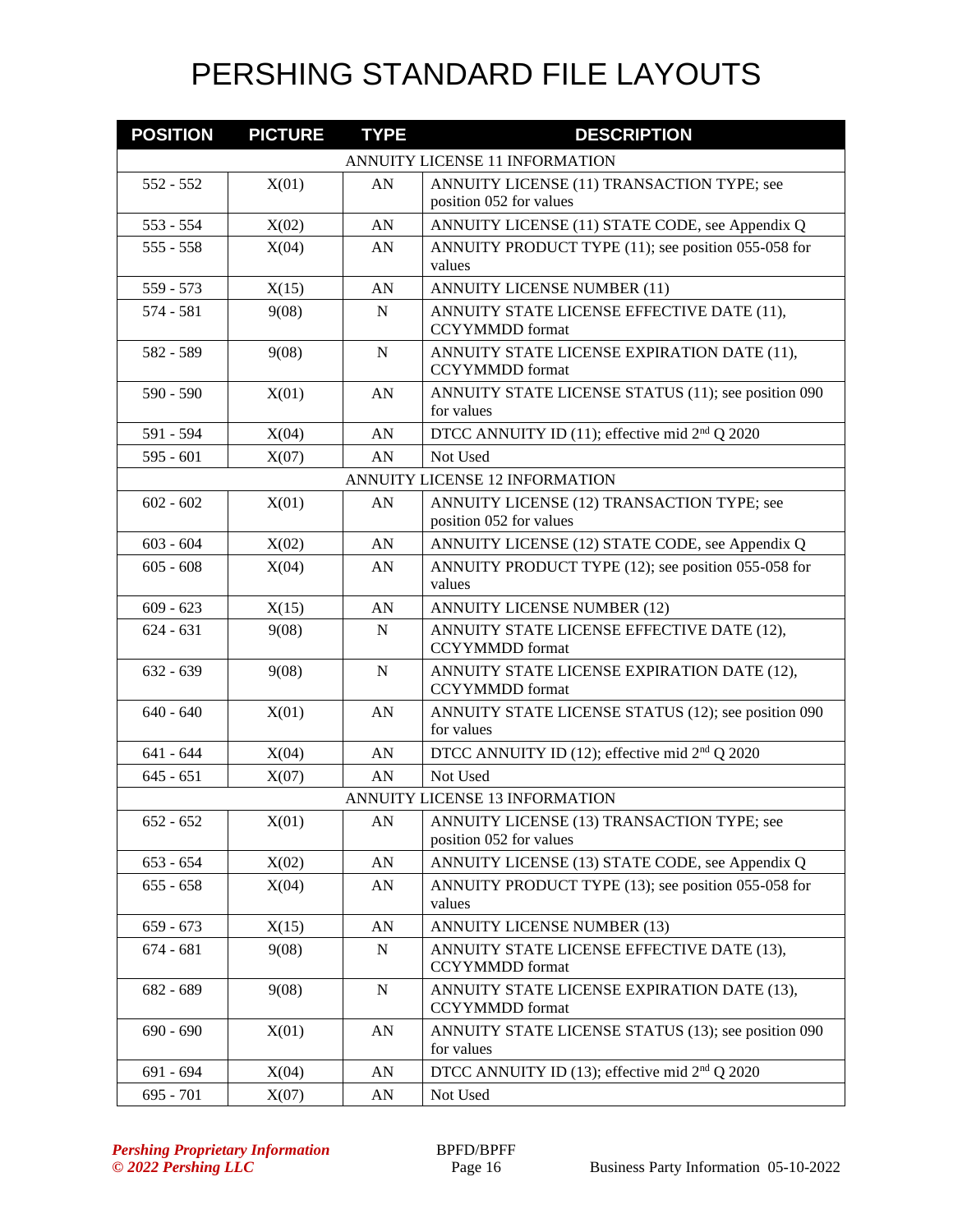| <b>POSITION</b> | <b>PICTURE</b> | <b>TYPE</b> | <b>DESCRIPTION</b>                                                    |
|-----------------|----------------|-------------|-----------------------------------------------------------------------|
|                 |                |             | ANNUITY LICENSE 14 INFORMATION                                        |
| 702 - 702       | X(01)          | AN          | ANNUITY LICENSE (14) TRANSACTION TYPE; see<br>position 052 for values |
| 703 - 704       | X(02)          | AN          | ANNUITY LICENSE (14) STATE CODE, see Appendix Q                       |
| $705 - 708$     | X(04)          | AN          | ANNUITY PRODUCT TYPE (14); see position 055-058 for<br>values         |
| $709 - 723$     | X(15)          | AN          | <b>ANNUITY LICENSE NUMBER (14)</b>                                    |
| 724 - 731       | 9(08)          | N           | ANNUITY STATE LICENSE EFFECTIVE DATE (14),<br><b>CCYYMMDD</b> format  |
| 732 - 739       | 9(08)          | N           | ANNUITY STATE LICENSE EXPIRATION DATE (14),<br><b>CCYYMMDD</b> format |
| 740 - 740       | X(01)          | AN          | ANNUITY STATE LICENSE STATUS (14); see position 090<br>for values     |
| 741 - 744       | X(04)          | AN          | DTCC ANNUITY ID (14); effective mid $2nd Q 2020$                      |
| 745 - 749       | X(05)          | AN          | Not Used                                                              |
| 750 - 750       | X(01)          | AN          | Literally "X"; indicates the end of the detail record C               |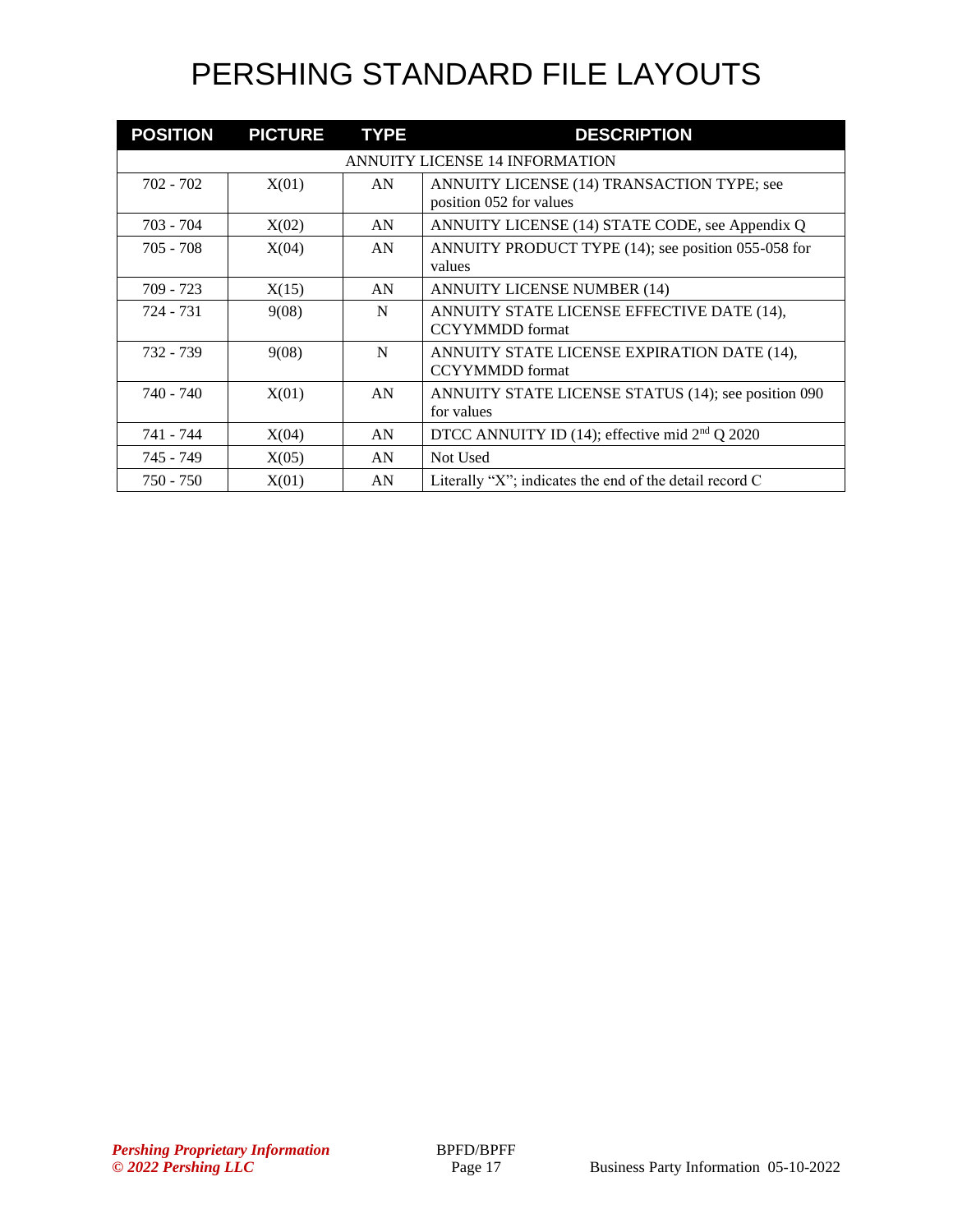### **DETAIL RECORD D – IP STATE / EXCHANGE REGISTRATION (MULTIPLE ITERATIONS)**

| <b>POSITION</b> | <b>PICTURE</b> | <b>TYPE</b> | <b>DESCRIPTION</b>                                                                                                 |
|-----------------|----------------|-------------|--------------------------------------------------------------------------------------------------------------------|
| $001 - 002$     | X(02)          | AN          | TRANSACTION CODES; values include:                                                                                 |
|                 |                |             | "BD" = BPFD (Update)                                                                                               |
|                 |                |             | " $BF" = BPFF (Refresh)$                                                                                           |
| $003 - 003$     | X(01)          | AN          | RECORD INDICATOR VALUE = "D"                                                                                       |
| $004 - 011$     | 9(08)          | N           | RECORD ID SEQUENCE NUMBER; begins with "00000001"                                                                  |
| $012 - 020$     | X(09)          | AN          | PERSHING UNIQUE IDENTIFIER (BUSINESS PARTY ID)<br>(plus Business Party Role Code for true uniqueness)              |
| $021 - 036$     | X(16)          | AN          | EXTERNAL UNIQUE IDENTIFIER                                                                                         |
| $037 - 040$     | X(04)          | AN          | BUSINESS PARTY ROLE CODE; value includes:                                                                          |
|                 |                |             | "INVP" = Investment Professional                                                                                   |
| $041 - 043$     | X(03)          | AN          | <b>INTRODUCING BROKER DEALER (IBD) NUMBER</b>                                                                      |
| $044 - 044$     | X(01)          | AN          | Not Used                                                                                                           |
| $045 - 048$     | X(04)          | AN          | MANAGED INVESTMENTS FIRM IDENTIFIER                                                                                |
| $049 - 051$     | 9(03)          | $\mathbf N$ | SECONDARY SEQUENCE NUMBER, from 001-999                                                                            |
|                 |                |             | STATE / EXCHANGE 1 INFORMATION                                                                                     |
| $052 - 052$     | X(01)          | AN          | STATE/EXCHANGE (1) TRANS. TYPE; values include:                                                                    |
|                 |                |             | " $A$ " = New Registration (BPFD only)                                                                             |
|                 |                |             | " $C$ " = Change to existing Registration (BPFD only)                                                              |
|                 |                |             | " $D$ " = Delete Registration (BPFD only                                                                           |
|                 |                |             | " $X$ " = Unchanged Registration (BPFD only)                                                                       |
|                 |                |             | " $\mathbf{F}$ " = Not applicable (BPFF only)                                                                      |
| $053 - 056$     | X(04)          | AN          | STATE/EXCHANGE (1) CODE                                                                                            |
| $057 - 060$     | X(04)          | AN          | EXCHANGE POSITION (1); values include:                                                                             |
|                 |                |             | When STATE/EXCHANGE CODE is a state, one of the<br>following Pershing values, or customer-defined value for input: |
|                 |                |             | "AA" = Both Agent and Registered Investment Advisor                                                                |
|                 |                |             | " $AG$ " = Agent                                                                                                   |
|                 |                |             | "GS" = General Sales                                                                                               |
|                 |                |             | "IA" = Registered Investment Advisor                                                                               |
|                 |                |             | $\mathbf{w}$ $\mathbf{w}$ = Not populated                                                                          |
|                 |                |             | When STATE/EXCHANGE CODE is an Exchange, the field                                                                 |
|                 |                |             | may be a customer-defined value, or the following:                                                                 |
|                 |                |             | "EXCH" = Exchange                                                                                                  |
|                 |                |             | $\mathbf{B}^{\prime\prime}$ = Not populated                                                                        |
| $061 - 068$     | 9(08)          | ${\bf N}$   | REGISTRATION DATE (1), in CCYYMMDD format                                                                          |
| $069 - 069$     | X(01)          | AN          | REGISTRATION STATUS (1); values include:                                                                           |
|                 |                |             | " $A$ " = Approved                                                                                                 |
|                 |                |             | " $C$ " = Conditional                                                                                              |
|                 |                |             | " $D$ " = Deficient                                                                                                |
|                 |                |             | " $P$ " = Pending<br>(cont.)                                                                                       |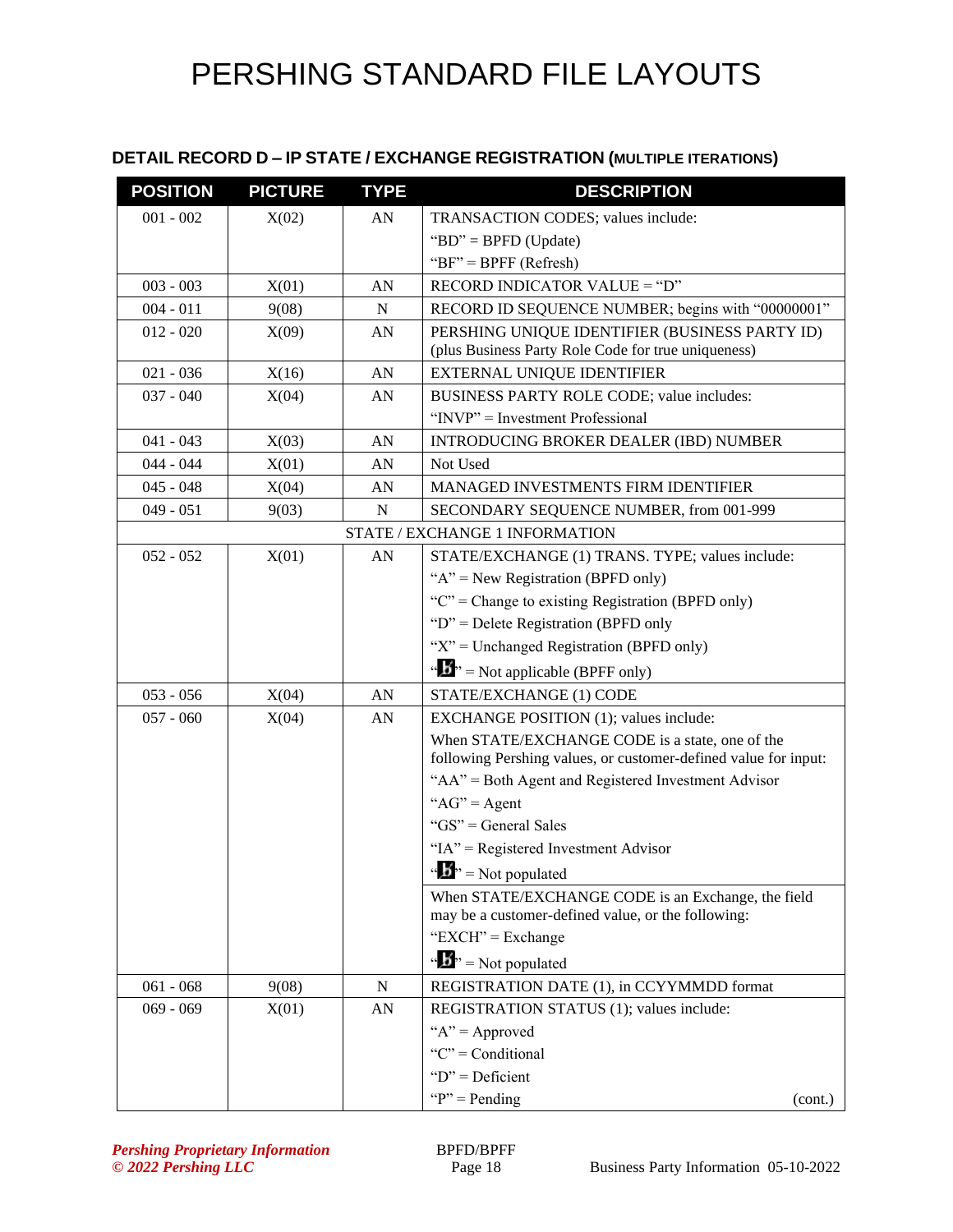| <b>POSITION</b> | <b>PICTURE</b> | <b>TYPE</b> | <b>DESCRIPTION</b>                                                  |
|-----------------|----------------|-------------|---------------------------------------------------------------------|
|                 |                |             | "U" = U5 received before approval                                   |
|                 |                |             | $\mathbf{B}^{\prime\prime}$ = Not populated                         |
| $070 - 071$     | X(02)          | AN          | EXCHANGE SUB-CODE; applies to exchanges only; this is a             |
|                 |                |             | customer-defined field                                              |
| $072 - 101$     | X(30)          | AN          | Not Used                                                            |
|                 |                |             | STATE / EXCHANGE 2 INFORMATION                                      |
| $102 - 102$     | X(01)          | AN          | STATE/EXCHANGE (2) TRANSACTION TYPE; see position<br>052 for values |
| $103 - 106$     | X(04)          | AN          | STATE/EXCHANGE (2) CODE                                             |
| $107 - 110$     | X(04)          | AN          | EXCHANGE POSITION (2); see position 57 for values                   |
| $111 - 118$     | 9(08)          | N           | REGISTRATION DATE (2), in CCYYMMDD format                           |
| 119 - 119       | X(01)          | AN          | REGISTRATION STATUS (2); see position 069 for values                |
| $120 - 121$     | X(02)          | AN          | EXCHANGE SUB-CODE; see position 70 for definition                   |
| $122 - 151$     | X(30)          | AN          | Not Used                                                            |
|                 |                |             | STATE / EXCHANGE 3 INFORMATION                                      |
| $152 - 152$     | X(01)          | ${\rm AN}$  | STATE/EXCHANGE (3) TRANSACTION TYPE; see position<br>052 for values |
| $153 - 156$     | X(04)          | AN          | STATE/EXCHANGE (3) CODE                                             |
| $157 - 160$     | X(04)          | AN          | EXCHANGE POSITION (3); see position 57 for values                   |
| $161 - 168$     | 9(08)          | N           | REGISTRATION DATE (3), in CCYYMMDD format                           |
| $169 - 169$     | X(01)          | AN          | REGISTRATION STATUS (3); see position 069 for values                |
| $170 - 171$     | X(02)          | AN          | EXCHANGE SUB-CODE; see position 70 for definition                   |
| $172 - 201$     | X(30)          | AN          | Not Used                                                            |
|                 |                |             | STATE / EXCHANGE 4 INFORMATION                                      |
| $202 - 202$     | X(01)          | AN          | STATE/EXCHANGE (4) TRANSACTION TYPE; see position<br>052 for values |
| $203 - 206$     | X(04)          | AN          | STATE/EXCHANGE (4) CODE                                             |
| $207 - 210$     | X(04)          | AN          | EXCHANGE POSITION (4); see position 57 for values                   |
| $211 - 218$     | 9(08)          | N           | REGISTRATION DATE (4), in CCYYMMDD format                           |
| $219 - 219$     | X(01)          | AN          | REGISTRATION STATUS (4); see position 069 for values                |
| $220 - 221$     | X(02)          | AN          | EXCHANGE SUB-CODE; see position 70 for definition                   |
| $222 - 251$     | X(30)          | ${\rm AN}$  | Not Used                                                            |
|                 |                |             | STATE / EXCHANGE 5 INFORMATION                                      |
| $252 - 252$     | X(01)          | ${\rm AN}$  | STATE/EXCHANGE (5) TRANSACTION TYPE; see position<br>052 for values |
| $253 - 256$     | X(04)          | AN          | STATE/EXCHANGE (5) CODE                                             |
| $257 - 260$     | X(04)          | ${\rm AN}$  | EXCHANGE POSITION (5); see position 57 for values                   |
| $261 - 268$     | 9(08)          | ${\bf N}$   | REGISTRATION DATE (5), in CCYYMMDD format                           |
| $269 - 269$     | X(01)          | ${\rm AN}$  | REGISTRATION STATUS (5); see position 069 for values                |
| $270 - 271$     | X(02)          | AN          | EXCHANGE SUB-CODE; see position 70 for definition                   |
| 272 - 301       | X(30)          | ${\rm AN}$  | Not Used                                                            |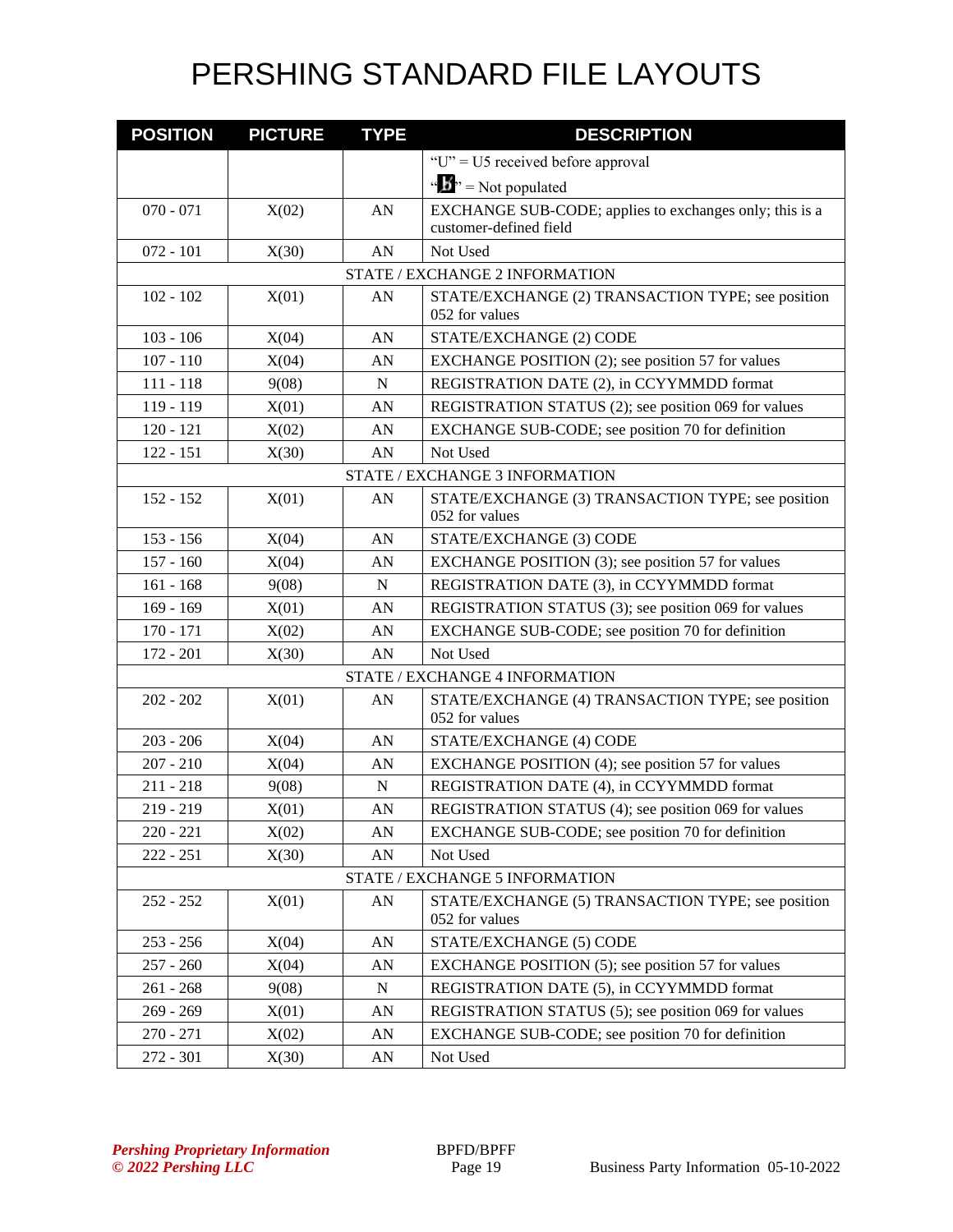| <b>POSITION</b> | <b>PICTURE</b> | <b>TYPE</b> | <b>DESCRIPTION</b>                                                   |
|-----------------|----------------|-------------|----------------------------------------------------------------------|
|                 |                |             | STATE / EXCHANGE 6 INFORMATION                                       |
| $302 - 302$     | X(01)          | AN          | STATE/EXCHANGE (6) TRANSACTION TYPE; see position                    |
|                 |                |             | 052 for values                                                       |
| $303 - 306$     | X(04)          | AN          | STATE/EXCHANGE (6) CODE                                              |
| $307 - 310$     | X(04)          | AN          | EXCHANGE POSITION (6); see position 57 for values                    |
| $311 - 318$     | 9(08)          | N           | REGISTRATION DATE (6), in CCYYMMDD format                            |
| 319 - 319       | X(01)          | AN          | REGISTRATION STATUS (6); see position 069 for values                 |
| $320 - 321$     | X(02)          | AN          | EXCHANGE SUB-CODE; see position 70 for definition                    |
| $322 - 351$     | X(30)          | AN          | Not Used                                                             |
|                 |                |             | STATE / EXCHANGE 7 INFORMATION                                       |
| $352 - 352$     | X(01)          | ${\rm AN}$  | STATE/EXCHANGE (7) TRANSACTION TYPE; see position<br>052 for values  |
| $353 - 356$     | X(04)          | AN          | STATE/EXCHANGE (7) CODE                                              |
| $357 - 360$     | X(04)          | AN          | EXCHANGE POSITION (7); see position 57 for values                    |
| $361 - 368$     | 9(08)          | $\mathbf N$ | REGISTRATION DATE (7), in CCYYMMDD format                            |
| $369 - 369$     | X(01)          | AN          | REGISTRATION STATUS (7); see position 069 for values                 |
| 370 - 371       | X(02)          | AN          | EXCHANGE SUB-CODE; see position 70 for definition                    |
| $372 - 401$     | X(30)          | AN          | Not Used                                                             |
|                 |                |             | STATE / EXCHANGE 8 INFORMATION                                       |
| $402 - 402$     | X(01)          | AN          | STATE/EXCHANGE (8) TRANSACTION TYPE; see position<br>052 for values  |
| $403 - 406$     | X(04)          | AN          | STATE/EXCHANGE (8) CODE                                              |
| $407 - 410$     | X(04)          | AN          | EXCHANGE POSITION (8); see position 57 for values                    |
| $411 - 418$     | 9(08)          | $\mathbf N$ | REGISTRATION DATE (8), in CCYYMMDD format                            |
| 419 - 419       | X(01)          | AN          | REGISTRATION STATUS (8); see position 069 for values                 |
| $420 - 421$     | X(02)          | AN          | EXCHANGE SUB-CODE; see position 70 for definition                    |
| $422 - 451$     | X(30)          | AN          | Not Used                                                             |
|                 |                |             | STATE / EXCHANGE 9 INFORMATION                                       |
| $452 - 452$     | X(01)          | AN          | STATE/EXCHANGE (9) TRANSACTION TYPE; see position<br>052 for values  |
| $453 - 456$     | X(04)          | ${\rm AN}$  | STATE/EXCHANGE (9) CODE                                              |
| $457 - 460$     | X(04)          | ${\rm AN}$  | EXCHANGE POSITION (9); see position 57 for values                    |
| $461 - 468$     | 9(08)          | ${\bf N}$   | REGISTRATION DATE (9), in CCYYMMDD format                            |
| $469 - 469$     | X(01)          | AN          | REGISTRATION STATUS (9); see position 069 for values                 |
| $470 - 471$     | X(02)          | ${\rm AN}$  | EXCHANGE SUB-CODE; see position 70 for definition                    |
| 472 - 501       | X(30)          | ${\rm AN}$  | Not Used                                                             |
|                 |                |             | STATE / EXCHANGE 10 INFORMATION                                      |
| $502 - 502$     | X(01)          | AN          | STATE/EXCHANGE (10) TRANSACTION TYPE; see<br>position 052 for values |
| $503 - 506$     | X(04)          | ${\rm AN}$  | STATE/EXCHANGE (10) CODE                                             |
| $507 - 510$     | X(04)          | AN          | EXCHANGE POSITION (10); see position 57 for values                   |
| $511 - 518$     | 9(08)          | ${\bf N}$   | REGISTRATION DATE (10), in CCYYMMDD format                           |
| 519 - 519       | X(01)          | ${\rm AN}$  | REGISTRATION STATUS (10); see position 069 for values                |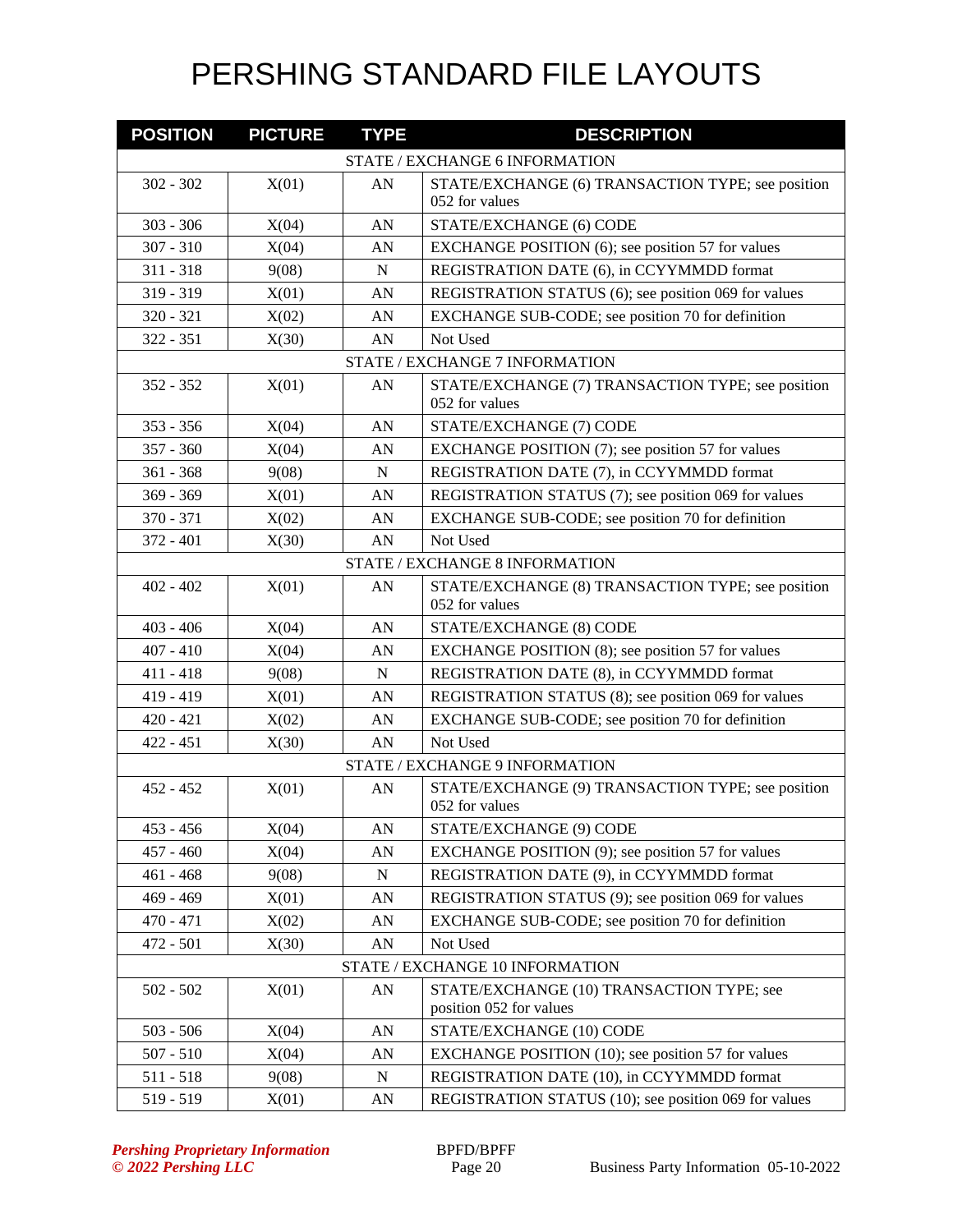| <b>POSITION</b> | <b>PICTURE</b> | <b>TYPE</b> | <b>DESCRIPTION</b>                                                   |
|-----------------|----------------|-------------|----------------------------------------------------------------------|
| $520 - 521$     | X(02)          | AN          | EXCHANGE SUB-CODE; see position 70 for definition                    |
| $522 - 551$     | X(30)          | AN          | Not Used                                                             |
|                 |                |             | STATE / EXCHANGE 11 INFORMATION                                      |
| $552 - 552$     | X(01)          | AN          | STATE/EXCHANGE (11) TRANSACTION TYPE; see                            |
|                 |                |             | position 052 for values                                              |
| $553 - 556$     | X(04)          | AN          | STATE/EXCHANGE (11) CODE                                             |
| $557 - 560$     | X(04)          | AN          | EXCHANGE POSITION (11); see position 57 for values                   |
| $561 - 568$     | 9(08)          | N           | REGISTRATION DATE (11), in CCYYMMDD format                           |
| 569 - 569       | X(01)          | AN          | REGISTRATION STATUS (11); see position 069 for values                |
| $570 - 571$     | X(02)          | AN          | EXCHANGE SUB-CODE; see position 70 for definition                    |
| $572 - 601$     | X(30)          | AN          | Not Used                                                             |
|                 |                |             | STATE / EXCHANGE 12 INFORMATION                                      |
| $602 - 602$     | X(01)          | AN          | STATE/EXCHANGE (12) TRANSACTION TYPE; see<br>position 052 for values |
| $603 - 606$     | X(04)          | AN          | STATE/EXCHANGE (12) CODE                                             |
| $607 - 610$     | X(04)          | AN          | EXCHANGE POSITION (12); see position 57 for values                   |
| $611 - 618$     | 9(08)          | $\mathbf N$ | REGISTRATION DATE (12), in CCYYMMDD format                           |
| $619 - 619$     | X(01)          | AN          | REGISTRATION STATUS (12); see position 069 for values                |
| $620 - 621$     | X(02)          | AN          | EXCHANGE SUB-CODE; see position 70 for definition                    |
| $622 - 651$     | X(30)          | AN          | Not Used                                                             |
|                 |                |             | STATE / EXCHANGE 13 INFORMATION                                      |
| $652 - 652$     | X(01)          | AN          | STATE/EXCHANGE (13) TRANSACTION TYPE; see<br>position 052 for values |
| $653 - 656$     | X(04)          | AN          | STATE/EXCHANGE (13) CODE                                             |
| $657 - 660$     | X(04)          | AN          | EXCHANGE POSITION (13); see position 57 for values                   |
| $661 - 668$     | 9(08)          | N           | REGISTRATION DATE (13), in CCYYMMDD format                           |
| $669 - 669$     | X(01)          | AN          | REGISTRATION STATUS (13); see position 069 for values                |
| $670 - 671$     | X(02)          | AN          | EXCHANGE SUB-CODE; see position 70 for definition                    |
| $672 - 701$     | X(30)          | AN          | Not Used                                                             |
|                 |                |             | STATE / EXCHANGE 14 INFORMATION                                      |
| 702 - 702       | X(01)          | AN          | STATE/EXCHANGE (14) TRANSACTION TYPE; see<br>position 052 for values |
| 703 - 706       | X(04)          | AN          | STATE/EXCHANGE (14) CODE                                             |
| $707 - 710$     | X(04)          | AN          | EXCHANGE POSITION (14); see position 57 for values                   |
| 711 - 718       | 9(08)          | ${\bf N}$   | REGISTRATION DATE (14), in CCYYMMDD format                           |
| 719 - 719       | X(01)          | AN          | REGISTRATION STATUS (14); see position 069 for values                |
| 720 - 721       | X(02)          | AN          | EXCHANGE SUB-CODE; see position 70 for definition                    |
| 722 - 749       | X(28)          | AN          | Not Used                                                             |
| 750 - 750       | X(01)          | ${\rm AN}$  | Literally "X"; indicates the end of the detail record D              |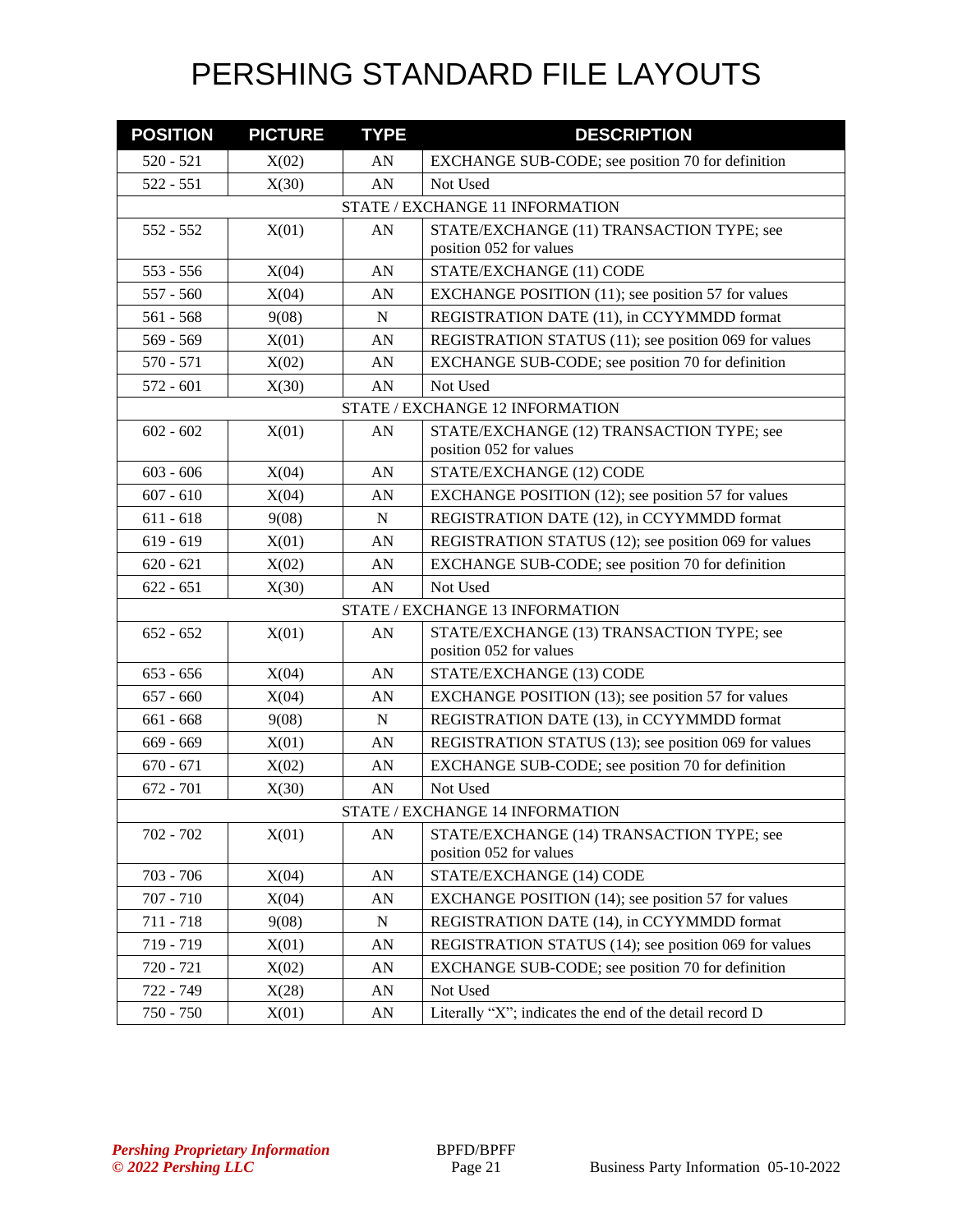### **DETAIL RECORD E – BUSINESS PARTY RELATIONS (MULTIPLE ITERATIONS)**

| <b>POSITION</b> | <b>PICTURE</b> | <b>TYPE</b> | <b>DESCRIPTION</b>                                                                                   |
|-----------------|----------------|-------------|------------------------------------------------------------------------------------------------------|
| $001 - 002$     | X(02)          | AN          | TRANSACTION CODES; values include:                                                                   |
|                 |                |             | "BD" = BPFD (Update)                                                                                 |
|                 |                |             | " $BF" = BPFF (Refresh)$                                                                             |
| $003 - 003$     | X(01)          | AN          | RECORD INDICATOR VALUE = "E"                                                                         |
| $004 - 011$     | 9(08)          | $\mathbf N$ | RECORD ID SEQUENCE NUMBER; begins with "00000001"                                                    |
| $012 - 020$     | X(09)          | AN          | PERSHING UNIQUE IDENTIFIER (BUSINESS PARTY ID)                                                       |
| $021 - 036$     | X(16)          | AN          | <b>EXTERNAL UNIQUE IDENTIFIER</b>                                                                    |
| $037 - 040$     | X(04)          | AN          | BUSINESS PARTY ROLE CODE; value includes:                                                            |
|                 |                |             | "IPTM" = Investment Professional Team                                                                |
| $041 - 043$     | X(03)          | AN          | INTRODUCING BROKER DEALER (IBD) NUMBER                                                               |
| $044 - 044$     | X(01)          | AN          | Not Used                                                                                             |
| $045 - 048$     | X(04)          | AN          | MANAGED INVESTMENTS FIRM IDENTIFIER                                                                  |
| $049 - 051$     | 9(03)          | $\mathbf N$ | SECONDARY SEQUENCE NUMBER, from 001-999                                                              |
| $052 - 052$     | X(01)          | AN          | BUSINESS PARTY RELATION TRANS. TYPE; values:                                                         |
|                 |                |             | " $A$ " = New Relation (BPFD only)                                                                   |
|                 |                |             | " $C$ " = Change to existing Relation (BPFD only)                                                    |
|                 |                |             | " $D$ " = Delete Relation (BPFD only                                                                 |
|                 |                |             | " $X$ " = Unchanged Relation (BPFD only)                                                             |
|                 |                |             | $\mathbf{B}^{\prime\prime}$ = Not applicable (BPFF only)                                             |
| $053 - 056$     | X(04)          | AN          | RELATIONSHIP REASON CODE; values include:                                                            |
|                 |                |             | "TMIP" = Relationship between IP Team $&$ members of Team                                            |
| $057 - 065$     | X(09)          | AN          | PERSHING UNIQUE IDENTIFIER FOR THE CHILD<br><b>BUSINESS PARTY (Team Member)</b>                      |
| $066 - 081$     | X(16)          | AN          | EXTERNAL UNIQUE IDENTIFIER FOR THE CHILD                                                             |
|                 |                |             | <b>BUSINESS PARTY (Team Member)</b>                                                                  |
| $082 - 085$     | X(04)          | AN          | ROLE CODE OF CHILD BUSINESS PARTY; value includes:                                                   |
|                 |                |             | "INVP" = Investment Professional                                                                     |
|                 |                |             | "161. $\mathbf{B}$ " = Held Away Rep Identifier                                                      |
| $086 - 093$     | 9(08)          | ${\bf N}$   | RELATION EFFECTIVE DATE, in CCYYMMDD format                                                          |
| $094 - 101$     | 9(08)          | ${\bf N}$   | RELATION END DATE, in CCYYMMDD format                                                                |
| $102 - 105$     | X(04)          | AN          | SPLIT IP (REP) IDENTIFIER (CAPS)                                                                     |
| $106 - 111$     | 9(03)v9(03)    | $\mathbf N$ | PERCENT OF SPLIT (CAPS)                                                                              |
| $112 - 112$     | X(01)          | AN          | Not Used                                                                                             |
|                 |                |             | The following four fields are specific to NetX360 Wealth non-custody Reps when position $82 =$ "161" |
| $113 - 147$     | X(35)          | AN          | HELD AWAY REP CODE; effective late 3rd Q, 2021                                                       |
| $148 - 150$     | X(03)          | AN          | INTERFACE TYPE; effective late 3rd Q, 2021                                                           |
| $151 - 153$     | X(03)          | AN          | VARIABLE ANNUITY CODE; effective late 3rd Q, 2021                                                    |
| $154 - 157$     | X(04)          | AN          | FINANCIAL INSTITUTION ID; effective late 3rd Q, 2021                                                 |
| 158 - 749       | X(592)         | AN          | Not Used                                                                                             |
| 750 - 750       | X(01)          | AN          | Literally "X"; indicates the end of the detail record E                                              |

**Pershing Proprietary Information** BPFD/BPFF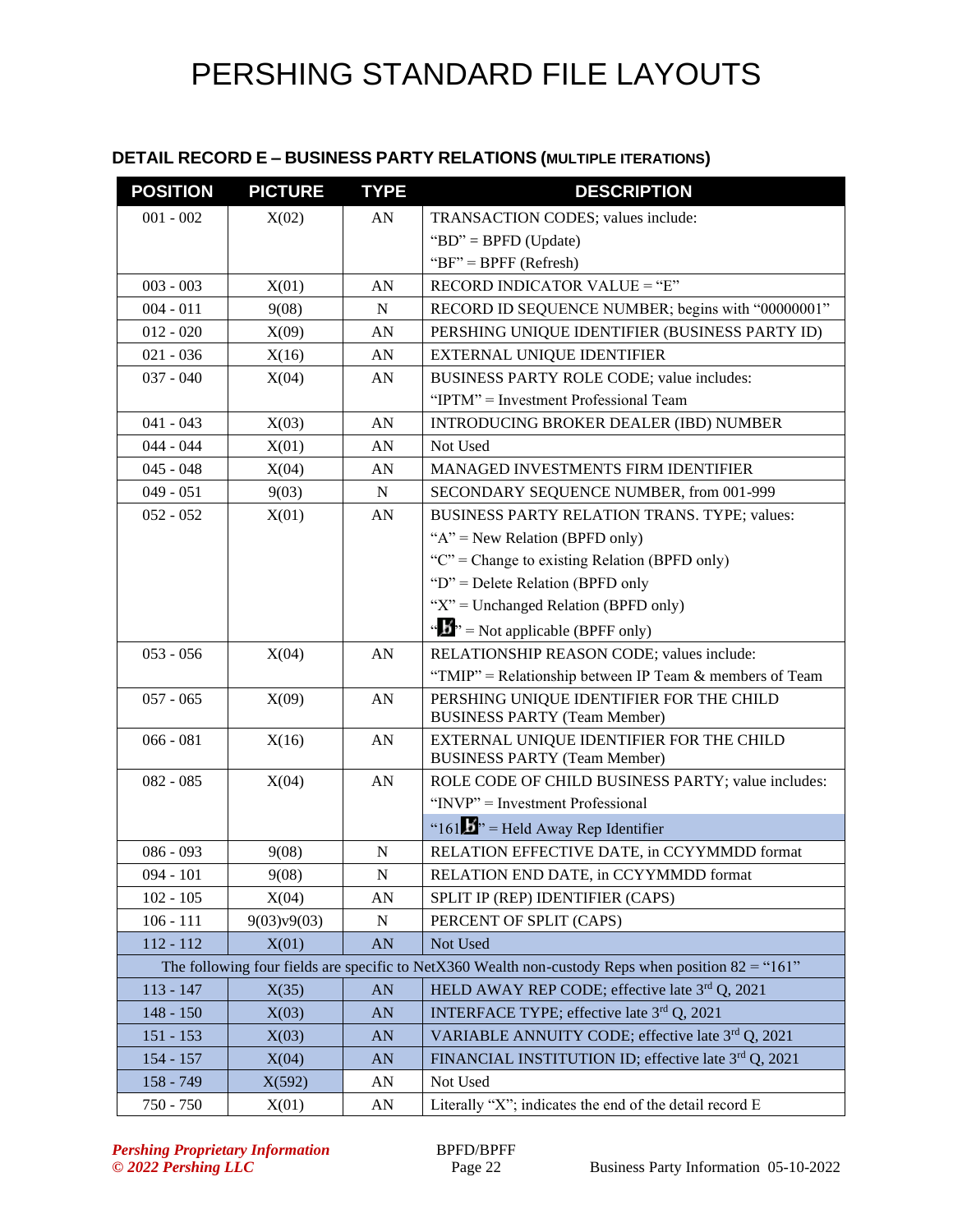### **DETAIL RECORD F – BUSINESS PARTY CROSS-REFERENCE (MULTIPLE ITERATIONS)**

| <b>POSITION</b> | <b>PICTURE</b> | <b>TYPE</b> | <b>DESCRIPTION</b>                                       |
|-----------------|----------------|-------------|----------------------------------------------------------|
| $001 - 002$     | X(02)          | AN          | TRANSACTION CODES; values include:                       |
|                 |                |             | "BD" = BPFD (Update)                                     |
|                 |                |             | " $BF$ " = BPFF (Refresh)                                |
| $003 - 003$     | X(01)          | AN          | RECORD INDICATOR VALUE = "F"                             |
| $004 - 011$     | 9(08)          | N           | RECORD ID SEQUENCE NUMBER; begins with "00000001"        |
| $012 - 020$     | X(09)          | AN          | PERSHING UNIQUE IDENTIFIER (BUSINESS PARTY ID)           |
| $021 - 036$     | X(16)          | AN          | EXTERNAL UNIQUE IDENTIFIER                               |
| $037 - 040$     | X(04)          | AN          | BUSINESS PARTY ROLE CODE; values include:                |
|                 |                |             | " $079$ " = Book of Business                             |
|                 |                |             | "161 $\mathbf{B}$ " = Held Away Rep Identifier           |
|                 |                |             | "180 $\mathbf{J}$ " = MA Firm                            |
|                 |                |             | "181 $\mathbf{B}$ " = MA Region                          |
|                 |                |             | "AUPT" = Authorized Party                                |
|                 |                |             | "INVP" = Investment Professional                         |
|                 |                |             | "IPTM" = Investment Professional Team                    |
|                 |                |             | "MMGR" = Money Manager                                   |
|                 |                |             | "OMAP" = OMGEO Authorized Party                          |
|                 |                |             | "PREP" = Pershing IP (Rep) Identifier                    |
|                 |                |             | "RIA $\mathbf{B}$ " = Registered Investment Advisor      |
| $041 - 043$     | X(03)          | AN          | INTRODUCING BROKER DEALER (IBD) NUMBER                   |
| $044 - 044$     | X(01)          | AN          | Not Used                                                 |
| $045 - 048$     | X(04)          | AN          | MANAGED INVESTMENTS FIRM IDENTIFIER                      |
| $049 - 051$     | 9(03)          | ${\bf N}$   | SECONDARY SEQUENCE NUMBER, from 001-999                  |
| $052 - 052$     | X(01)          | AN          | BUS. PARTY RELATION (1) TRANS. TYPE; values include:     |
|                 |                |             | " $A$ " = New Cross-Reference (BPFD only)                |
|                 |                |             | " $C$ " = Change to existing Cross-Reference (BPFD only) |
|                 |                |             | "D" = Delete Cross-Reference (BPFD only)                 |
|                 |                |             | "X" = Unchanged Cross-Reference (BPFD only)              |
|                 |                |             | $\mathcal{L}$ > = Not applicable (BPFF only)             |
| $053 - 064$     | X(12)          | AN          | HIERARCHY STRUCTURE IDENTIFIER; values include           |
|                 |                |             | (customers can have their own client/firm structure ID): |
|                 |                |             | "PERSADMN0001" = Pershing standard hierarchy             |
|                 |                |             | "PMASADMN0001" = Managed Investments hierarchy           |
| $065 - 068$     | X(04)          | AN          | OFFICE IDENTIFIER (only for Pershing standard hierarchy) |
| $069 - 072$     | X(04)          | AN          | MANAGED INVESTMENTS REGION ID (only for MI hier.)        |
| $073 - 076$     | X(04)          | AN          | ALTERNATE IDENTIFIER TYPE; values include:               |
|                 |                |             | "161 $\mathbf{B}$ " = Held Away Rep Identifier           |
|                 |                |             | "INVP" = Investment Professional                         |
|                 |                |             | "IPTM" = Investment Professional Team                    |
|                 |                |             | "IREP" = IBD IP (Rep) Identifier                         |
|                 |                |             | "MMID" = Money Manager Identifier<br>(cont.)             |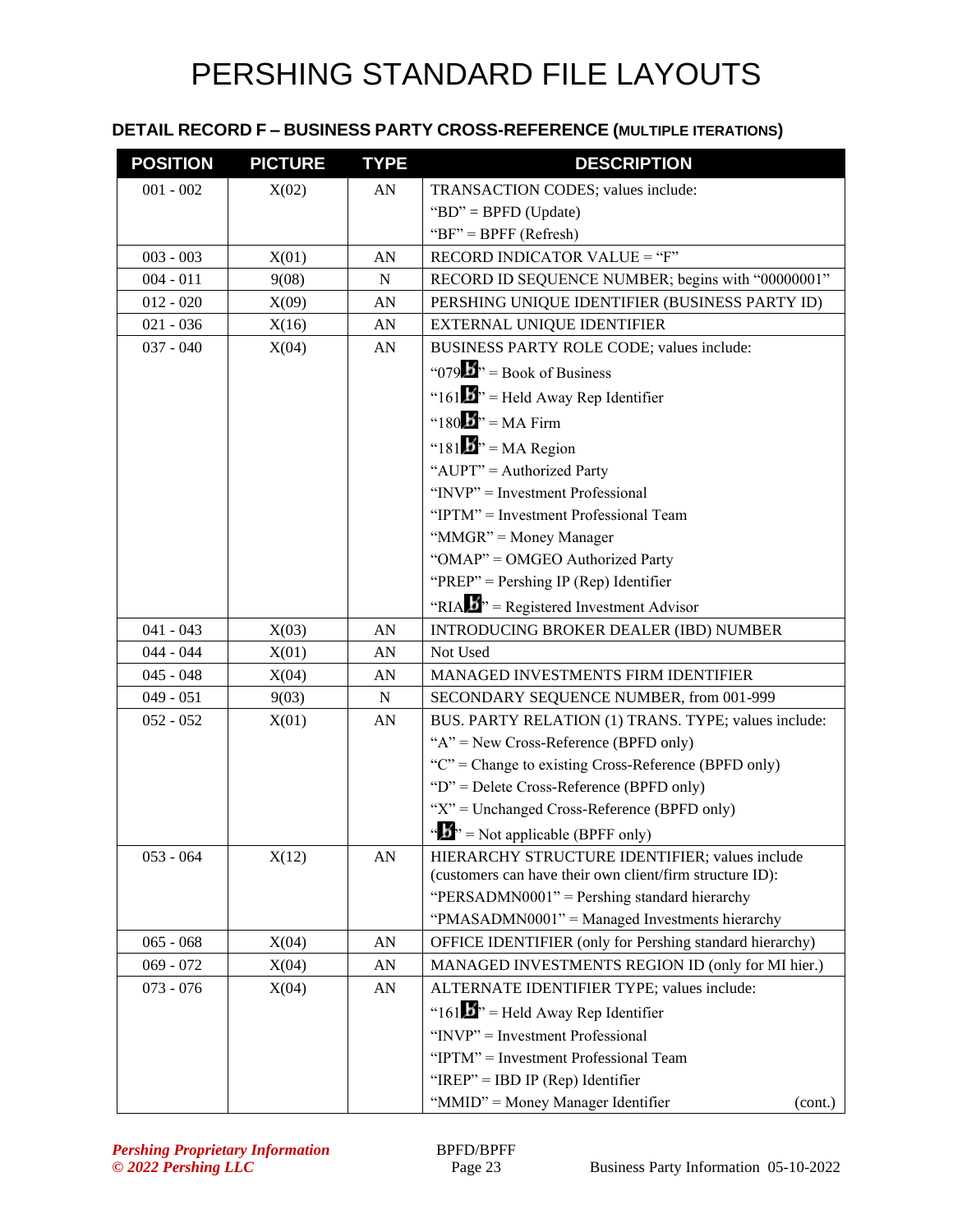| <b>POSITION</b>                                                                                          | <b>PICTURE</b> | <b>TYPE</b> | <b>DESCRIPTION</b>                                      |  |
|----------------------------------------------------------------------------------------------------------|----------------|-------------|---------------------------------------------------------|--|
|                                                                                                          |                |             | " $PREF" = Pershing IP (Rep) Identifier$                |  |
| $077 - 092$                                                                                              | X(16)          | AN          | ALTERNATE IDENTIFIER VALUE                              |  |
| $093 - 096$                                                                                              | X(04)          | AN          | <b>CAPS REVENUE CENTER</b>                              |  |
| $097 - 100$                                                                                              | X(04)          | AN          | <b>CAPS OFFICE</b>                                      |  |
| $101 - 112$                                                                                              | X(12)          | AN          | ALTERNATE RELATED REP CODE                              |  |
| The following four fields are specific to NetX360 Wealth non-custody Reps when Alternate ID Type = "161" |                |             |                                                         |  |
| $113 - 147$                                                                                              | X(35)          | AN          | <b>HELD AWAY REP CODE</b>                               |  |
| $148 - 150$                                                                                              | X(03)          | AN          | <b>INTERFACE TYPE</b>                                   |  |
| $151 - 153$                                                                                              | X(03)          | AN          | <b>VARIABLE ANNUITY CODE</b>                            |  |
| $154 - 157$                                                                                              | X(04)          | AN          | FINANCIAL INSTITUTION ID                                |  |
| $158 - 749$                                                                                              | X(592)         | AN          | Not Used                                                |  |
| $750 - 750$                                                                                              | X(01)          | AN          | Literally "X"; indicates the end of the detail record F |  |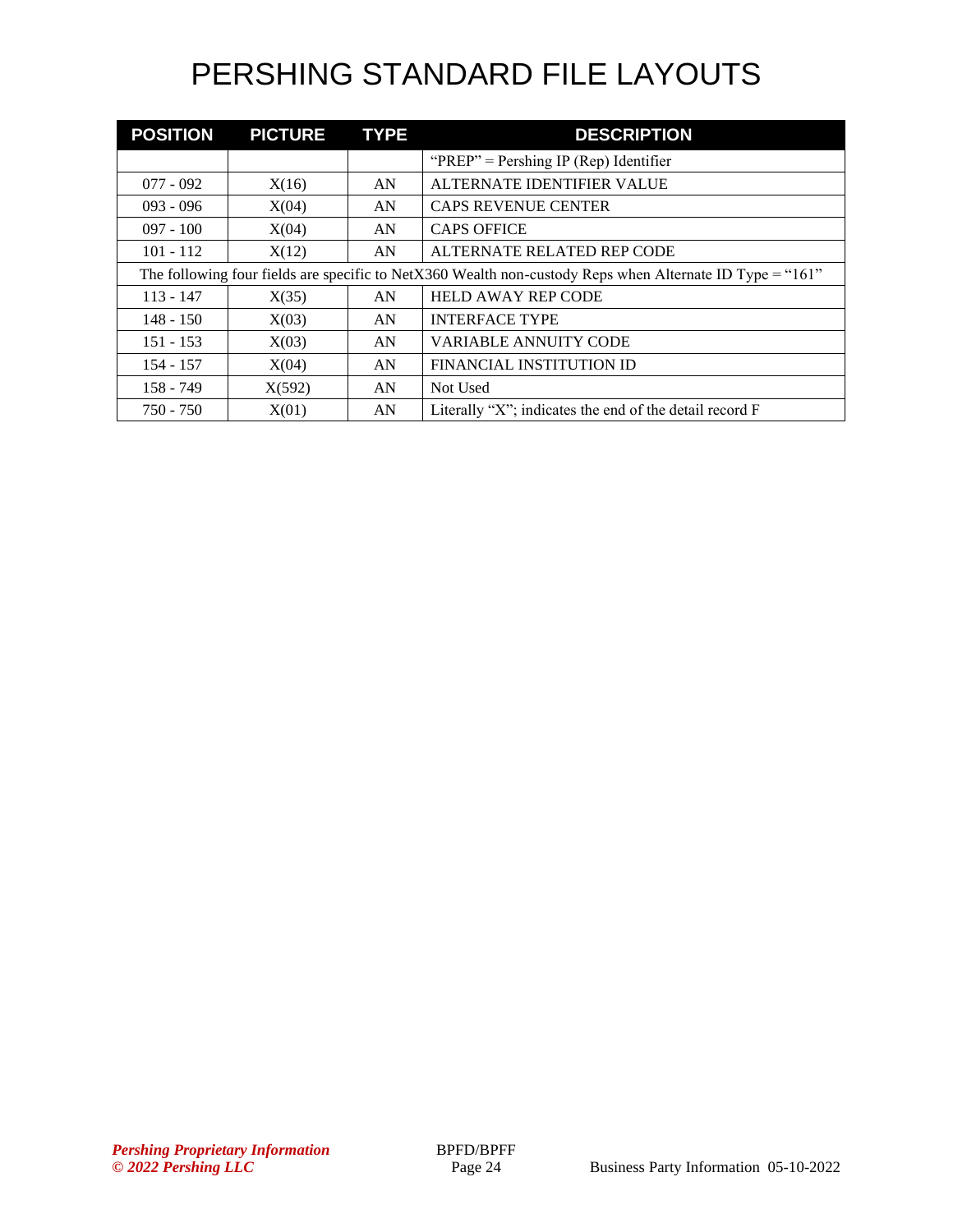### **DETAIL RECORD G – BUSINESS PARTY ADDRESS INFO (MULTIPLE ITERATIONS)**

| <b>POSITION</b> | <b>PICTURE</b> | <b>TYPE</b> | <b>DESCRIPTION</b>                                                                                                                                    |
|-----------------|----------------|-------------|-------------------------------------------------------------------------------------------------------------------------------------------------------|
| $001 - 002$     | X(02)          | AN          | TRANSACTION CODES; values include:                                                                                                                    |
|                 |                |             | "BD" = BPFD (Update)                                                                                                                                  |
|                 |                |             | " $BF$ " = BPFF (Refresh)                                                                                                                             |
| $003 - 003$     | X(01)          | AN          | RECORD INDICATOR VALUE = "G"                                                                                                                          |
| $004 - 011$     | 9(08)          | ${\bf N}$   | RECORD ID SEQUENCE NUMBER; begins with "00000001"                                                                                                     |
| $012 - 020$     | X(09)          | AN          | PERSHING UNIQUE IDENTIFIER (BUSINESS PARTY ID)<br>(plus Business Party Role Code for true uniqueness)                                                 |
| $021 - 036$     | X(16)          | AN          | EXTERNAL UNIQUE IDENTIFIER                                                                                                                            |
| $037 - 040$     | X(04)          | AN          | BUSINESS PARTY ROLE CODE; value includes:                                                                                                             |
|                 |                |             | " $079$ " = Book of Business                                                                                                                          |
|                 |                |             | " $180"$ = MA Firm                                                                                                                                    |
|                 |                |             | " $181"$ = MA Region                                                                                                                                  |
|                 |                |             | "AUPT" = Authorized Party                                                                                                                             |
|                 |                |             | "DAFS" = Donor-Advised Fund Sponsor                                                                                                                   |
|                 |                |             | " $INVP"$ = Investment Professional                                                                                                                   |
|                 |                |             | "IPTM" = Investment Professional Team                                                                                                                 |
|                 |                |             | "LEND" = Lender                                                                                                                                       |
|                 |                |             | "MMGR" = Money Manager                                                                                                                                |
|                 |                |             | "OMAP" = OMGEO Authorized Party                                                                                                                       |
|                 |                |             | "RIA $\mathbf{H}$ " = Registered Investment Advisor                                                                                                   |
|                 |                |             | "TSOL" = Trust Solutions Provider                                                                                                                     |
| $041 - 043$     | X(03)          | AN          | INTRODUCING BROKER DEALER (IBD) NUMBER                                                                                                                |
| $044 - 044$     | X(01)          | AN          | Not Used                                                                                                                                              |
| $045 - 048$     | X(04)          | AN          | MANAGED INVESTMENTS FIRM IDENTIFIER                                                                                                                   |
| $049 - 051$     | 9(03)          | ${\bf N}$   | SECONDARY SEQUENCE NUMBER, from 001-999                                                                                                               |
| $052 - 052$     | X(01)          | AN          | BUSINESS PARTY CONTACT INFO (1) TRANSACTION<br>TYPE; values include:                                                                                  |
|                 |                |             | " $A$ " = New Contact Information (BPFD only)                                                                                                         |
|                 |                |             | " $C$ " = Change to existing Contact Information (BPFD only)                                                                                          |
|                 |                |             | " $D$ " = Delete Contact Information (BPFD only                                                                                                       |
|                 |                |             | " $X$ " = Unchanged Contact Information (BPFD only)                                                                                                   |
|                 |                |             | $\mathbf{A}^{\prime\prime}$ = Not applicable (BPFF only)                                                                                              |
| $053 - 064$     | X(12)          | AN          | HIERARCHY STRUCTURE IDENTIFIER; values include<br>(customers can have their own client/firm structure ID):                                            |
|                 |                |             | "PERSADMN0001" = Pershing standard hierarchy                                                                                                          |
|                 |                |             | "PMASADMN0001" = Managed Investments hierarchy                                                                                                        |
| $065 - 068$     | X(04)          | AN          | OFFICE IDENTIFIER (only for Pershing standard hierarchy);                                                                                             |
|                 |                |             | can be spaces if no cross-reference defined at the OFFICE level                                                                                       |
| $069 - 072$     | X(04)          | AN          | MANAGED INVESTMENTS REGION IDENTIFIER (only for<br>Managed Investment hierarchy); can be spaces if no cross-<br>reference defined at the REGION level |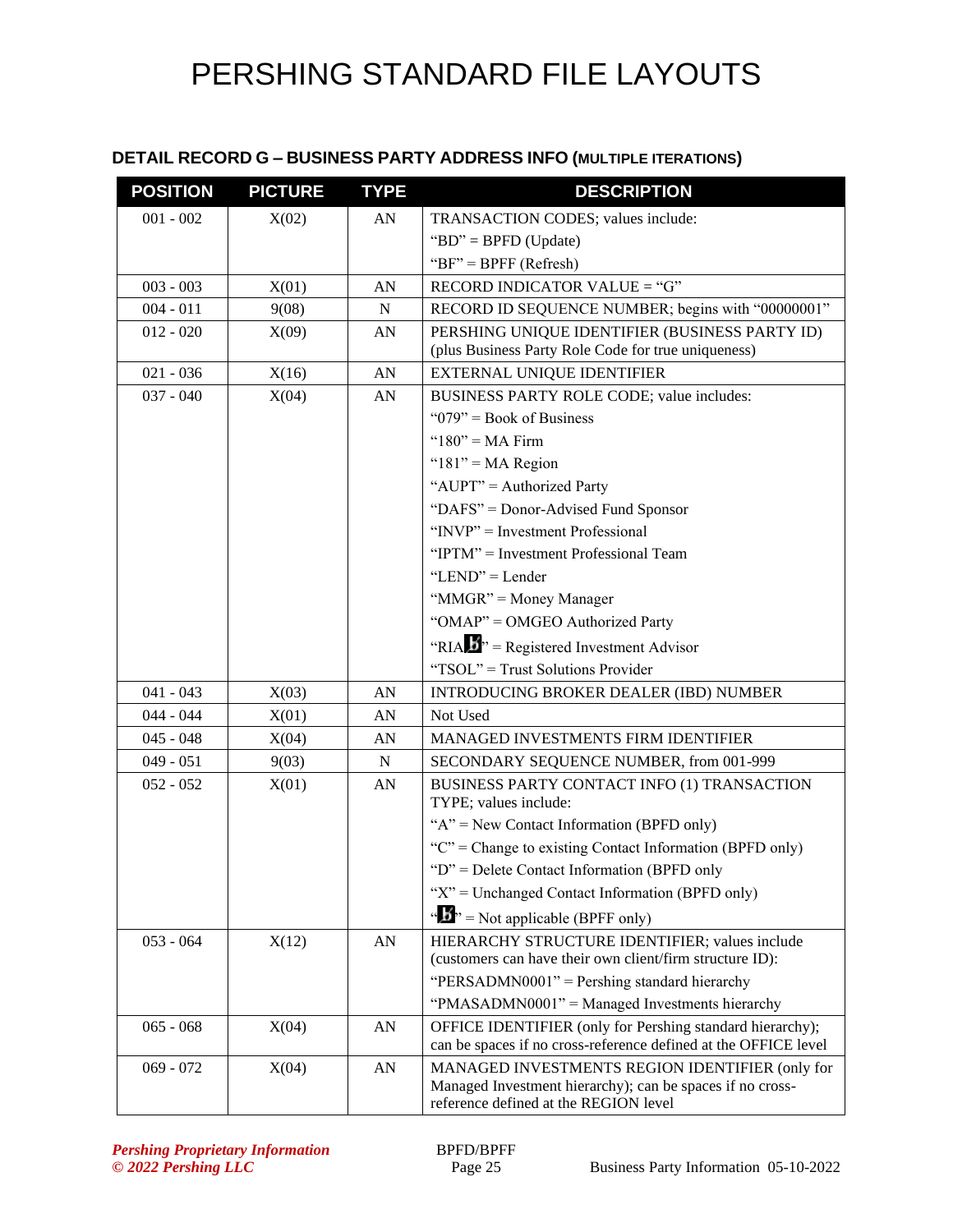| <b>POSITION</b>            | <b>PICTURE</b> | <b>TYPE</b>     | <b>DESCRIPTION</b>                                                  |
|----------------------------|----------------|-----------------|---------------------------------------------------------------------|
|                            |                |                 | <b>BUSINESS PARTY ADDRESS (1)</b>                                   |
| $073 - 073$                | X(01)          | AN              | ADDRESS TRANSACTION CODE (1); values include:                       |
|                            |                |                 | " $A$ " = Add new address (BPFD only)                               |
|                            |                |                 | " $C$ " = Change to existing address (BPFD only)                    |
|                            |                |                 | " $D$ " = Delete address (BPFD only                                 |
|                            |                |                 | " $X$ " = Unchanged Address (BPFD only)                             |
|                            |                |                 | $\mathbf{a}^{\mathbf{b}}$ = Not applicable (BPFF only)              |
| $074 - 074$                | X(01)          | ${\rm AN}$      | ADDRESS TYPE (1); values include:                                   |
|                            |                |                 | " $B$ " = Business"                                                 |
|                            |                |                 | " $L$ " = Mailing                                                   |
| $075 - 078$                | X(04)          | ${\rm AN}$      | ATTENTION LINE PREFIX (1); values include:                          |
|                            |                |                 | " $ATTN" =$ Attention of                                            |
|                            |                |                 | "C/O $\mathbf{B}$ " = Care of                                       |
|                            |                |                 | " $\mathbf{B} \mathbf{B} \mathbf{B}'$ $\mathbf{B}$ " = May be blank |
| $079 - 106$                | X(28)          | AN              | <b>ATTENTION LINE DETAIL (1)</b>                                    |
| $107 - 138$                | X(32)          | AN              | ADDRESS LINE 1(1)                                                   |
| $139 - 170$                | X(32)          | AN              | ADDRESS LINE 2(1)                                                   |
| $171 - 202$                | X(32)          | AN              | ADDRESS LINE 3 (1)                                                  |
| $203 - 234$                | X(32)          | AN              | ADDRESS LINE 4 (1); only if country is not US or Canada             |
| $235 - 249$                | X(15)          | AN              | CITY (1); for US/Canada address only                                |
| $250 - 251$                |                | AN              | STATE (1); for US/Canada address only                               |
| $252 - 266$                | X(02)<br>X(15) | AN              | ZIP (1); for US/Canada address only                                 |
|                            |                |                 |                                                                     |
| $267 - 268$<br>$269 - 276$ | X(02)          | AN<br>${\bf N}$ | COUNTRY CODE (1); see Appendix Q for values                         |
|                            | 9(08)          |                 | MOST RECENT MAIL RETURN DATE, in CCYYMMDD<br>format                 |
| 277 - 297                  | X(21)          | AN              | MOST RECENT RETURN COMMENT                                          |
| 298 - 301                  | X(04)          | AN              | MOST RECENT RETURN MAIL TYPE; values include:                       |
|                            |                |                 | "CHCK" = $Check$                                                    |
|                            |                |                 | "CONF" = Trade Confirmation                                         |
|                            |                |                 | "OTHR" = Other                                                      |
|                            |                |                 | "STMT" = Customer Statement                                         |
|                            |                |                 | "TXSM" = Tax Statement                                              |
|                            |                |                 | " $\mathbf{B} \mathbf{B} \mathbf{B}$ " = Not applicable             |
| $302 - 309$                | 9(08)          | $\mathbf N$     | SECOND MOST RECENT MAIL RETURN DATE, in                             |
|                            |                |                 | <b>CCYYMMDD</b> format                                              |
| $310 - 330$                | X(21)          | AN              | SECOND MOST RECENT RETURN COMMENT                                   |
| 331 - 334                  | X(04)          | AN              | SECOND MOST RECENT RETURN MAIL TYPE; see 298                        |
| $335 - 342$                | 9(08)          | N               | THIRD MOST RECENT MAIL RETURN DATE, in                              |
|                            |                |                 | <b>CCYYMMDD</b> format                                              |
| $343 - 363$                | X(21)          | AN              | THIRD MOST RECENT RETURN COMMENT                                    |
| $364 - 367$                | X(04)          | AN              | THIRD MOST RECENT RETURN MAIL TYPE; see 298                         |
| $368 - 368$                | X(01)          | AN              | Not Used                                                            |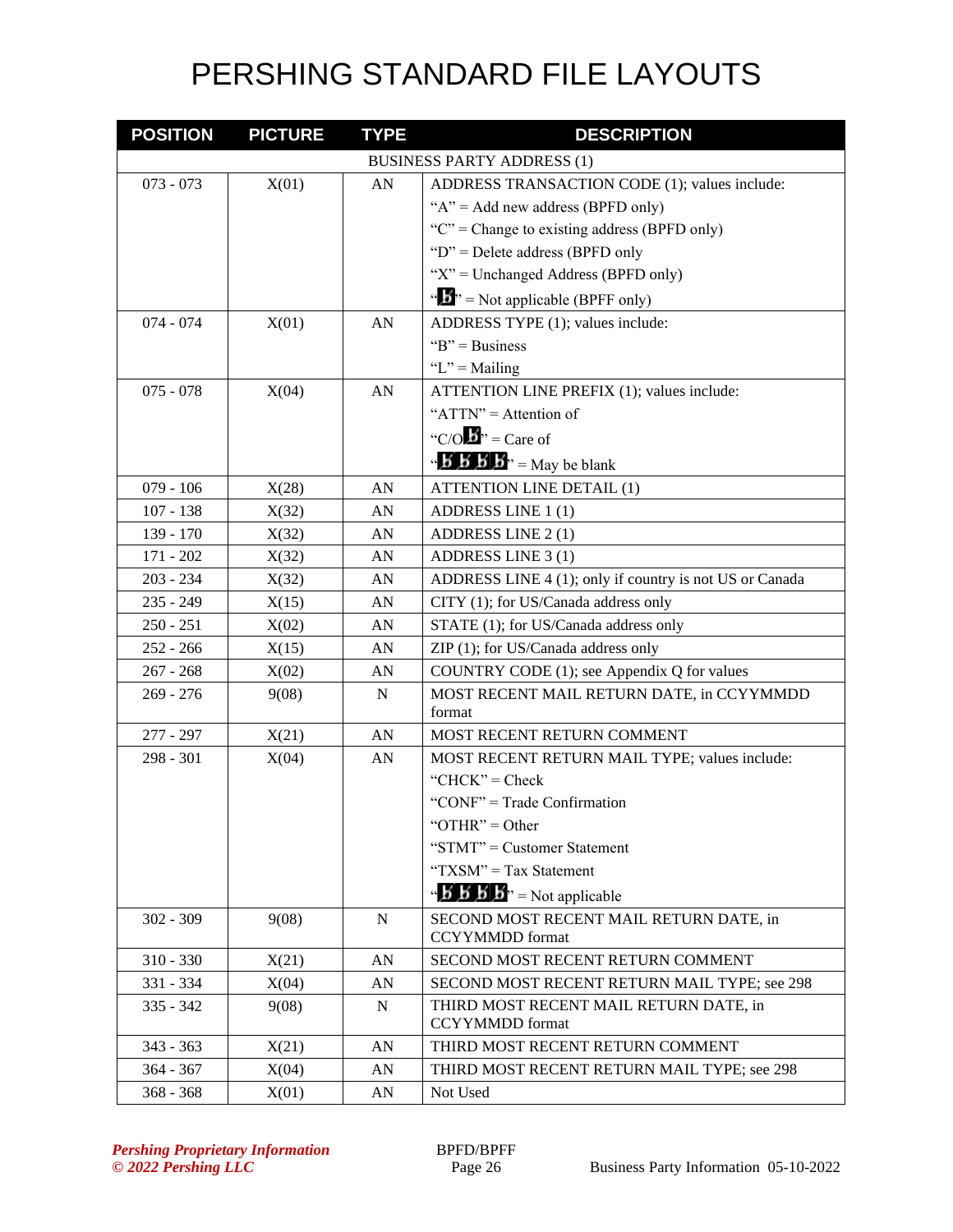| <b>POSITION</b> | <b>PICTURE</b> | <b>TYPE</b> | <b>DESCRIPTION</b>                                                                                                                         |
|-----------------|----------------|-------------|--------------------------------------------------------------------------------------------------------------------------------------------|
|                 |                |             | <b>BUSINESS PARTY ADDRESS (2)</b>                                                                                                          |
| $369 - 369$     | X(01)          | AN          | ADDRESS TRANSACTION CODE (2); see position 073 for<br>values                                                                               |
| $370 - 370$     | X(01)          | AN          | ADDRESS TYPE (2); see position 074 for values                                                                                              |
| $371 - 374$     | X(04)          | AN          | ATTENTION LINE PREFIX (2); see position 075 for values                                                                                     |
| $375 - 402$     | X(28)          | AN          | <b>ATTENTION LINE DETAIL (2)</b>                                                                                                           |
| $403 - 434$     | X(32)          | AN          | ADDRESS LINE 1 (2)                                                                                                                         |
| $435 - 466$     | X(32)          | AN          | ADDRESS LINE 2 (2)                                                                                                                         |
| $467 - 498$     | X(32)          | AN          | ADDRESS LINE 3 (2)                                                                                                                         |
| $499 - 530$     | X(32)          | AN          | ADDRESS LINE 4 (2); only if country is not US or Canada                                                                                    |
| $531 - 545$     | X(15)          | AN          | CITY (2); for US/Canada address only                                                                                                       |
| $546 - 547$     | X(02)          | AN          | STATE (2); for US/Canada address only                                                                                                      |
| $548 - 562$     | X(15)          | AN          | ZIP (2); for US/Canada address only                                                                                                        |
| $563 - 564$     | X(02)          | AN          | COUNTRY CODE (2); see Appendix Q for values                                                                                                |
| $565 - 745$     | X(181)         | AN          | Not Used                                                                                                                                   |
| 746 - 749       | X(04)          | AN          | REP CODE IDENTIFIER (only for Pershing standard<br>hierarchy); can be spaces if no cross-reference defined at the<br><b>REP CODE level</b> |
| $750 - 750$     | X(01)          | AN          | Literally "X"; indicates the end of the detail record $G$                                                                                  |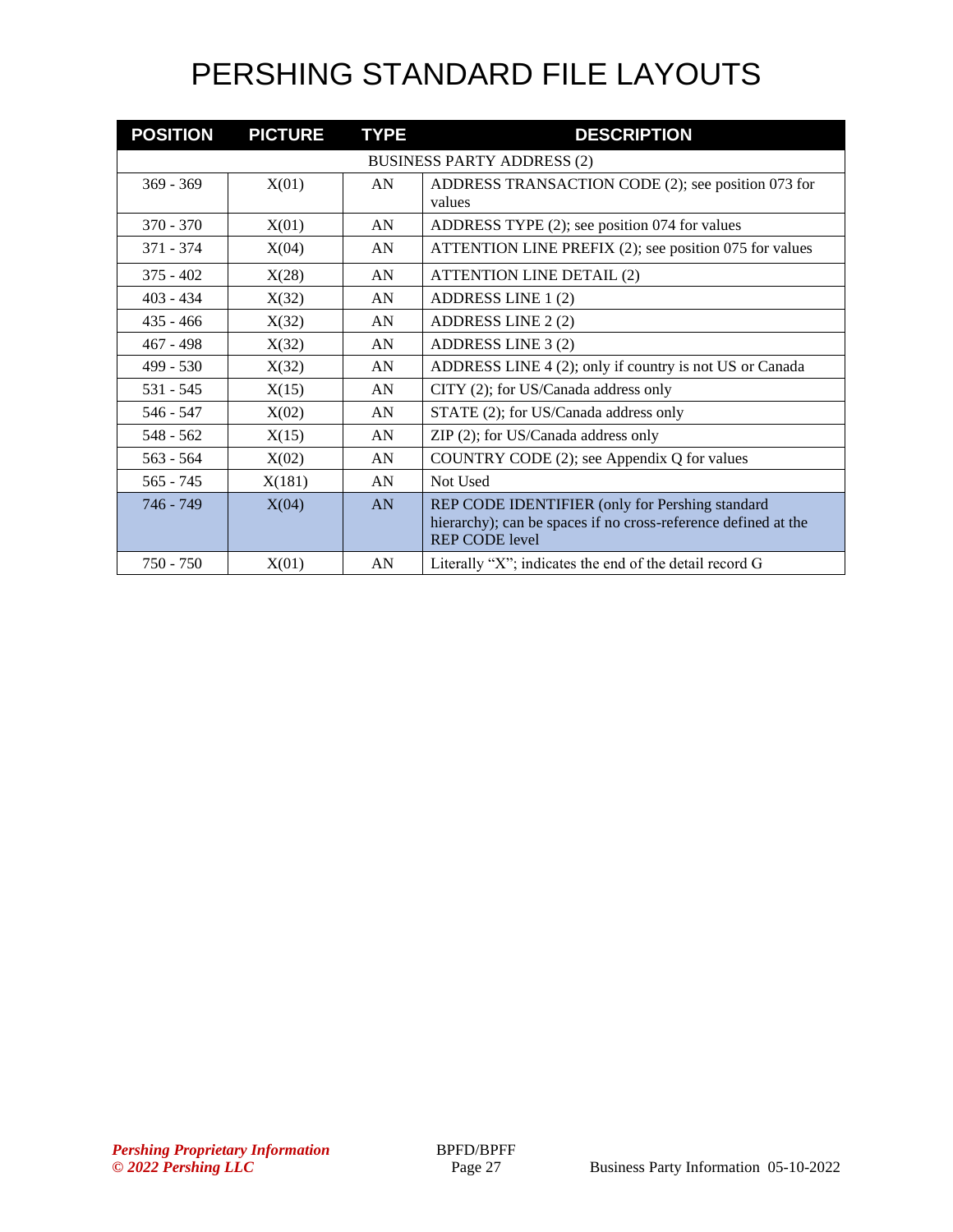#### **DETAIL RECORD H – BUSINESS PARTY ADDITIONAL CONTACT (MULTIPLE ITERATIONS)**

| <b>POSITION</b> | <b>PICTURE</b> | <b>TYPE</b>      | <b>DESCRIPTION</b>                                                                                                                                    |
|-----------------|----------------|------------------|-------------------------------------------------------------------------------------------------------------------------------------------------------|
| $001 - 002$     | X(02)          | AN               | TRANSACTION CODES; values include:                                                                                                                    |
|                 |                |                  | "BD" = BPFD (Update)                                                                                                                                  |
|                 |                |                  | " $BF$ " = BPFF (Refresh)                                                                                                                             |
| $003 - 003$     | X(01)          | AN               | RECORD INDICATOR VALUE = "H"                                                                                                                          |
| $004 - 011$     | 9(08)          | N                | RECORD ID SEQUENCE NUMBER; begins with "00000001"                                                                                                     |
| $012 - 020$     | X(09)          | AN               | PERSHING UNIQUE IDENTIFIER (BUSINESS PARTY ID)<br>(plus Business Party Role Code for true uniqueness)                                                 |
| $021 - 036$     | X(16)          | AN               | EXTERNAL UNIQUE IDENTIFIER                                                                                                                            |
| $037 - 040$     | X(04)          | AN               | BUSINESS PARTY ROLE CODE; values include:                                                                                                             |
|                 |                |                  | "AUPT" = Authorized Party                                                                                                                             |
|                 |                |                  | "DAFS" = Donor-Advised Fund Sponsor                                                                                                                   |
|                 |                |                  | "INVP" = Investment Professional                                                                                                                      |
|                 |                |                  | "IPTM" = Investment Professional Team                                                                                                                 |
|                 |                |                  | "LEND" = Lender                                                                                                                                       |
|                 |                |                  | "MMGR" = Money Manager                                                                                                                                |
|                 |                |                  | "OMAP" = OMGEO Authorized Party                                                                                                                       |
|                 |                |                  | "RIA $\mathbf{B}$ " = Registered Investment Advisor                                                                                                   |
|                 |                |                  | "TSOL" = Trust Solutions Provider                                                                                                                     |
| $041 - 043$     | X(03)          | AN               | <b>INTRODUCING BROKER DEALER (IBD) NUMBER</b>                                                                                                         |
| $044 - 044$     | X(01)          | AN               | Not Used                                                                                                                                              |
| $045 - 048$     | X(04)          | AN               | <b>MANAGED INVESTMENTS FIRM IDENTIFIER</b>                                                                                                            |
| $049 - 051$     | 9(03)          | $\mathbf N$      | SECONDARY SEQUENCE NUMBER, from 001-999                                                                                                               |
| $052 - 052$     | X(01)          | AN               | BUSINESS PARTY CONTACT INFO (1) TRANSACTION<br>TYPE; values include:                                                                                  |
|                 |                |                  | " $A$ " = New Contact Information (BPFD only)                                                                                                         |
|                 |                |                  | " $C$ " = Change to existing Contact Information (BPFD only)                                                                                          |
|                 |                |                  | "D" = Delete Contact Information (BPFD only                                                                                                           |
|                 |                |                  | " $X$ " = Unchanged Contact Information (BPFD only)                                                                                                   |
|                 |                |                  | $\mathbf{B}^{\prime\prime}$ = Not applicable (BPFF only)                                                                                              |
| $053 - 064$     | X(12)          | ${\bf A}{\bf N}$ | HIERARCHY STRUCTURE IDENTIFIER; values include<br>(customers can have their own client/firm structure ID):                                            |
|                 |                |                  | "PERSADMN0001" = Pershing standard hierarchy                                                                                                          |
|                 |                |                  | "PMASADMN0001" = Managed Investments hierarchy                                                                                                        |
| $065 - 068$     | X(04)          | AN               | OFFICE IDENTIFIER (only for Pershing standard hierarchy);<br>can be spaces if no cross-reference defined at the OFFICE level                          |
| $069 - 072$     | X(04)          | AN               | MANAGED INVESTMENTS REGION IDENTIFIER (only for<br>Managed Investment hierarchy); can be spaces if no cross-<br>reference defined at the REGION level |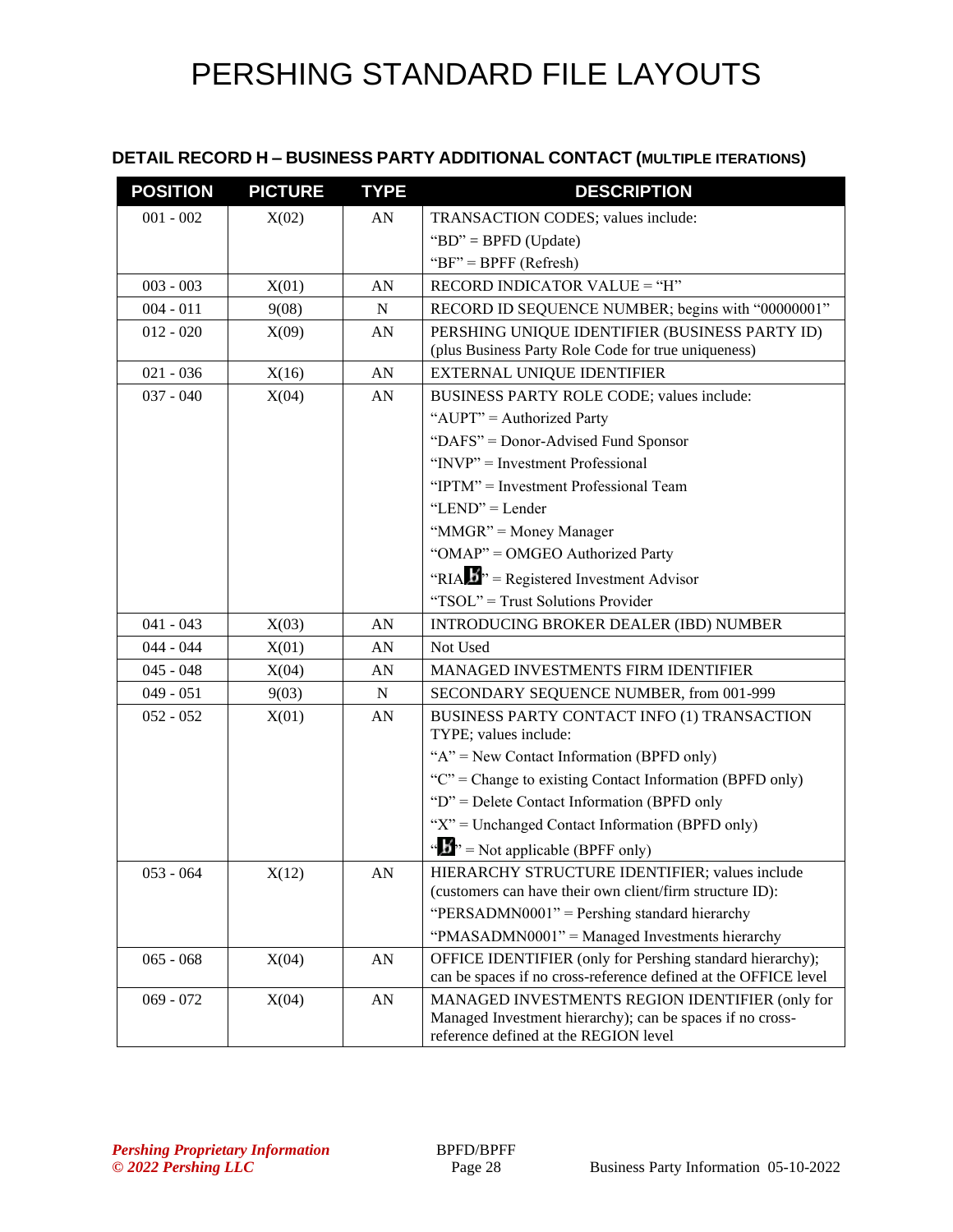| <b>POSITION</b>           | <b>PICTURE</b>                                                                               | <b>TYPE</b> | <b>DESCRIPTION</b>                                                                                                          |  |  |
|---------------------------|----------------------------------------------------------------------------------------------|-------------|-----------------------------------------------------------------------------------------------------------------------------|--|--|
| <b>TELEPHONE NUMBER 1</b> |                                                                                              |             |                                                                                                                             |  |  |
|                           | Note: Telephone numbers will appear in alphabetical order based on TELEPHONE TYPE IDENTIFIER |             |                                                                                                                             |  |  |
| $073 - 073$               | X(01)                                                                                        | AN          | TELEPHONE 1 TRANSACTION CODE; values include:                                                                               |  |  |
|                           |                                                                                              |             | " $A$ " = Add new telephone number                                                                                          |  |  |
|                           |                                                                                              |             | " $C$ " = Change to telephone number (BPFD only)                                                                            |  |  |
|                           |                                                                                              |             | " $D$ " = Delete telephone number (BPFD only)                                                                               |  |  |
|                           |                                                                                              |             | " $X$ " = Unchanged telephone number (BPFD only)                                                                            |  |  |
|                           |                                                                                              |             | " $\mathbf{F}$ " = Not applicable (BPFF only)                                                                               |  |  |
| $074 - 074$               | X(01)                                                                                        | AN          | US/INTERNATIONAL INDICATOR (1); values include:                                                                             |  |  |
|                           |                                                                                              |             | " $U$ " = US/Canada                                                                                                         |  |  |
|                           |                                                                                              |             | "F" = International                                                                                                         |  |  |
|                           |                                                                                              |             | $\mathbf{A}^{\mathbf{B}}$ <sup>3</sup> = Not provided                                                                       |  |  |
| $075 - 075$               | X(01)                                                                                        | AN          | TELEPHONE TYPE ID (1); values include:                                                                                      |  |  |
|                           |                                                                                              |             | " $B$ " = Business"                                                                                                         |  |  |
|                           |                                                                                              |             | " $C$ " = Cellular                                                                                                          |  |  |
|                           |                                                                                              |             | " $E$ " = Beeper                                                                                                            |  |  |
|                           |                                                                                              |             | " $F$ " = Fax                                                                                                               |  |  |
|                           |                                                                                              |             | $H'' =$ Home                                                                                                                |  |  |
|                           |                                                                                              |             | " $O$ " = Other (for "Other" phone types the first 30 characters<br>contain "Other" text, followed by the telephone number) |  |  |
|                           |                                                                                              |             | " $S$ " = Seasonal                                                                                                          |  |  |
|                           |                                                                                              |             | " $T$ " = Telex                                                                                                             |  |  |
|                           |                                                                                              |             | " $V$ " = Voice Mail                                                                                                        |  |  |
| $076 - 123$               | X(48)                                                                                        | AN          | TELEPHONE NUMBER (1)                                                                                                        |  |  |
| $124 - 130$               | X(07)                                                                                        | AN          | TELEPHONE EXTENSION (1)                                                                                                     |  |  |
|                           |                                                                                              |             | TELEPHONE NUMBER 2                                                                                                          |  |  |
| 131 - 131                 | X(01)                                                                                        | AN          | TELEPHONE 2 TRANSACTION CODE; see position 073                                                                              |  |  |
| 132 - 132                 | X(01)                                                                                        | AN          | US/INTERNATIONAL INDICATOR (2); see position 074                                                                            |  |  |
| 133 - 133                 | X(01)                                                                                        | AN          | TELEPHONE TYPE ID (2); see position 075 for values                                                                          |  |  |
| 134 - 181                 | X(48)                                                                                        | AN          | TELEPHONE NUMBER (2)                                                                                                        |  |  |
| 182 - 188                 | X(07)                                                                                        | AN          | TELEPHONE EXTENSION (2)                                                                                                     |  |  |
|                           |                                                                                              |             | TELEPHONE NUMBER 3                                                                                                          |  |  |
| 189 - 189                 | X(01)                                                                                        | ${\rm AN}$  | TELEPHONE 3 TRANSACTION CODE; see position 073                                                                              |  |  |
| 190 - 190                 | X(01)                                                                                        | AN          | US/INTERNATIONAL INDICATOR (3); see position 074                                                                            |  |  |
| 191 - 191                 | X(01)                                                                                        | AN          | TELEPHONE TYPE ID (3); see position 075 for values                                                                          |  |  |
| 192 - 239                 | X(48)                                                                                        | AN          | TELEPHONE NUMBER (3)                                                                                                        |  |  |
| $240 - 246$               | X(07)                                                                                        | AN          | TELEPHONE EXTENSION (3)                                                                                                     |  |  |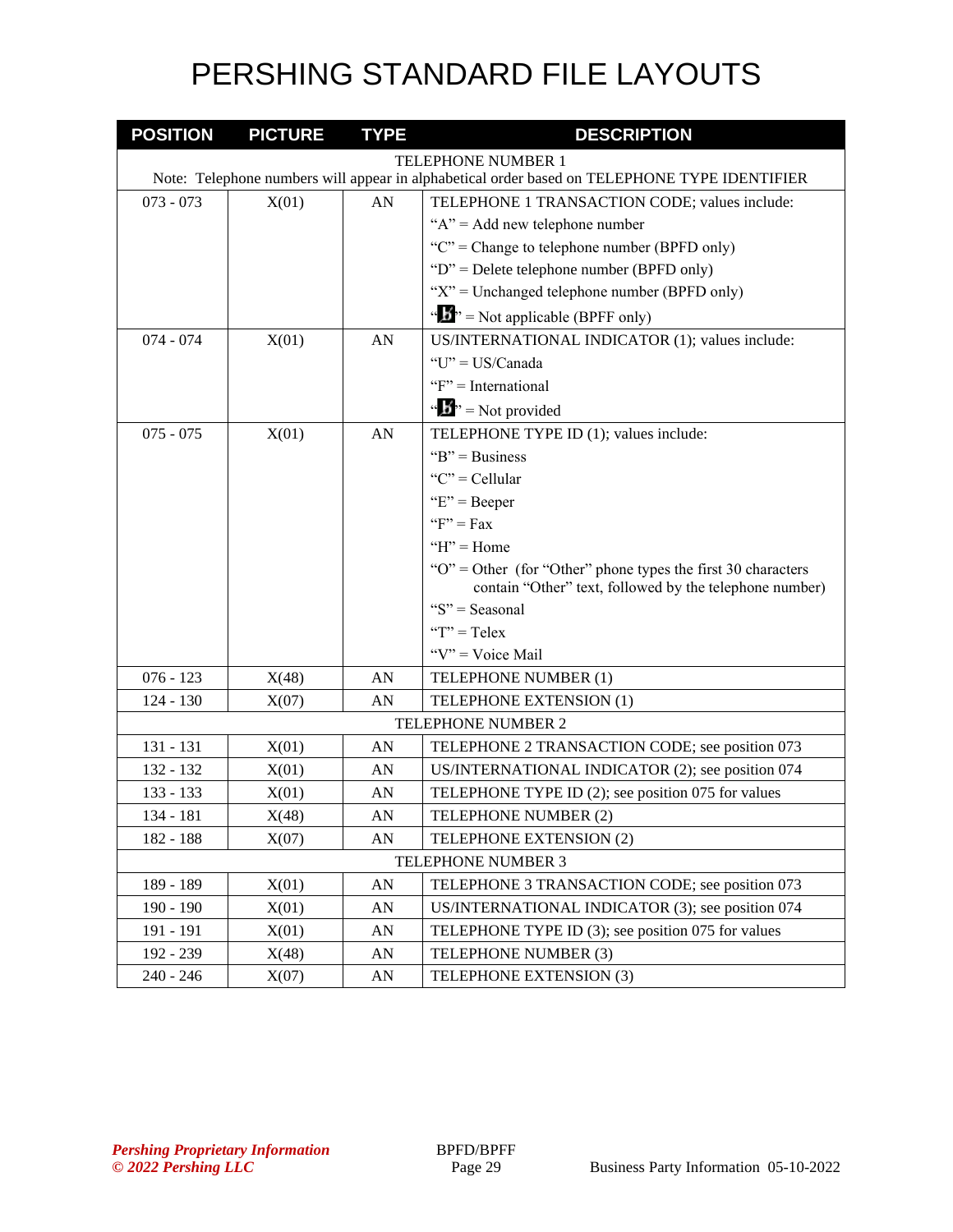| <b>POSITION</b>                | <b>PICTURE</b>            | <b>TYPE</b> | <b>DESCRIPTION</b>                                                                                                                         |  |  |  |
|--------------------------------|---------------------------|-------------|--------------------------------------------------------------------------------------------------------------------------------------------|--|--|--|
|                                | <b>TELEPHONE NUMBER 4</b> |             |                                                                                                                                            |  |  |  |
| 247 - 247                      | X(01)                     | AN          | TELEPHONE 4 TRANSACTION CODE; see position 073                                                                                             |  |  |  |
| $248 - 248$                    | X(01)                     | AN          | US/INTERNATIONAL INDICATOR (4); see position 074                                                                                           |  |  |  |
| $249 - 249$                    | X(01)                     | AN          | TELEPHONE TYPE ID (4); see position 075 for values                                                                                         |  |  |  |
| $250 - 297$                    | X(48)                     | AN          | TELEPHONE NUMBER (4)                                                                                                                       |  |  |  |
| $298 - 304$                    | X(07)                     | AN          | TELEPHONE EXTENSION (4)                                                                                                                    |  |  |  |
| ADDITIONAL CONTACT INFORMATION |                           |             |                                                                                                                                            |  |  |  |
| $305 - 364$                    | X(60)                     | AN          | <b>E-MAIL ADDRESS</b>                                                                                                                      |  |  |  |
| $365 - 745$                    | X(381)                    | AN          | Not Used                                                                                                                                   |  |  |  |
| 746 - 749                      | X(04)                     | AN          | REP CODE IDENTIFIER (only for Pershing standard<br>hierarchy); can be spaces if no cross-reference defined at the<br><b>REP CODE level</b> |  |  |  |
| 750 - 750                      | X(01)                     | AN          | Literally "X"; indicates the end of the detail record $H$                                                                                  |  |  |  |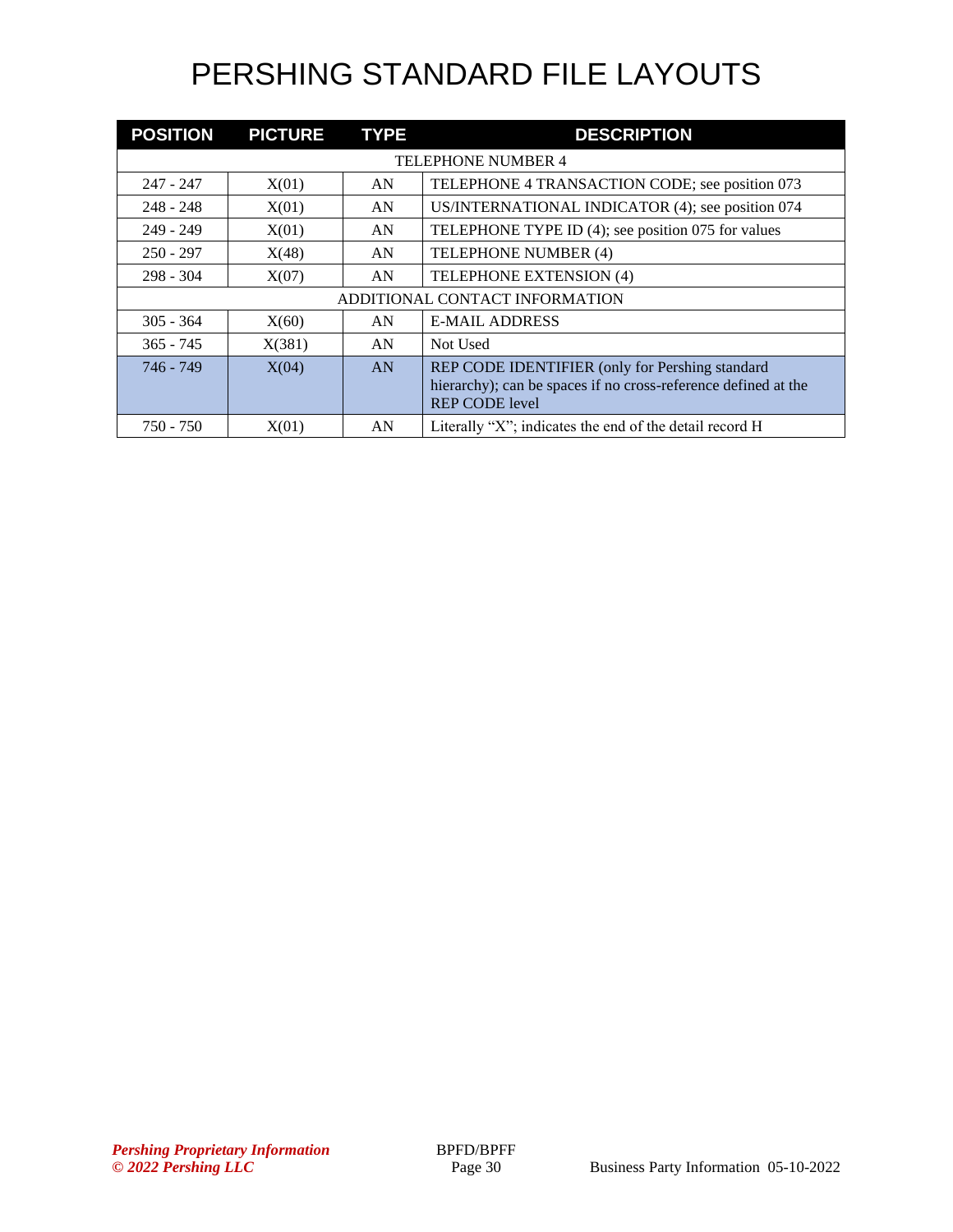### **DETAIL RECORD I – BUSINESS PARTY SERVICE INFORMATION (MULTIPLE ITERATIONS)**

| <b>POSITION</b> | <b>PICTURE</b> | <b>TYPE</b> | <b>DESCRIPTION</b>                                                                                                                          |
|-----------------|----------------|-------------|---------------------------------------------------------------------------------------------------------------------------------------------|
| $001 - 002$     | X(02)          | AN          | TRANSACTION CODES; values include:                                                                                                          |
|                 |                |             | "BD" = BPFD (Update)                                                                                                                        |
|                 |                |             | " $BF$ " = BPFF (Refresh)                                                                                                                   |
| $003 - 003$     | X(01)          | AN          | RECORD INDICATOR VALUE = "I"                                                                                                                |
| $004 - 011$     | 9(08)          | N           | RECORD ID SEQUENCE NUMBER; begins with "00000001"                                                                                           |
| $012 - 020$     | X(09)          | AN          | PERSHING UNIQUE IDENTIFIER (BUSINESS PARTY ID)<br>(plus Business Party Role Code for true uniqueness)                                       |
| $021 - 036$     | X(16)          | AN          | <b>EXTERNAL UNIQUE IDENTIFIER</b>                                                                                                           |
| $037 - 040$     | X(04)          | AN          | BUSINESS PARTY ROLE CODE; values include:                                                                                                   |
|                 |                |             | "AUPT" = Authorized Party                                                                                                                   |
|                 |                |             | "INVP" = Investment Professional                                                                                                            |
|                 |                |             | "IPTM" = Investment Professional Team                                                                                                       |
|                 |                |             | "MMGR" = Money Manager                                                                                                                      |
|                 |                |             | "OMAP" = OMGEO Authorized Party                                                                                                             |
|                 |                |             | "RIA $\mathbf{B}$ " = Registered Investment Advisor                                                                                         |
| $041 - 043$     | X(03)          | AN          | <b>INTRODUCING BROKER DEALER (IBD) NUMBER</b>                                                                                               |
| $044 - 044$     | X(01)          | AN          | Not Used                                                                                                                                    |
| $045 - 048$     | X(04)          | AN          | <b>MANAGED INVESTMENTS FIRM IDENTIFIER</b>                                                                                                  |
| $049 - 051$     | 9(03)          | N           | SECONDARY SEQUENCE NUMBER, from 001-999                                                                                                     |
| $052 - 052$     | X(01)          | AN          | BUSINESS PARTY SERVICE TRANS. TYPE; values include:                                                                                         |
|                 |                |             | " $A$ " = New Service Information (BPFD only)                                                                                               |
|                 |                |             | " $C$ " = Change to existing Service Information (BPFD only)                                                                                |
|                 |                |             | " $D$ " = Delete Service Information (BPFD only                                                                                             |
|                 |                |             | " $X$ " = Unchanged Service Information (BPFD only)                                                                                         |
|                 |                |             | $\mathbf{B}^{\prime\prime}$ = Not applicable (BPFF only)                                                                                    |
| $053 - 064$     | X(12)          | AN          | HIERARCHY STRUCTURE IDENTIFIER; values include<br>(customers can have their own client/firm structure ID):                                  |
|                 |                |             | "PERSADMN0001" = Pershing standard hierarchy                                                                                                |
|                 |                |             | "PMASADMN0001" = Managed Investments hierarchy                                                                                              |
| $065 - 068$     | X(04)          | ${\rm AN}$  | OFFICE IDENTIFIER (only for Pershing standard hierarchy);<br>can be spaces if no cross-reference defined at the OFFICE level                |
| $069 - 072$     | X(04)          | AN          | MANAGED INVESTMENTS REGION IDENTIFIER (only for<br>MI hierarchy); can be spaces if no cross-reference defined at the<br><b>REGION</b> level |
| $073 - 092$     | X(20)          | AN          | <b>EMPLOYEE ID</b>                                                                                                                          |
| $093 - 093$     | X(01)          | AN          | <b>BRANCH MANAGER INDICATOR</b>                                                                                                             |
| $094 - 101$     | 9(08)          | N           | LATEST HIRE DATE, in CCYYMMDD format                                                                                                        |
| $102 - 109$     | 9(08)          | $\mathbf N$ | TERMINATION DATE, in CCYYMMDD format                                                                                                        |
| $110 - 117$     | 9(08)          | N           | LENGTH OF SERVICE DATE, in CCYYMMDD format                                                                                                  |
| $118 - 137$     | X(20)          | AN          | <b>BRANCH CRD IDENTIFIER</b>                                                                                                                |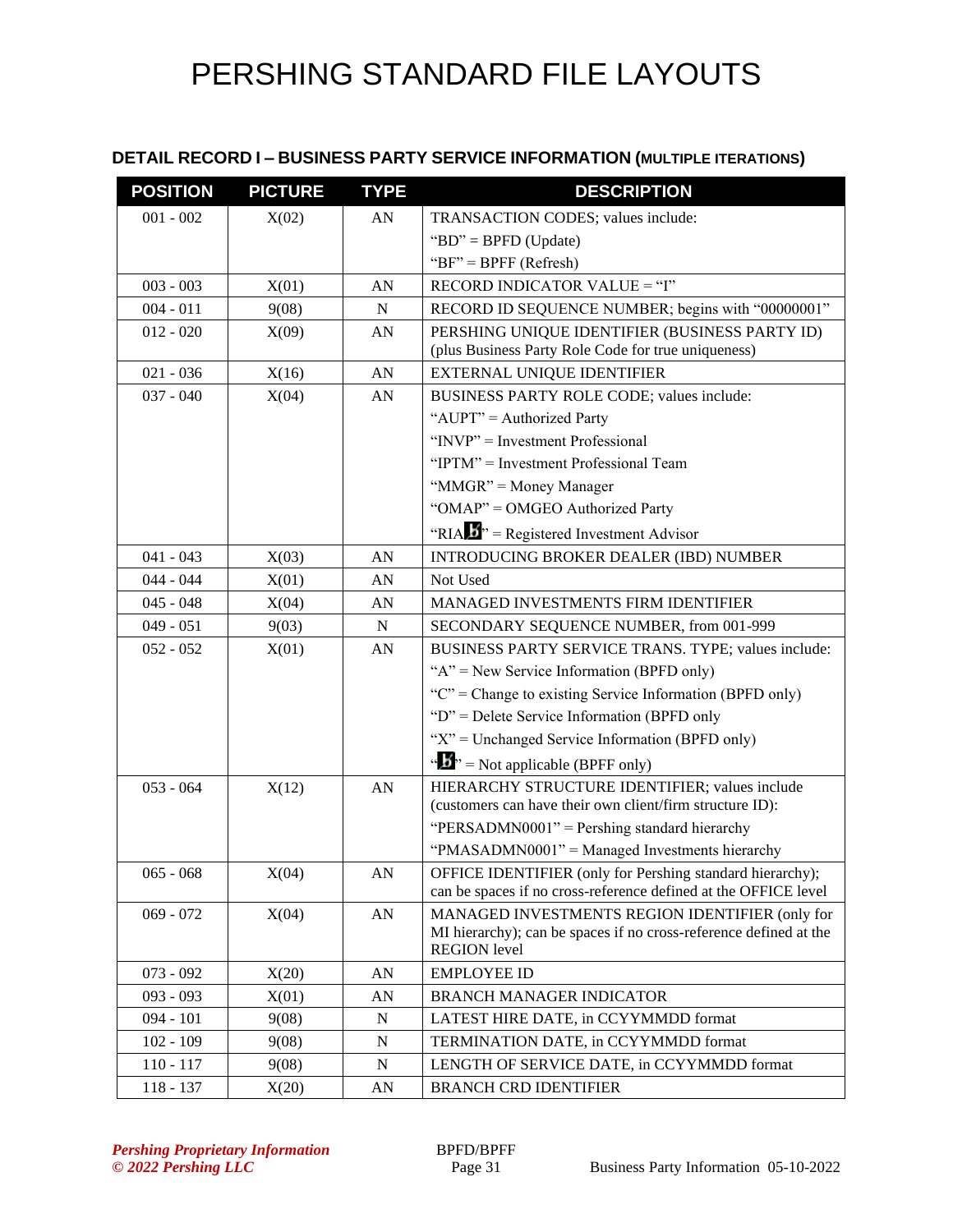| <b>POSITION</b> | <b>PICTURE</b> | <b>TYPE</b> | <b>DESCRIPTION</b>                                                                                                                                                                                                                                                       |
|-----------------|----------------|-------------|--------------------------------------------------------------------------------------------------------------------------------------------------------------------------------------------------------------------------------------------------------------------------|
| $138 - 140$     | X(03)          | AN          | <b>BRANCH MANAGER OFFICE IDENTIFIER</b>                                                                                                                                                                                                                                  |
| 141 - 156       | X(16)          | AN          | <b>BRANCH MANAGER IP IDENTIFIER</b>                                                                                                                                                                                                                                      |
| $157 - 188$     | X(32)          | AN          | DOING BUSINESS AS (DBA) NAME                                                                                                                                                                                                                                             |
| 189 - 189       | X(01)          | AN          | VIP INDICATOR; values include:                                                                                                                                                                                                                                           |
|                 |                |             | " $Y$ " = Yes: VIP                                                                                                                                                                                                                                                       |
|                 |                |             | " $N$ " = No, not VIP                                                                                                                                                                                                                                                    |
|                 |                |             | $\mathbf{A}^{\prime\prime}$ , = Not applicable                                                                                                                                                                                                                           |
| $190 - 191$     | X(02)          | AN          | HOME STATE REGISTRATION; see Appendix Q for values                                                                                                                                                                                                                       |
| $192 - 199$     | 9(08)          | N           | DEACTIVATION DATE; represents when a business party's<br>status (Record A, position 326) is set into an inactive mode, and<br>will automatically be removed after 90 calendar days unless<br>reactivated; in CCYYMMDD format (effective early 2 <sup>nd</sup> Q<br>2015) |
| $200 - 219$     | X(20)          | AN          | <b>BRANCH MANAGER CRD IDENTIFIER (effective</b><br>06/07/2019                                                                                                                                                                                                            |
| $220 - 749$     | X(530)         | AN          | Not Used                                                                                                                                                                                                                                                                 |
| $750 - 750$     | X(01)          | AN          | Literally " $X$ "; indicates the end of the detail record I                                                                                                                                                                                                              |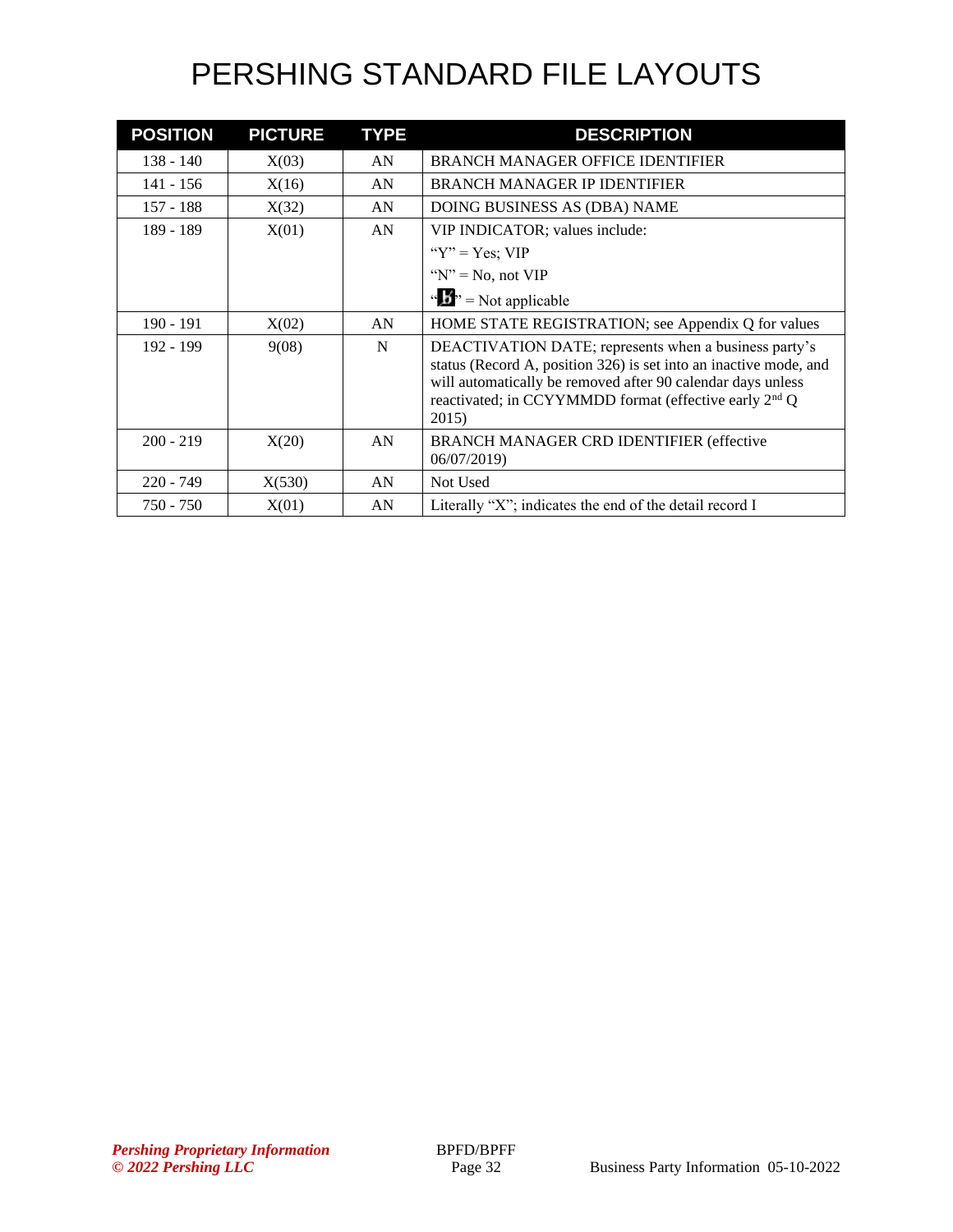#### **DETAIL RECORD J – INSTITUTIONAL MASTER CLIENT RELATIONSHIP**

| <b>POSITION</b> | <b>PICTURE</b> | <b>TYPE</b> | <b>DESCRIPTION</b>                                                      |
|-----------------|----------------|-------------|-------------------------------------------------------------------------|
| $001 - 002$     | X(02)          | AN          | TRANSACTION CODES; values include:                                      |
|                 |                |             | "BD" = BPFD (Update)                                                    |
|                 |                |             | " $BF" = BPFF (Refresh)$                                                |
| $003 - 003$     | X(01)          | AN          | RECORD INDICATOR VALUE = "J"                                            |
| $004 - 011$     | 9(08)          | N           | RECORD ID SEQUENCE NUMBER; begins with "00000001"                       |
| $012 - 020$     | X(09)          | AN          | PERSHING UNIQUE IDENTIFIER (BUSINESS PARTY ID)                          |
| $021 - 036$     | X(16)          | AN          | EXTERNAL UNIQUE IDENTIFIER                                              |
| $037 - 040$     | X(04)          | AN          | BUSINESS PARTY ROLE CODE; value includes:                               |
|                 |                |             | "MSUB" = Institutional Master/Client                                    |
| $041 - 043$     | X(03)          | AN          | INTRODUCING BROKER DEALER (IBD) NUMBER                                  |
| $044 - 048$     | X(05)          | AN          | Not Used                                                                |
| $049 - 051$     | 9(03)          | N           | SECONDARY SEQUENCE NUMBER, from 001-999                                 |
| $052 - 052$     | X(01)          | AN          | BUSINESS PARTY SERVICE TRANS. TYPE; values include:                     |
|                 |                |             | " $A$ " = New Service Information (BPFD only)                           |
|                 |                |             | " $C$ " = Change to existing Service Information (BPFD only)            |
|                 |                |             | " $D$ " = Delete Service Information (BPFD only)                        |
|                 |                |             | " $X$ " = Unchanged Service Information (BPFD only)                     |
|                 |                |             | $\mathbf{B}^{\prime\prime}$ = Not applicable (BPFF only)                |
| $053 - 072$     | X(20)          | ${\rm AN}$  | REGISTRY NUMBER OF PRIMARY INCORPORATION                                |
| $073 - 076$     | X(04)          | AN          | CUSTOMER TYPE CODE; values include:                                     |
|                 |                |             | " $ACTG" = Accounting$                                                  |
|                 |                |             | "BBAC" = Buy-Back Account                                               |
|                 |                |             | "BIDA" = BID Agreement                                                  |
|                 |                |             | "LCLP" = Large Corporate - Large Parent                                 |
|                 |                |             | " $OMNI" = Omnibus$                                                     |
|                 |                |             | "PRMG" = Prime Managed                                                  |
|                 |                |             | "PRNM" = Prime Non-Managed                                              |
|                 |                |             | "SMCP" = Small Corporate                                                |
|                 |                |             | "SUBA" = Sub Account                                                    |
|                 |                |             | " $\mathbf{B}' \mathbf{B}' \mathbf{B}'$ " = Not applicable or populated |
| $077 - 080$     | X(04)          | AN          | ENTITY STRUCTURE CODE; values include:                                  |
|                 |                |             | " $BANK" = Bank$                                                        |
|                 |                |             | "CORP" = Corporation                                                    |
|                 |                |             | " $INDV" = Individual$                                                  |
|                 |                |             | "JONT" = $Joint$                                                        |
|                 |                |             | "LLCP" = Limited Liability Corporation                                  |
|                 |                |             | "OTHR" = Other                                                          |
|                 |                |             | "PGVE" = Public Government Entity                                       |
|                 |                |             | " $PSHP" = Partnership$                                                 |
|                 |                |             | "SOLP" = Sole Proprietorship<br>(cont.)                                 |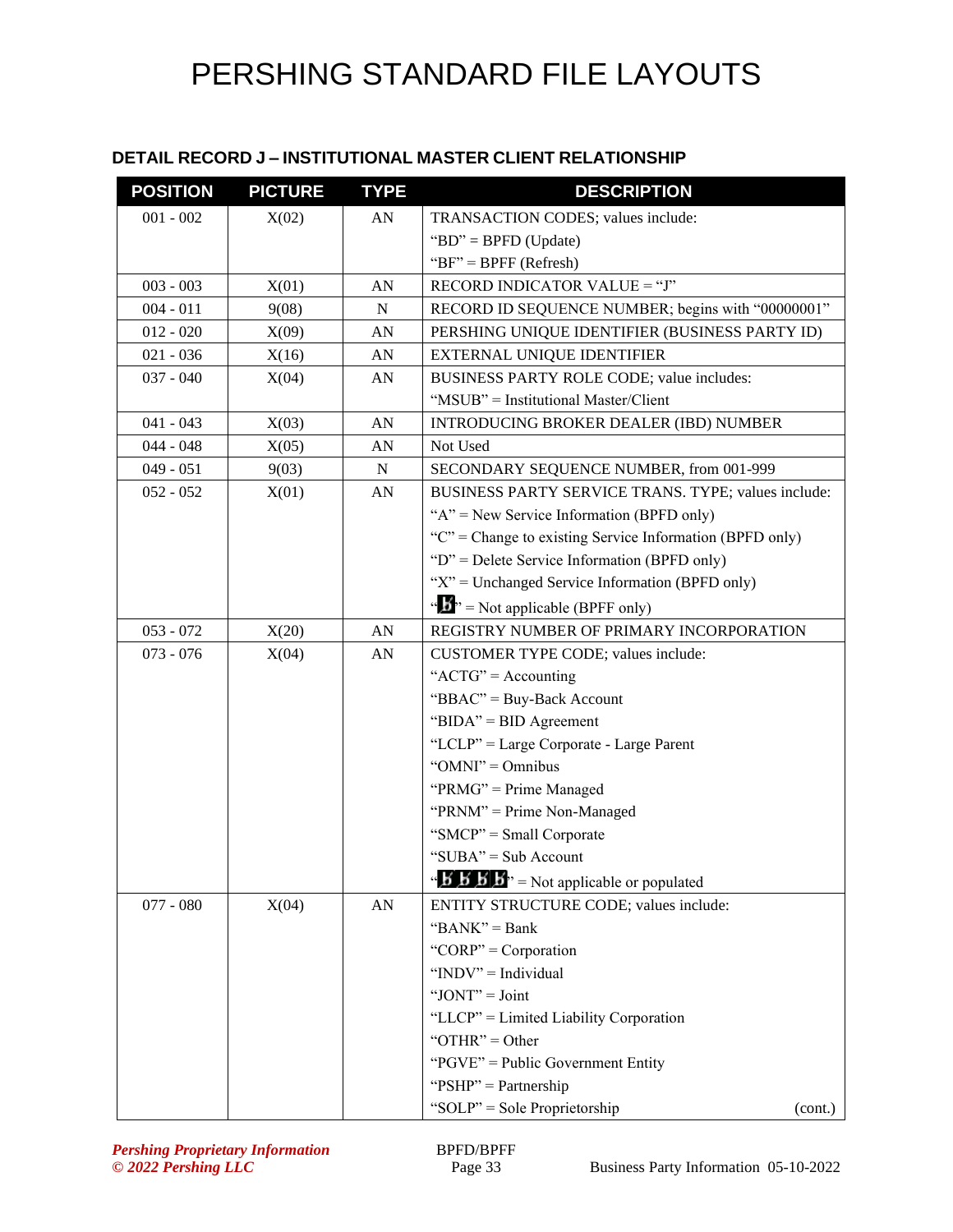| <b>POSITION</b> | <b>PICTURE</b> | <b>TYPE</b> | <b>DESCRIPTION</b>                                                                     |
|-----------------|----------------|-------------|----------------------------------------------------------------------------------------|
|                 |                |             | "TRST" = Trust                                                                         |
|                 |                |             | " $\mathbf{B}' \mathbf{B}' \mathbf{B}'$ " = Not applicable or populated                |
| $081 - 160$     | X(80)          | AN          | ENTITY STRUCTURE, when Other; free-form                                                |
| $161 - 164$     | X(04)          | AN          | TYPE OF BUSINESS CODE; values include:                                                 |
|                 |                |             | "CSVB" = Commercial Savings Bank                                                       |
|                 |                |             | "CMSA" = Commission Sharing Account                                                    |
|                 |                |             | "CRUN" = Credit Union                                                                  |
|                 |                |             | "CRCD" = Currency Dealer                                                               |
|                 |                |             | "FBNK" = Foreign Bank                                                                  |
|                 |                |             | "FOUB" = Foreign office, US Bank                                                       |
|                 |                |             | "FOBD" = Foreign office, US Broker Dealer                                              |
|                 |                |             | "FCMM" = Future Commission Merchant                                                    |
|                 |                |             | "HGFD" = Hedge Fund                                                                    |
|                 |                |             | " $INSC"$ = Insurance Company                                                          |
|                 |                |             | "IADV" = Investment Advisor                                                            |
|                 |                |             | "LNSV" = Loan Servicing                                                                |
|                 |                |             | "MFND" = Mutual Fund                                                                   |
|                 |                |             | "NPRO $=$ Non Profit                                                                   |
|                 |                |             | "OTHR" = Other                                                                         |
|                 |                |             | "NFNC" = Non-Financial Company                                                         |
|                 |                |             | "TRSC" = Trust Company                                                                 |
|                 |                |             | "USBD" = US Securities Broker Dealer                                                   |
|                 |                |             | $\mathbf{B}'$ $\mathbf{B}'$ $\mathbf{B}'$ $\mathbf{B}''$ = Not applicable or populated |
| $165 - 244$     | X(80)          | AN          | TYPE OF BUSINESS, when Other; free-form                                                |
| $245 - 245$     | X(01)          | AN          | RELATIONSHIP STATUS; values include:                                                   |
|                 |                |             | " $A$ " = Active                                                                       |
|                 |                |             | " $I$ " = Inactive"                                                                    |
|                 |                |             | " $R$ " = Restricted                                                                   |
|                 |                |             | $\mathbf{B}^{\prime\prime}$ = Not applicable or populated                              |
| $246 - 254$     | X(09)          | AN          | PRIMARY SUB-ACCOUNT NUMBER OF THE                                                      |
|                 |                |             | <b>INSTITUTIONAL CLIENT</b>                                                            |
| $255 - 262$     | X(08)          | ${\rm AN}$  | <b>INSTITUTIONAL ACRONYM</b>                                                           |
| $263 - 268$     | X(06)          | ${\rm AN}$  | NORTH AMERICAN INDUSTRY CLASSIFICATION<br>SYSTEM (NAICS) INDUSTRY CODE                 |
| $269 - 278$     | X(10)          | AN          | SEC ID; ID assigned to the entity by the SEC                                           |
| 279 - 282       | X(04)          | AN          | FINRA INSTITUTIONAL ACCOUNT CODE; values include:                                      |
|                 |                |             | "BKRI" = Bank, S&L Assoc., Insurance Co., or Reg. Inv. Co.                             |
|                 |                |             | " $INVA$ " = Investment Advisor                                                        |
|                 |                |             | "NONI" = Non-Institutional under Rule above                                            |
|                 |                |             | " $OENT" = Other Entity$                                                               |
|                 |                |             | $\mathbf{B}'$ <b>b</b> $\mathbf{B}'$ <b>b</b> $\mathbf{b}'$ = Not applicable           |
| 283 - 286       | X(04)          | AN          | INSTITUTIONAL ACCOUNT SUITABILITY<br>(cont.)                                           |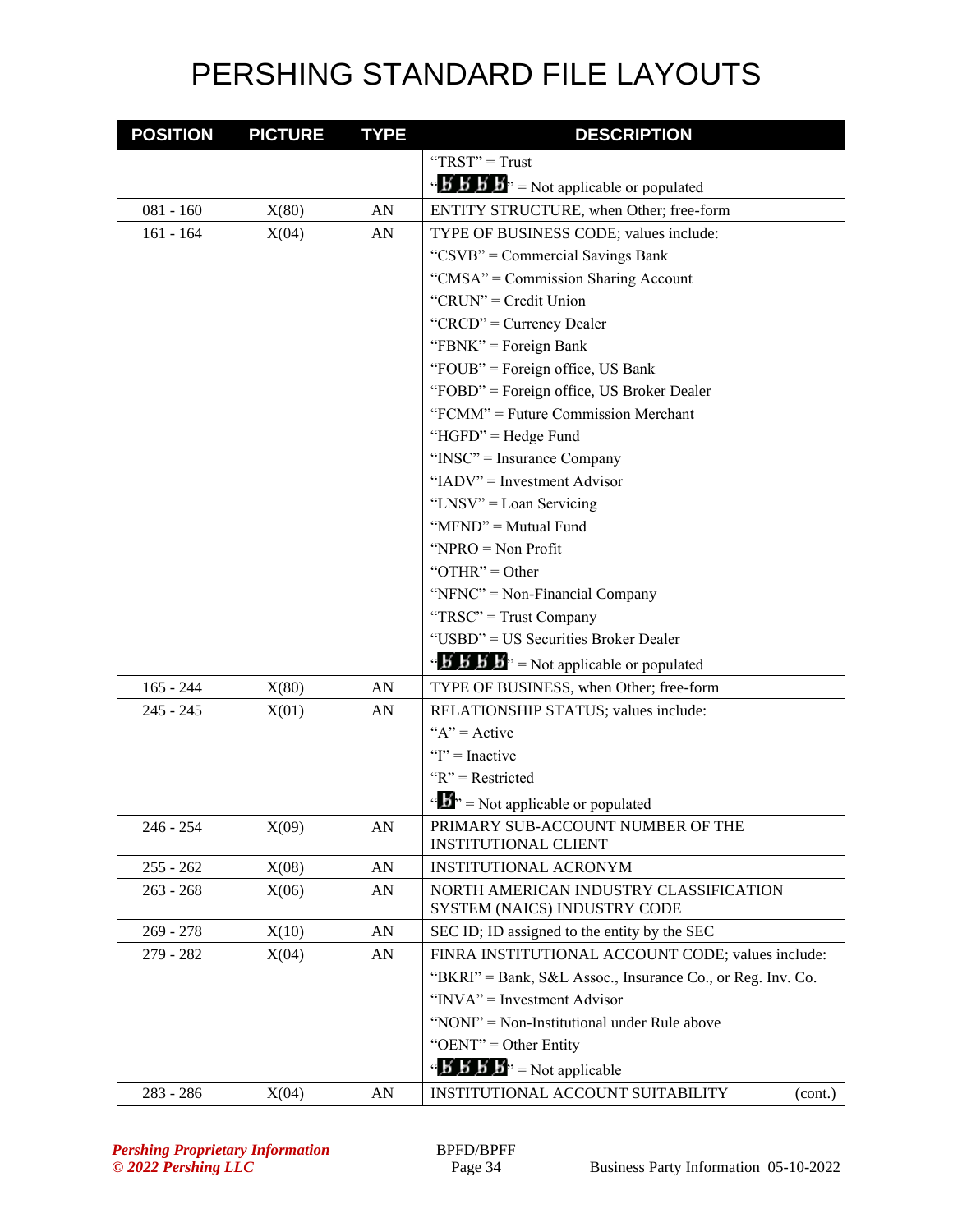| <b>POSITION</b> | <b>PICTURE</b> | <b>TYPE</b> | <b>DESCRIPTION</b>                                                                                                                                                                                 |
|-----------------|----------------|-------------|----------------------------------------------------------------------------------------------------------------------------------------------------------------------------------------------------|
|                 |                |             | OBLIGATION; values include:                                                                                                                                                                        |
|                 |                |             | "WALL" = Waived for all recommendations                                                                                                                                                            |
|                 |                |             | "AALL" = Accepted for all recommendations                                                                                                                                                          |
|                 |                |             | "TIME" = Determined at time of each recommendation                                                                                                                                                 |
|                 |                |             | "WEXC" = Waived exclusively for the recommendations                                                                                                                                                |
|                 |                |             | involving the asset classes listed in the following fields                                                                                                                                         |
|                 |                |             | $\mathbf{B}'$ <b>b</b> $\mathbf{B}'$ <b>b</b> $\mathbf{B}'$ = Not applicable                                                                                                                       |
|                 |                |             | The following fields in positions 287-292 and 323 will use the values as defined below:                                                                                                            |
|                 |                |             | ASSET CLASSES WAIVED, when INSTITUTIONAL<br>ACCOUNT SUITABILITY OBLIGATION value = "WEXC";<br>values for each field include:                                                                       |
|                 |                |             | " $Y$ " = Yes, waived for the specified security type                                                                                                                                              |
|                 |                |             | " $N$ " = No, not waived for the specified security type                                                                                                                                           |
|                 |                |             |                                                                                                                                                                                                    |
|                 |                |             | " $\mathbf{J}$ "= Unknown or not applicable                                                                                                                                                        |
| 287 - 287       | X(01)          | AN          | <b>EQUITIES</b>                                                                                                                                                                                    |
| $288 - 288$     | X(01)          | AN          | <b>OPTIONS</b>                                                                                                                                                                                     |
| 289 - 289       | X(01)          | AN          | <b>FIXED INCOME</b>                                                                                                                                                                                |
| $290 - 290$     | X(01)          | AN          | <b>MUTUAL FUNDS</b>                                                                                                                                                                                |
| 291 - 291       | X(01)          | AN          | UNIT INVESTMENT TRUSTS                                                                                                                                                                             |
| 292 - 292       | X(01)          | AN          | <b>EXCHANGE TRADED FUNDS</b>                                                                                                                                                                       |
| $293 - 322$     | X(30)          | AN          | OTHER INVESTMENT TYPE, when ASSET TYPE =<br>"OTHER" (free-form)                                                                                                                                    |
| $323 - 323$     | X(01)          | AN          | OTHER INVESTMENT TYPE VALUE                                                                                                                                                                        |
| $324 - 324$     | X(01)          | AN          | LEGAL ENTITY EXEMPTED FROM CDD RULE; values:                                                                                                                                                       |
|                 |                |             | " $Y$ " = Legal entity exempted from CDD rule                                                                                                                                                      |
|                 |                |             | "N" = Legal entity not exempted from CDD rule                                                                                                                                                      |
|                 |                |             | $\mathbf{A}^{\bullet}$ = Not applicable or populated                                                                                                                                               |
|                 |                |             | List of Exclusions associated with the Exemption                                                                                                                                                   |
| $325 - 325$     | X(01)          | AN          | Entity is a financial institution regulated by a Federal functional<br>regulator or a bank reg. by a State bank regulator; values:                                                                 |
|                 |                |             | " $Y$ " = Yes                                                                                                                                                                                      |
|                 |                |             | " $N$ " = No                                                                                                                                                                                       |
|                 |                |             | $\mathbf{A}^{\prime\prime}$ = Not applicable or answered                                                                                                                                           |
| $326 - 326$     | X(01)          | AN          | Entity is a department or agency of the United States, of any<br>State, or of any political subdivision of a State; see position 325                                                               |
| 327 - 327       | X(01)          | ${\rm AN}$  | Entity is an investment company, as defined in Section 3 of the<br>Investment Company Act of 1940, that is registered with the<br>SEC under that Act; see position 325 for values                  |
| 328 - 328       | X(01)          | AN          | Entity is an investment adviser, as defined in Section $202(a)(11)$<br>of the Investment Advisers Act of 1940, that is registered with<br>the SEC under that Act; see position 325 for values      |
| 329 - 329       | X(01)          | AN          | Entity is an exchange or clearing agency, as defined in Section 3<br>of the Securities Exchange Act of 1934, that is registered under<br>section 6 or 17A of that Act; see position 325 for values |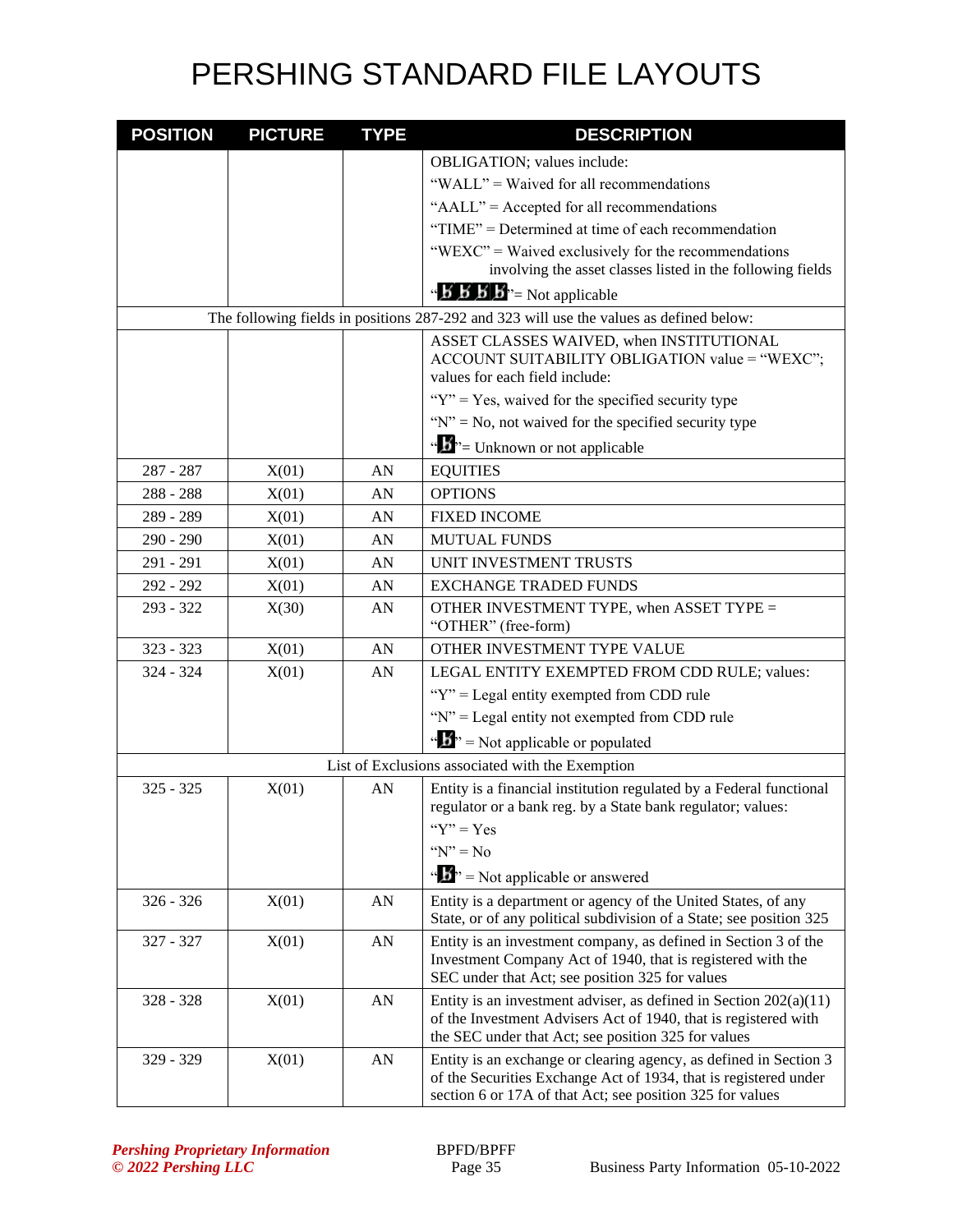| <b>POSITION</b> | <b>PICTURE</b> | <b>TYPE</b> | <b>DESCRIPTION</b>                                                                                                                                                                                                                                                                               |
|-----------------|----------------|-------------|--------------------------------------------------------------------------------------------------------------------------------------------------------------------------------------------------------------------------------------------------------------------------------------------------|
| 330 - 330       | X(01)          | AN          | Entity is any other entity registered with the SEC under the<br>Securities and Exchange Act of 1934; see position 325                                                                                                                                                                            |
| $331 - 331$     | X(01)          | ${\rm AN}$  | Entity is a registered entity, commodity pool operator<br>commodity trading advisor, retail foreign exchange dealer, swap<br>dealer, or major swap participant, each as defined in Section 1a<br>of the Commodity Exchange Act, that is registered with the<br>CFTC; see position 325 for values |
| 332 - 332       | X(01)          | AN          | Entity is a public accounting firm registered under Section 102<br>of the Sarbanes-Oxley Act; see position 325 for values                                                                                                                                                                        |
| 333 - 333       | X(01)          | AN          | Entity is a bank holding company, as defined in Section 2 of the<br>Bank Holding Company Act of 1956 (12 U.S.S. 1841), or<br>savings and loan holding company, as defined in Section $10(n)$<br>of the Home Owners' Loan Act (12 U.S.C. 1467a(n)); see<br>position 325 for values                |
| 334 - 334       | X(01)          | AN          | Entity is a pooled investment vehicle that is operated or advised<br>by a financial institution excluded under this paragraph; see 325                                                                                                                                                           |
| $335 - 335$     | X(01)          | AN          | Entity is an insurance company that is regulated by a State; see<br>position 325 for values                                                                                                                                                                                                      |
| 336 - 336       | X(01)          | AN          | Entity is a financial market utility designated by the Financial<br>Stability Oversight Council under Title VIII of the Dodd-Frank<br>Wall Street Reform and Consumer Protection Act of 2010; see<br>position 325 for values                                                                     |
| 337 - 337       | X(01)          | AN          | Entity is a foreign financial institution established in a<br>jurisdiction where the regulator of such institution maintains<br>beneficial ownership info. regarding such institution; see 325                                                                                                   |
| 338 - 338       | X(01)          | AN          | Entity is a non-US governmental department, agency or political<br>subdivision that engages only in governmental department,<br>agency or political subdivision that engages only in<br>governmental rather than commercial activities; see position 325                                         |
| 339 - 339       | X(01)          | AN          | Entity is any legal entity only to the extent that it opens a private<br>banking account subject to 31 CFR 1010.620; see position 325                                                                                                                                                            |
| 340 - 340       | X(01)          | AN          | Entity Trust is not a Statutory Trust created by a filing with the<br>Secretary of State or similar office; see position 325 for values                                                                                                                                                          |
| 341 - 341       | X(01)          | AN          | Entity is not a Legal Entity Customer as defined by the CDD<br>Rule; see position 325 for values                                                                                                                                                                                                 |
| 342 - 342       | X(01)          | AN          | Any entity (other than a bank) whose common stock or<br>analogous equity interests are listed on the New York,<br>American, or NASDAQ stock exchange; see position 325                                                                                                                           |
| 343 - 343       | X(01)          | AN          | Any entity organized under the laws of the US or of any State at<br>least 51 percent of those whose common stock or analogous<br>equity interests are held by a listed equity; see position 325                                                                                                  |
| 344 - 383       | X(40)          | AN          | Reserved for future exclusions                                                                                                                                                                                                                                                                   |
| 384 - 392       | X(09)          | AN          | MASTER MNEMONIC; effective 1 <sup>st</sup> Q, 2021                                                                                                                                                                                                                                               |
| 393 - 394       | X(02)          | AN          | COUNTRY OF INCORPORATION or ORGANIZATION;<br>effective 1/2022; see Appendix Q for values                                                                                                                                                                                                         |
| 395 - 749       | X(355)         | AN          | Not Used                                                                                                                                                                                                                                                                                         |
| 750 - 750       | X(01)          | ${\rm AN}$  | Literally "X"; indicates the end of the detail record J                                                                                                                                                                                                                                          |

*(Record K is reserved)*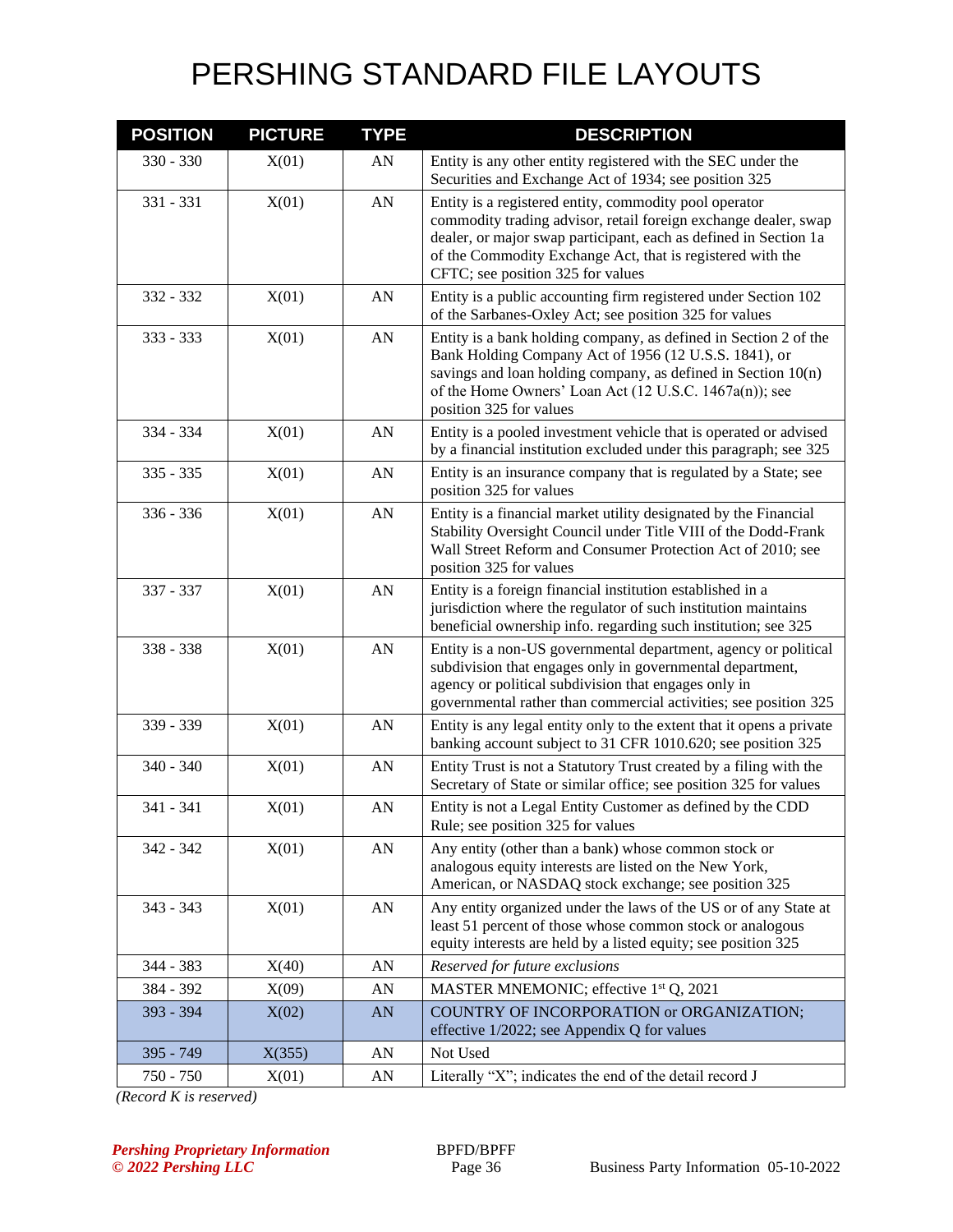#### **DETAIL RECORD L – CAT ENTITY-ASSOCIATED AVERAGE PRICE ACCOUNT NUMBERS**

| <b>POSITION</b> | <b>PICTURE</b> | <b>TYPE</b> | <b>DESCRIPTION</b>                                                                                    |
|-----------------|----------------|-------------|-------------------------------------------------------------------------------------------------------|
| $001 - 002$     | X(02)          | AN          | TRANSACTION CODES; values include:                                                                    |
|                 |                |             | "BD" = BPFD (Update)                                                                                  |
|                 |                |             | " $BF$ " = $BPFF$ (Refresh)                                                                           |
| $003 - 003$     | X(01)          | AN          | RECORD INDICATOR VALUE = "L"                                                                          |
| $004 - 011$     | 9(08)          | N           | RECORD ID SEQUENCE NUMBER; begins with "00000001"                                                     |
| $012 - 020$     | X(09)          | AN          | PERSHING UNIQUE IDENTIFIER (BUSINESS PARTY ID)<br>(plus Business Party Role Code for true uniqueness) |
| $021 - 036$     | X(16)          | AN          | EXTERNAL UNIQUE IDENTIFIER                                                                            |
| $037 - 040$     | X(04)          | AN          | BUSINESS PARTY ROLE CODE; value includes:                                                             |
|                 |                |             | " $115$ " = CAT Entity                                                                                |
| $041 - 043$     | X(03)          | AN          | INTRODUCING BROKER DEALER (IBD) NUMBER                                                                |
| $044 - 048$     | X(05)          | AN          | Not Used                                                                                              |
| $049 - 051$     | 9(03)          | $\mathbf N$ | SECONDARY SEQUENCE NUMBER, from 001-999                                                               |
| $052 - 052$     | X(01)          | AN          | <b>BUSINESS PARTY'S ASSOCIATED AVERAGE PRICE</b><br>ACCOUNT TRANSACTION TYPE; values include:         |
|                 |                |             | " $A$ " = New Average Price Account Number (BPFD only)                                                |
|                 |                |             | "C" = Change to existing Average Price Account Number<br>(BPFD only)                                  |
|                 |                |             | "D" = Delete Average Price Account Number (BPFD only)                                                 |
|                 |                |             | "X" = Unchanged Average Price Account Number<br>(BPFD only)                                           |
|                 |                |             | " $\mathbf{F}$ " = Not applicable (BPFF only)                                                         |
| $053 - 061$     | X(09)          | AN          | AVERAGE PRICE ACCOUNT NUMBER; One                                                                     |
| $062 - 081$     | X(20)          | AN          | Reserved                                                                                              |
| $082 - 082$     | X(01)          | AN          | BUSINESS PARTY'S ASSOCIATED AVERAGE PRICE<br>ACCOUNT TRANSACTION TYPE; see 052 for values             |
| $083 - 091$     | X(09)          | AN          | AVERAGE PRICE ACCOUNT NUMBER; Two                                                                     |
| $092 - 111$     | X(20)          | AN          | Reserved                                                                                              |
| $112 - 112$     | X(01)          | AN          | BUSINESS PARTY'S ASSOCIATED AVERAGE PRICE<br>ACCOUNT TRANSACTION TYPE; see 052 for values             |
| $113 - 121$     | X(09)          | AN          | AVERAGE PRICE ACCOUNT NUMBER; Three                                                                   |
| $122 - 141$     | X(20)          | AN          | Reserved                                                                                              |
| 142 - 142       | X(01)          | AN          | <b>BUSINESS PARTY'S ASSOCIATED AVERAGE PRICE</b><br>ACCOUNT TRANSACTION TYPE; see 052 for values      |
| $143 - 151$     | X(09)          | ${\rm AN}$  | <b>AVERAGE PRICE ACCOUNT NUMBER: Four</b>                                                             |
| 152 - 171       | X(20)          | AN          | Reserved                                                                                              |
| 172 - 172       | X(01)          | AN          | <b>BUSINESS PARTY'S ASSOCIATED AVERAGE PRICE</b><br>ACCOUNT TRANSACTION TYPE; see 052 for values      |
| $173 - 181$     | X(09)          | ${\rm AN}$  | AVERAGE PRICE ACCOUNT NUMBER; Five                                                                    |
| $182 - 201$     | X(20)          | AN          | Reserved                                                                                              |
| $202 - 202$     | X(01)          | AN          | BUSINESS PARTY'S ASSOCIATED AVERAGE PRICE<br>ACCOUNT TRANSACTION TYPE; see 052 for values             |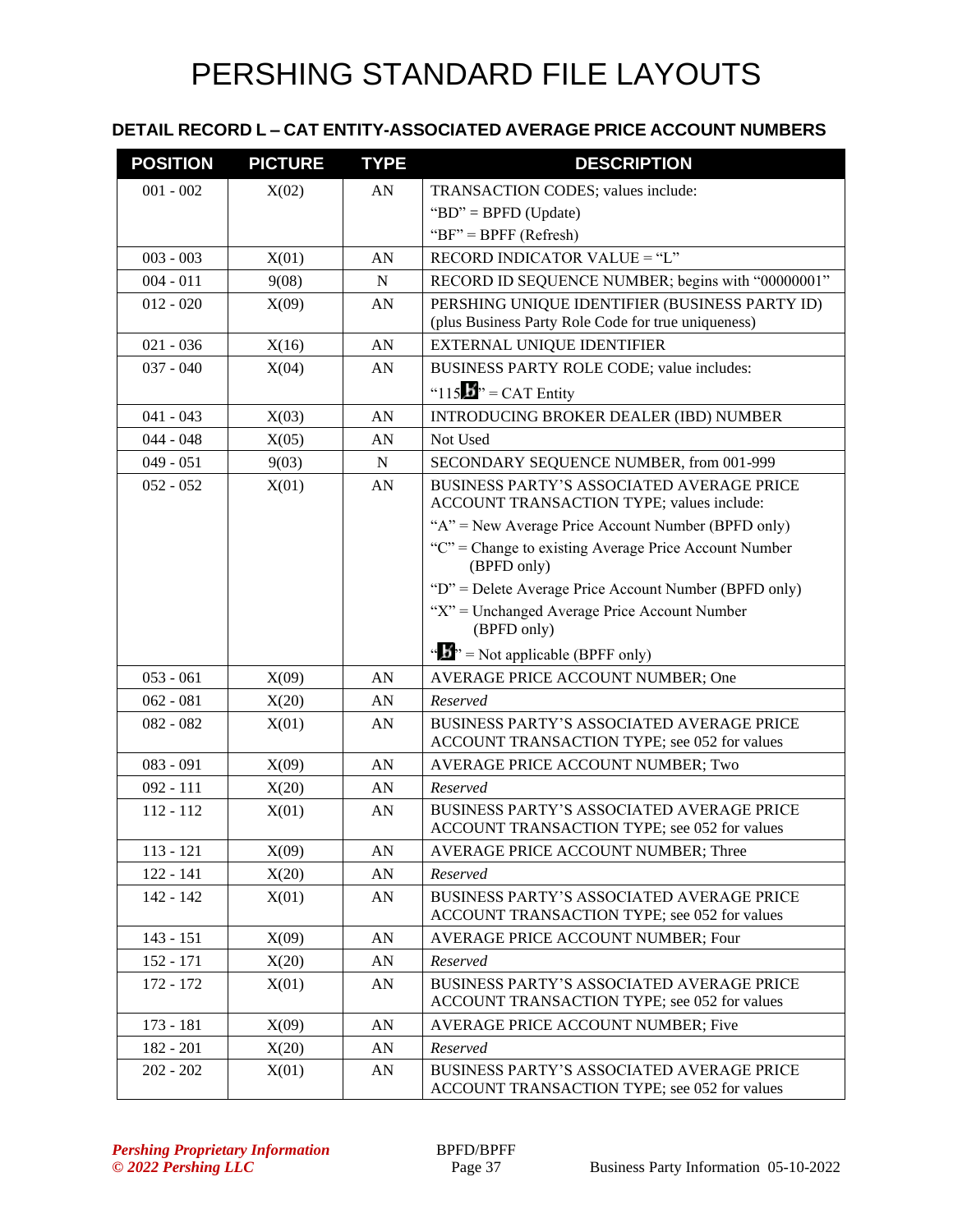| <b>POSITION</b> | <b>PICTURE</b> | <b>TYPE</b> | <b>DESCRIPTION</b>                                                                               |
|-----------------|----------------|-------------|--------------------------------------------------------------------------------------------------|
| $203 - 211$     | X(09)          | AN          | AVERAGE PRICE ACCOUNT NUMBER; Six                                                                |
| $212 - 231$     | X(20)          | AN          | Reserved                                                                                         |
| $232 - 232$     | X(01)          | AN          | <b>BUSINESS PARTY'S ASSOCIATED AVERAGE PRICE</b><br>ACCOUNT TRANSACTION TYPE; see 052 for values |
| $233 - 241$     | X(09)          | AN          | AVERAGE PRICE ACCOUNT NUMBER; Seven                                                              |
| $242 - 261$     | X(20)          | AN          | Reserved                                                                                         |
| $262 - 262$     | X(01)          | AN          | <b>BUSINESS PARTY'S ASSOCIATED AVERAGE PRICE</b><br>ACCOUNT TRANSACTION TYPE; see 052 for values |
| $263 - 271$     | X(09)          | AN          | AVERAGE PRICE ACCOUNT NUMBER; Eight                                                              |
| $272 - 291$     | X(20)          | AN          | Reserved                                                                                         |
| $292 - 292$     | X(01)          | AN          | <b>BUSINESS PARTY'S ASSOCIATED AVERAGE PRICE</b><br>ACCOUNT TRANSACTION TYPE; see 052 for values |
| $293 - 301$     | X(09)          | AN          | AVERAGE PRICE ACCOUNT NUMBER; Nine                                                               |
| $302 - 321$     | X(20)          | AN          | Reserved                                                                                         |
| $322 - 322$     | X(01)          | AN          | <b>BUSINESS PARTY'S ASSOCIATED AVERAGE PRICE</b><br>ACCOUNT TRANSACTION TYPE; see 052 for values |
| $323 - 331$     | X(09)          | AN          | AVERAGE PRICE ACCOUNT NUMBER; Ten                                                                |
| $332 - 351$     | X(20)          | AN          | Reserved                                                                                         |
| 352 - 749       | X(398)         | AN          | Not Used                                                                                         |
| $750 - 750$     | X(01)          | AN          | Literally "X"; indicates the end of the detail record L                                          |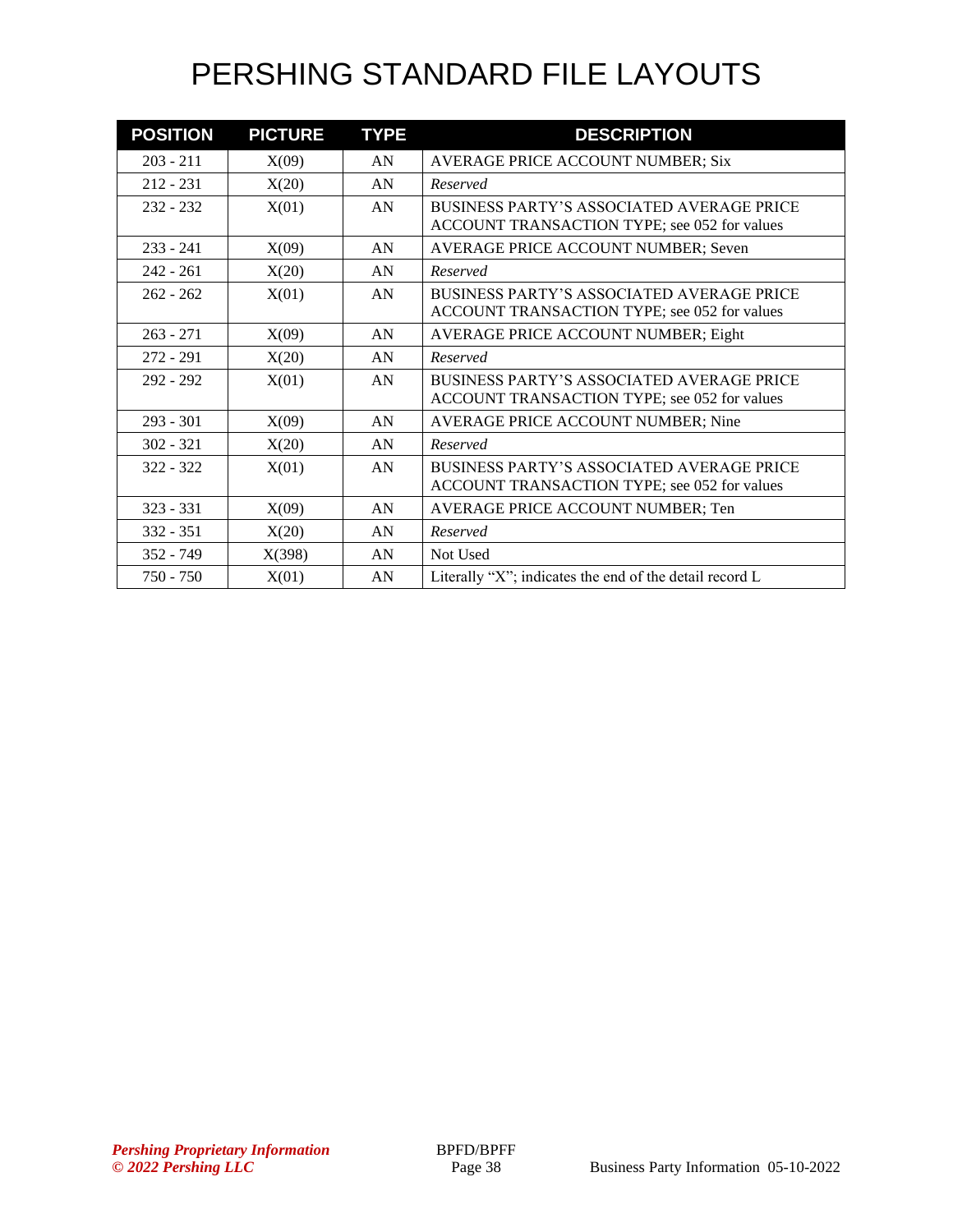#### **DETAIL RECORD M – ADVISOR AFFILIATIONS AND DISCLOSURE INFORMATION (EFFECTIVE EARLY 1 ST Q, 2022)**

| <b>POSITION</b> | <b>PICTURE</b> | <b>TYPE</b> | <b>DESCRIPTION</b>                                                 |
|-----------------|----------------|-------------|--------------------------------------------------------------------|
| $001 - 002$     | X(02)          | AN          | TRANSACTION CODES; values include:                                 |
|                 |                |             | "BD" = BPFD (Update)                                               |
|                 |                |             | " $BF$ " = BPFF (Refresh)                                          |
| $003 - 003$     | X(01)          | <b>AN</b>   | RECORD INDICATOR VALUE = "M"                                       |
| $004 - 011$     | 9(08)          | N           | RECORD ID SEQUENCE NUMBER; begins with "00000001"                  |
| $012 - 020$     | X(09)          | AN          | PERSHING UNIQUE IDENTIFIER                                         |
| $021 - 036$     | X(16)          | <b>AN</b>   | <b>EXTERNAL UNIQUE IDENTIFIER</b>                                  |
| $037 - 040$     | X(04)          | <b>AN</b>   | BUSINESS PARTY ROLE CODE; value includes:                          |
|                 |                |             | "INVP" = Investment Professional                                   |
| $041 - 043$     | X(03)          | <b>AN</b>   | <b>INTRODUCING BROKER DEALER (IBD) NUMBER</b>                      |
| $044 - 048$     | X(05)          | AN          | Not Used                                                           |
| $049 - 051$     | 9(03)          | N           | SECONDARY SEQUENCE NUMBER, from 001-999                            |
| $052 - 052$     | X(01)          | <b>AN</b>   | ADVISOR AFFILIATION TRANS. TYPE; values include:                   |
|                 |                |             | " $A$ " = New Advisor Affiliation (BPFD only)                      |
|                 |                |             | " $C$ " = Change to existing Advisor Affiliation (BPFD only)       |
|                 |                |             | " $D$ " = Delete Advisor Affiliation (BPFD only)                   |
|                 |                |             | "X" = Unchanged Advisor Affiliation (BPFD only)                    |
|                 |                |             | $\cdot \cdot \cdot$ $\cdot \cdot \cdot$ Not applicable (BPFF only) |
| $053 - 102$     | X(50)          | <b>AN</b>   | BUSINESS NAME (Doing Business As), free-form text                  |
| $103 - 132$     | X(30)          | <b>AN</b>   | PROFESSIONAL TITLE; free-form text                                 |
| $133 - 182$     | X(50)          | <b>AN</b>   | RIA/IAR NAME; free-form text                                       |
| $183 - 183$     | X(01)          | <b>AN</b>   | DBA-BD AFFILIATION; values include:                                |
|                 |                |             | " $Y$ " = Yes                                                      |
|                 |                |             | " $N$ " = No                                                       |
| 184 - 184       | X(01)          | <b>AN</b>   | Reserved                                                           |
| $185 - 185$     | X(01)          | AN          | RIA/IAR-BD AFFILIATION; values include:                            |
|                 |                |             | " $Y$ " = Yes                                                      |
|                 |                |             | " $N$ " = No                                                       |
| $186 - 186$     | X(01)          | <b>AN</b>   | Reserved                                                           |
| 187 - 187       | X(01)          | AN          | RIA/IAR-DBA AFFILIATION; values include:                           |
|                 |                |             | " $Y$ " = Yes                                                      |
|                 |                |             | " $N$ " = No                                                       |
| 188 - 188       | X(01)          | AN          | Reserved                                                           |
| 189 - 191       | X(03)          | AN          | IS ADVISOR ACTING AS IAR or RIA; values include:                   |
|                 |                |             | " $IAR$ " = $IAR$                                                  |
|                 |                |             | " $RIA$ " = $RIA$                                                  |
|                 |                |             | " $\text{NON}$ " = Neither                                         |
| 192 - 749       | X(558)         | AN          | Not Used                                                           |
| 750 - 750       | X(01)          | AN          | Literally "X"; indicates the end of the detail record M            |